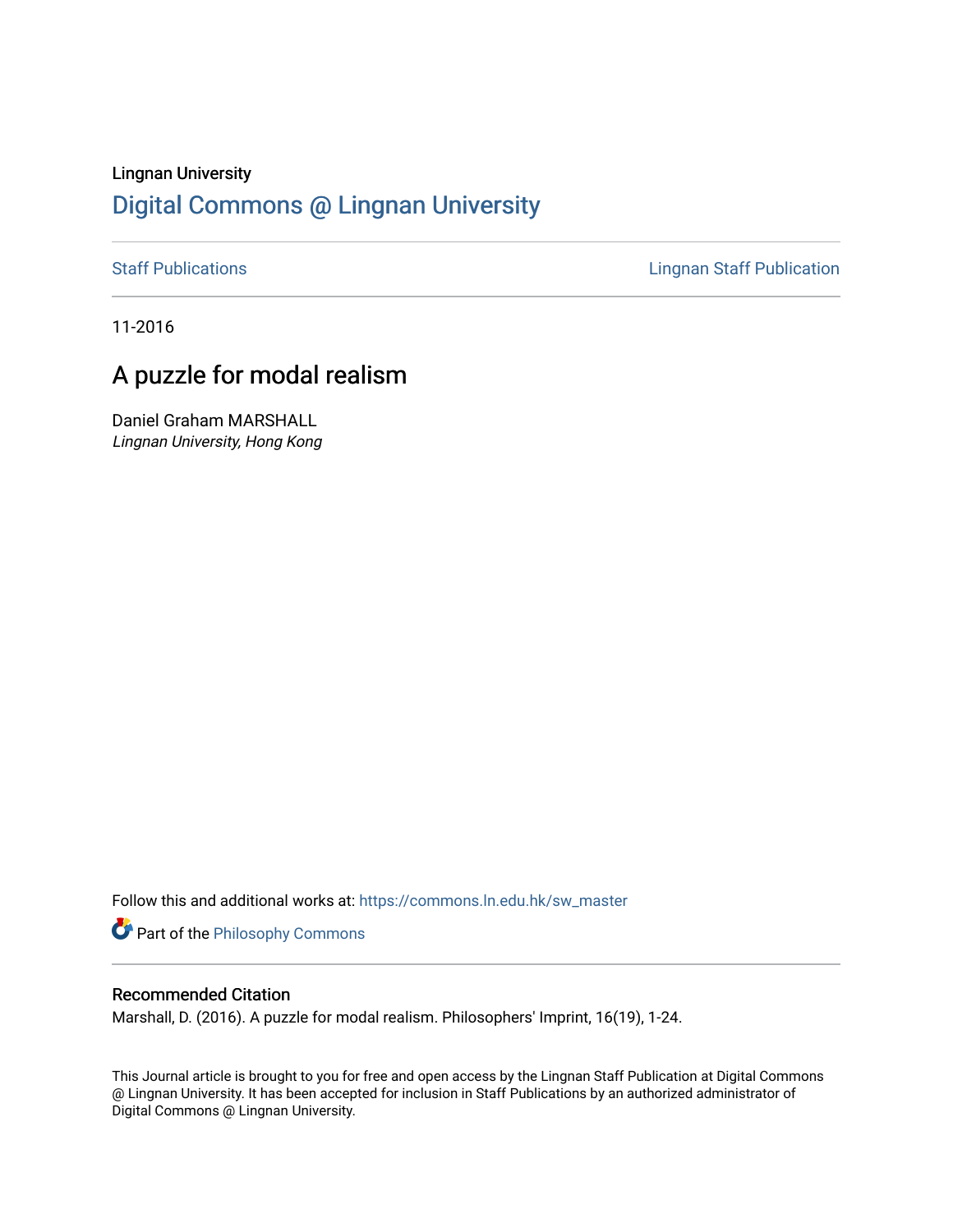Philosophers' volume 16, No. 19<br>
MDITINT VOLUME 16, NO. 19

november 2016

# A PUZZLE FOR MODAL REALISM

# *Dan Marshall*

*Lingnan University*

© 2016 Dan Marshall *This work is licensed under a Creative Commons Attribution-NonCommercial-NoDerivatives 3.0 License* <*[www.philosophersimprint.org](http://www.philosophersimprint.org/016019/)*/*016019*/>

### **Abstract**

Modal realists face a puzzle. For modal realism to be justified, modal realists need to be able to give a successful reduction of modality. A simple argument, however, appears to show that the reduction they propose fails. In order to defend the claim that modal realism is justified, modal realists therefore need to either show that this argument fails, or show that modal realists can give another reduction of modality that is successful. I argue that modal realists cannot do either of these things and that, as a result, modal realism is unjustified and should be rejected.

### <span id="page-1-1"></span>1. The puzzle

Modal realists hold that there are multiple possible worlds and that possible worlds are certain concrete entities, such as spatiotemporally isolated uni-verses.<sup>[1](#page-1-0)</sup> They also hold that we and all our surroundings are part of one and only one of these worlds, a world which we might call ' $\alpha$ '. Modal realism is opposed to both abstractionist realism and eliminativism about possible worlds. Abstractionist realism about possible worlds (or abstractionism, for short) holds that there is at least one possible world and that possible worlds are abstract entities, such as sets, properties or states of affairs. Eliminativism about possible worlds, on the other hand, holds that there are no possible worlds, or, if there are possible worlds, there is only one possible world and it is the world we live in. Modal realists hold that, for any way a possible world might be, there is a possible world that is that way. As a result, they hold that there are possible

<span id="page-1-0"></span>Lewis [\(1986,](#page-24-0) Sect. 1.7) has forcefully argued that 'concrete' is ambiguous (although he also held that possible worlds are concrete according to modal realism on all of the disambiguations of 'concrete'). To avoid such ambiguity, I will take an abstract object to be something that is either a set, number, state of affairs, property, relation, operator, quantifier, proposition or expression type (where operators and quantifiers are the entities expressed by operator expressions and quantifier expressions, rather than the expressions themselves), and I will take a concrete object to be something that is not abstract. For simplicity, I am ignoring versions of modal realism that, like the version formulated in [McDaniel](#page-24-1) [\(2004\)](#page-24-1), allow concreta to be wholly located at multiple worlds or require that concreta only have properties like *being a blue swan* relative to worlds and not simpliciter. The puzzle posed for modal realism in this paper also applies to these other versions of modal realism.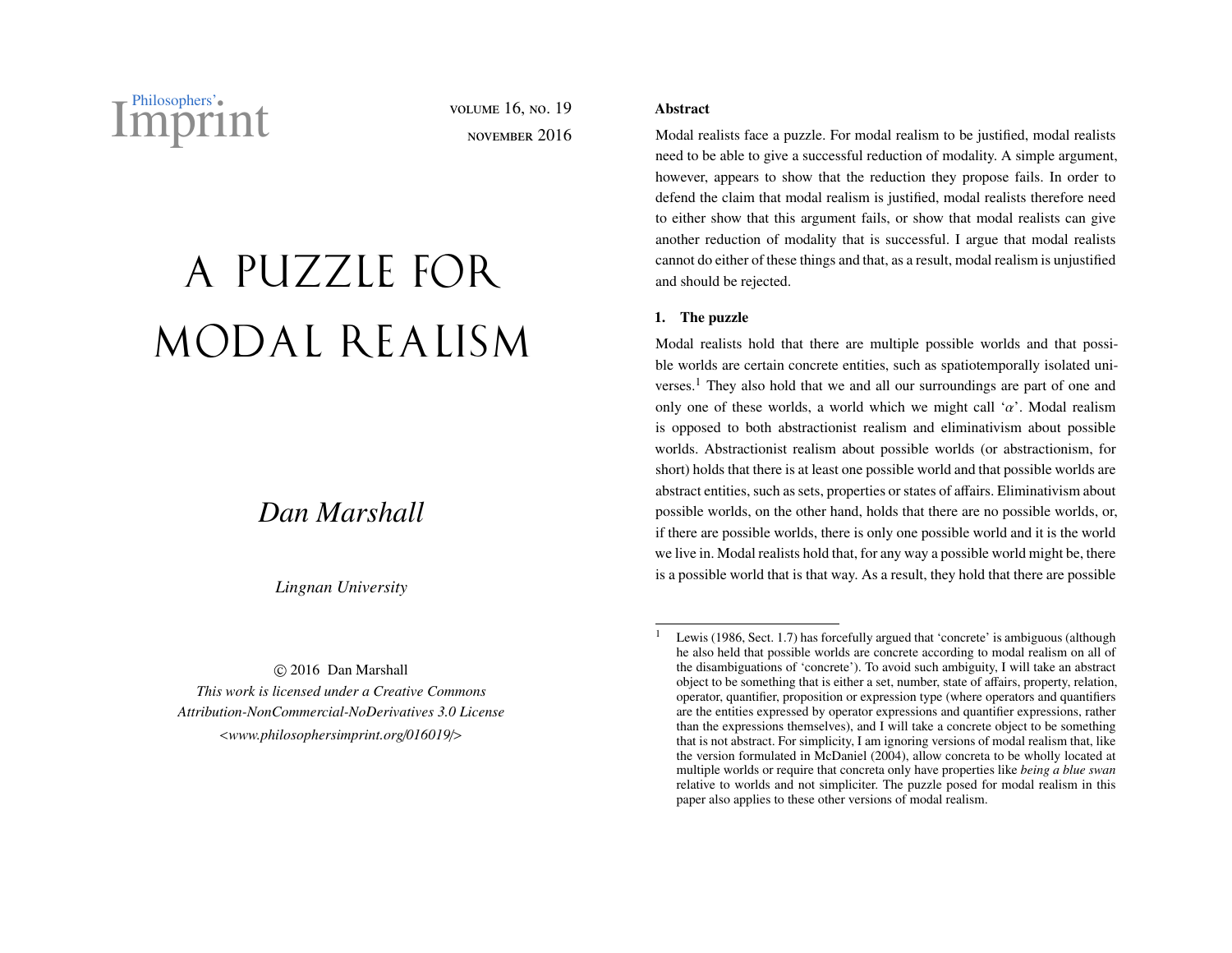worlds containing such things as blue swans, talking donkeys and flying pigs. They also endorse some form of recombination principle such as  $(RP)$ .<sup>[2](#page-2-0)</sup>

RP. For any individuals *x* and *y*, for any numbers *m* and *n*, provided there is a spacetime that can fit them, there is a possible world containing *m* duplicates of *x* and *n* duplicates of *y*.

Modal realists claim that we are justified in believing that there are multiple possible worlds because their postulation can do important theoretical work.[3](#page-2-1) For example, modal realists claim that the postulation of possible worlds enables a reduction in the number of notions needed to be taken as fundamental by enabling possible-worlds analyses of notions which would otherwise need to be taken as fundamental.<sup>[4](#page-2-2)</sup> The postulation of possible worlds, according to

modal realists, can therefore increase the ideological parsimony of one's overall theory, where the ideological parsimony of a theory is roughly a measure of how few notions are taken as fundamental by the theory.<sup>[5](#page-2-3)</sup> Modal realists also claim that the postulation of possible worlds vindicates a number of explanatorily powerful theories, such as our best psychological, semantical and physical theories.[6](#page-2-4) They further claim that modal realism is superior to abstractionism, since, while the postulation of concrete possible worlds can do all the important work the postulation of abstract possible worlds can do, there is important work the postulation of concrete possible worlds can do that the postulation of abstract possible worlds cannot do. In particular, they claim that modal realists can, while abstractionists cannot, give a reduction of modality.[7](#page-2-5)

A reduction of modality is roughly an account that shows that there are no irreducibly modal states of affairs, where a *state of a*ff*airs* is a way things are or a way things fail to be, and where an *irreducibly modal* state of affairs is a

<span id="page-2-0"></span><sup>&</sup>lt;sup>2</sup> An individual will be taken to be an entity that does not have a non-empty set as a part. This definition of 'individual' is coextensive with Lewis's definition in [Lewis](#page-24-2) [\(1991\)](#page-24-2), given his views expounded there. (Note that Lewis [1991] identifies the empty set with the mereological fusion of all individuals.) See [\(Lewis](#page-24-0) [1986,](#page-24-0) pp. 89–90) for Lewis's discussion of the recombination principle.

<span id="page-2-1"></span><sup>&</sup>lt;sup>3</sup> While the orthodox view is that modal realism can be justified only on abductive grounds that appeal to parsimony and explanatory power, Bricker has expressed the hope that modal realism can justified on non-abductive grounds by being supported by general metaphysical principles that "we can just see, on reflection" to be true using a "Cartesian faculty of rational insight" [\(Bricker](#page-23-0) [2008,](#page-23-0) p. 119), and he has sketched such grounds in [\(Bricker](#page-23-1) [2006,](#page-23-1) Sect. 2). Due to lack of space, the existence of a Bricker-type justification for modal realism cannot be evaluated here and I will assume the orthodox view that no such justification can be given. An argument in the vicinity of the kind of argument Bricker has in mind, however, is discussed (and rejected) in section [2](#page-8-0) when I discuss the third kind of response to the contingency objection to QR modal realism.

<span id="page-2-2"></span><sup>&</sup>lt;sup>4</sup> Some notions are intuitively simpler than other notions. For example, the property of being a cube and the property of being red are both intuitively simpler than the property of being a red cube. A fundamental notion (as I am using 'fundamental') is a notion that is completely simple, where a notion (or aspect of reality) is either a state of affairs, property, relation, operator or quantifier. (A fundamental notion is a perfectly natural notion in Lewis's terminology given the dominant use of that terminology in Lewis [1986], with this notion being extended to apply to operators and quantifiers as in Sider [2011]. See [Marshall 2012, Sect. 2–3] for discussion of Lewis's different uses of 'perfectly natural'.) Fundamentality, so understood, needs to be distinguished from mereological simplicity (which is the property of having no proper parts), the notion of being a foundational fact (which is the notion of being an explanatorily non-trivial fact that is not grounded or otherwise explained by some other fact), and the notion of being a constituent of a foundational fact.

<span id="page-2-3"></span>This characterisation of ideological parsimony is only rough, since nominalist theories — theories that hold that there are no abstract objects — can differ in their degree of ideological parsimony, despite the fact that they all hold that there are no notions (since notions are abstract entities), and hence no fundamental notions. The characterisation also assumes logical atomism, which is the thesis that every notion can be fully analysed in terms of fundamental notions. For simplicity, I assume logical atomism in this paper.

<span id="page-2-4"></span>See [\(Lewis](#page-24-0) [1986,](#page-24-0) Ch. 1) for how realist theories of possible worlds can vindicate psychological and semantical theories. The postulation of possible worlds can vindicate the commitment to possible states in statistical physics by identifying these states with either possible worlds or sets of possible worlds.

<span id="page-2-5"></span><sup>7</sup> Modal realists have also claimed that modal realism has further advantages over abstractionism. In particular, they have claimed that: a) abstractionist theories are unable to represent all of the possibilities that they need to represent [\(Lewis](#page-24-0) [1986,](#page-24-0) Sect 3.2), b) abstractionist theories have mysterious and metaphysically problematic primitives [\(Lewis](#page-24-0) [1986,](#page-24-0) Sect. 3.4), and c) abstractionists need to take propertytheoretic notions as fundamental that modal realists can offer set-theoretic reductions of. I will assume here that abstractionists can overcome the problems posed by (a) and (b), and that any advantage in ideological parsimony modal realists enjoy regarding property-theoretic notions is offset by abstractionists being able to provide property-theoretic reductions of set-theoretic notions, or is outweighed by the loss in ideological parsimony suffered by modal realists who endorse the noreduction response discussed in footnote [20](#page-6-0) to the puzzle posed in this paper. While it is widely held that abstractionists and eliminativists cannot give a successful reduction of modality, some philosophers have attempted to provide abstractionist- or eliminativist-friendly modal reductions, such as [Armstrong](#page-23-2) [\(1989\)](#page-23-2) and [Sider](#page-24-3) [\(2011\)](#page-24-3).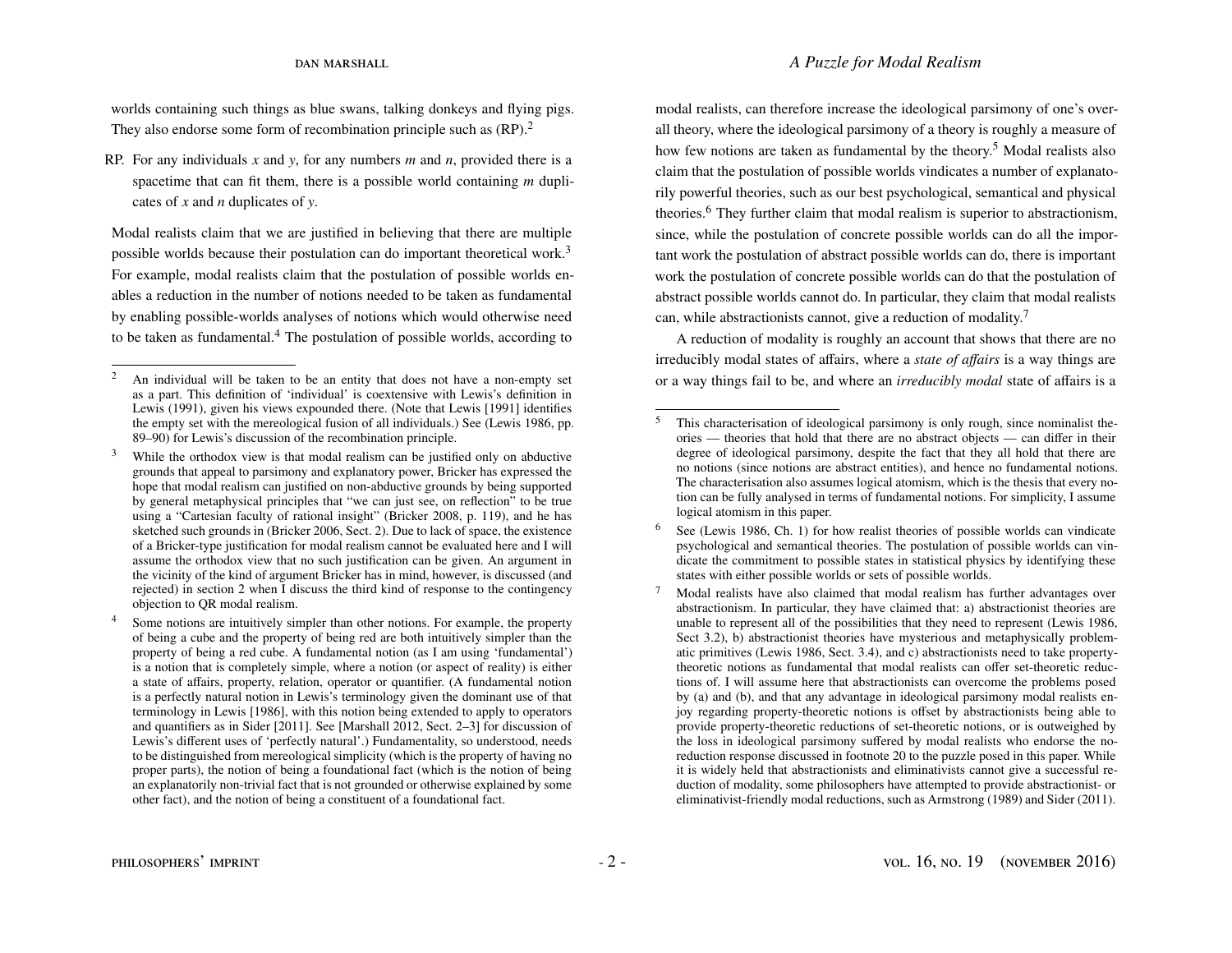state of affairs that can be expressed by a modal statement that cannot also be expressed by a non-modal statement. $8$  To give a more precise characterisation of what a reduction of modality is, let ' $\phi =_{df} \psi$ ' abbreviate 'For it to be the case that  $\phi$  is for it to be the case that  $\psi'$ . A reduction of modality can be understood to be an account *T* such that, for any modal statement  $\phi$ , there is a non-modal statement  $\psi$  such that *T* entails  $\phi =_{df} \psi^{-1.9}$  $\phi =_{df} \psi^{-1.9}$  $\phi =_{df} \psi^{-1.9}$  A theory can be said to enable a reduction of modality iff a consistent completion of it entails a reduction of modality.[10](#page-3-2)

A successful reduction of modality is a reduction of modality that has no serious negative epistemic features, such as being inconsistent, or being inconsistent with what is highly plausible. Everything else being equal, a theory that enables a successful reduction of modality is more likely to be true, since: i) everything else being equal, a consistent complete theory that entails a reduction of modality represents things as being simpler than a consistent complete theory that does not contain a reduction of modality, ii) everything else being equal, a consistent complete theory that represents things as being simpler is more likely to be true than a consistent complete theory that represents things as being more complicated, and iii) everything else being equal, a theory with

more likely consistent completions is more likely to be true. That a theory enables a successful reduction of modality is therefore a point in favour of the theory.

Given  $\phi$  and  $\psi$  both express states of affairs, it is at least prima facie plausible that  $\phi =_{df} \psi$ <sup>-</sup> is true iff  $\phi$  and  $\psi$  describe things as being the same way, which is the case iff  $\phi$  and  $\psi$  express the same states of affairs. In this paper, I assume that this account of  $\dot{=}$ df' is true, that there are states of affairs (as well as other abstracta), and that modal realists also endorse this account of  $=_{df}$ . and hold that there are states of affairs (as well as other abstracta).<sup>[11](#page-3-3)</sup> Given this assumption, modal realists hold that their theory enables an account that reveals how any state of affairs that can be expressed by a modal statement can also be expressed by a non-modal statement, thereby revealing how there are no irreducibly modal states of affairs.

David Lewis, the most famous modal realist, argued that modal realism enables a reduction of modality by attempting to sketch a reduction of modality enabled by modal realism. One component of the reduction Lewis sketched concerns the modal predicate 'is a possible world'. Say that *x* is an *L*-world iff  $x$  is a maximally spatiotemporally interrelated individual: that is, iff  $x$  is an individual such that i) any two parts of *x* are spatiotemporally related to each other, and ii) anything that is spatiotemporally related to any part of *x* is itself part of *x*. According to Lewis's reduction, 'is a possible world' has analysis  $(W)$ <sup>[12](#page-3-4)</sup>

<span id="page-3-0"></span><sup>8</sup> Cf. [\(Sider](#page-24-4) [2003,](#page-24-4) Sect. 2). 'State of affairs' (as I am using it) needs to be distinguished from 'proposition', where a proposition is understood to be an object of an assertion or a mental state such as a belief. For some philosophers, such as those that hold that propositions are states of affairs under modes of presentation, these entities are not identical to each other.

<span id="page-3-1"></span><sup>&</sup>lt;sup>9</sup> A statement is a sentence that either describes how things are or describes how things aren't. Every statement is therefore either true or false. A modal statement is a statement containing at least one modal expression, while a non-modal statement is a statement containing no modal expressions. The notion of entailment used here is a priori entailment, where *T* a priori entails *S* iff an ideal reasoner can determine the truth of  $\lceil \neg T \rceil$  or  $S \rceil$  purely on the basis of non-abductive a priori reasoning. There are stronger notions of modal reductionism than that described above. If modal reductionism doesn't enable a modal reduction in the sense used here, however, it will not allow a reduction in any of these stronger senses either.

<span id="page-3-2"></span><sup>&</sup>lt;sup>10</sup> *S* is a completion of *T* iff *S* is a complete theory that entails *T*. The notions of consistency and completeness used here are a priori consistency and a priori completeness. *T* is a priori consistent iff *T* is not a priori inconsistent, and *T* is a priori inconsistent iff an ideal reasoner can determine  $\overline{T}$  to be false purely on the basis of non-abductive a priori reasoning. *T* is complete iff, for any statement *S* , either *T* a priori entails *S* , *T* a priori entails  $\neg S$ <sup> $\neg$ </sup>.

<span id="page-3-3"></span><sup>&</sup>lt;sup>11</sup> Given this account,  $\epsilon =_{df}$  is symmetric, so that, given Phosphorus is a planet  $\epsilon =_{df}$ Hesperus is a planet, Hesperus is a planet  $=_{df}$  Phosphorus is a planet. Rosen has argued against this account of  $\epsilon =_{df}$  and put forward an alternative account on which  $=$ df' is irreflexive and ' $\phi =$ df  $\psi$ ' entails 'the state of affairs that  $\psi$  grounds the state of affairs that  $\phi'$ . (See Rosen [2010] and Rosen [MS].) The simpler account of  $=_{df}$  assumed here can be replaced with Rosen's account given relatively minor changes. For example, while the existence of analyses might not contribute to a reduction in the number of fundamental aspects of reality given Rosen's account of  $f = df$ , they still contribute to an increase in overall simplicity by contributing to a reduction in the number of foundational facts. For a defence of the simpler account of ' $\phi =_{df} \psi$ '', see [Dorr](#page-23-3) [\(MSb\)](#page-23-3).

<span id="page-3-4"></span> $12$  This is a simplification of Lewis's official account of 'possible world' in [\(Lewis](#page-24-0) [1986,](#page-24-0) Sect 1.6). Lewis's official account seems to be given by (A) and (B), where a particular is an entity that is not a property, and Lewis describes what he takes to be a system of relations that are analogous to spatiotemporal relations in [\(Lewis](#page-24-0) [1986,](#page-24-0)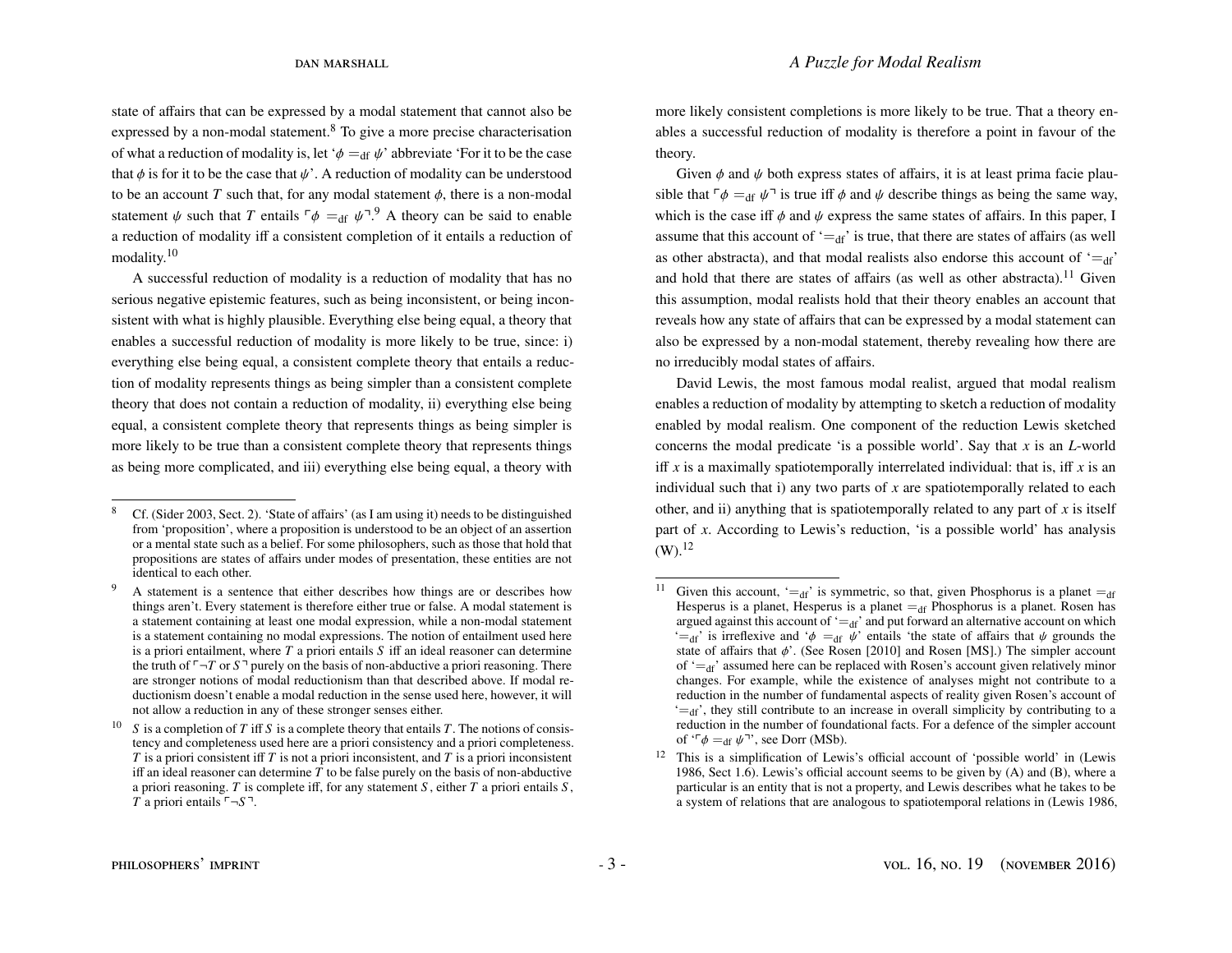W. *x* is a possible world  $=_{df} x$  is an *L*-world.

Since '*L*-world' is a non-modal expression, it follows that, according to Lewis's reduction, any state of affairs expressed by a statement of the form '*a* is a possible world' can also be expressed by a non-modal statement of the form '*a* is an *L*-world'.

A second component of Lewis's sketched reduction concerns the modal expressions ' $\diamond$ ' and ' $\square$ ', where ' $\diamond$ ' symbolises 'it is absolutely possible that' and  $\Box$  symbolises 'it is absolutely necessary that'.<sup>[13](#page-4-0)</sup> Let '*W*' symbolise 'is an *L*-world', '*B*' symbolise 'is a blue swan', '*I*' symbolise 'is part of', and '∃' express the unrestricted existential quantifier. According to Lewis's pro-

B. *x* is a *possible world*  $=_{df} x$  is a possible individual that is not a proper part of any possible individual.

An arguably superior modal realist account of 'possible world' is given in [Bricker](#page-23-4) [\(1996;](#page-23-4) [2008\)](#page-23-0). The precise details of how a modal realist defines 'possible world' are not important for the purposes of this paper.

(W) is (roughly) Lewis's reduction of 'possible world' given he employs the notion of reduction described above. While it is arguably consistent with the textual evidence to interpret Lewis as employing such a notion of reduction, he does not clearly articulate what kind of reduction he is attempting to give in [Lewis](#page-24-0) [\(1986\)](#page-24-0) and elsewhere. If one thinks that Lewis did not employ this notion of reduction, one may take the above to be a Lewis-style reduction rather than Lewis's actual reduction. (W) should be regarded as being implicitly pre-fixed with '∀*x*'. An analysis of a one-place predicate *F* is a statement of the form  $\Box \forall x \Box (Fx =_{df} \phi)$ <sup> $\Box$ </sup>. An analysis of a statement *S* is a statement of the form  $\ulcorner S =_{df} T \urcorner$ .

<span id="page-4-0"></span><sup>13</sup> The absolute notions of possibility and necessity need to be distinguished from epistemic and deontic notions of possibility and necessity, such as those expressed by 'For all I know it might be that' and 'It is morally permissible to make it the case that'. They also need to be distinguished from relative notions of (non-epistemic and non-deontic) possibility and necessity, such as nomological possibility and necessity and technological possibility and necessity. The relative notions of possibility and necessity can plausibly be defined in terms of absolute possibility and necessity. For example, nomological possibility can be analysed as follows: It is nomologically possible that  $\varphi =_{df}$  it is absolutely possible that  $\varphi$  and the actual laws obtain.

posed reduction, at least on its most obvious interpretation, the modal statements ' $\Diamond \exists Bx$ ' and ' $\Box \exists Bx$ ' have analyses ( $\Diamond B$ ) and ( $\Box B$ ).<sup>[14](#page-4-1)</sup>

$$
\diamondsuit B. \ \diamondsuit \exists x Bx =_{df} \exists u \exists x (Wu \wedge Ixu \wedge Bx).
$$

 $\Box B$ .  $\Box \exists x Bx =_{df} \forall u (Wu \supset \exists x (Ixu \wedge Bx))$ .

Since the right-hand sides of  $(\Diamond B)$  and  $(\Box B)$  contain only non-modal expressions, the states of affairs expressed by the modal statements '^∃*xBx*' and '∃*xBx*' can therefore also be expressed by non-modal statements according to Lewis's reduction.

The argument modal realists give for modal realism can now be stated as follows: (I) The best completions of realism about possible worlds are better (on either its modal realist or abstractionist varieties) than the best completions of eliminativism about possible worlds, since the best completions of realism about possible worlds are more ideologically parsimonious than the best completions of eliminativism about possible worlds, and since the best completions of realism about possible worlds, unlike the best completions of eliminativism about possible worlds, vindicate the truth of our best theories of psychology, semantics and physics. (II) The best completions of modal realism are better than the best completions of abstractionism, since a) the best completions of modal realism contain Lewis's reduction of modality while the best completions of abstractionism do not contain any reduction of modality, and since b) there are no important respects in which the best completions of modal realism are worse than the best completions of abstractionism. It follows from (I) that realism about possible worlds is justified, and it follows from the combination of (I) and (II) that modal realism is justified.<sup>[15](#page-4-2)</sup>

Unfortunately for modal realism, there is good reason to think that Lewis's reduction of modality is not successful, and hence good reason to think that (II) is false and that the above argument for modal realism fails. In particular,

pp. 75–6).

A. *x* is a *possible individual*  $=_{df}$  i) *x* is an individual, and ii) there is a system *S* of relations that are analogous to the system of spatiotemporal relations such that, for any particulars *y* and *z* that are part of *x* and wholly distinct from each other, *y* is related to *z* by *S* .

<span id="page-4-1"></span><sup>14</sup> '∧' expresses conjunction, and '⊃' expresses the material conditional. An alternative interpretation of Lewis's account of possibility and necessity is discussed in footnote [42.](#page-17-0)

<span id="page-4-2"></span><sup>&</sup>lt;sup>15</sup> This argument has to be supplemented by the premise that modal realist, abstractionist and eliminativist theories exhaust the credible theories of possible worlds.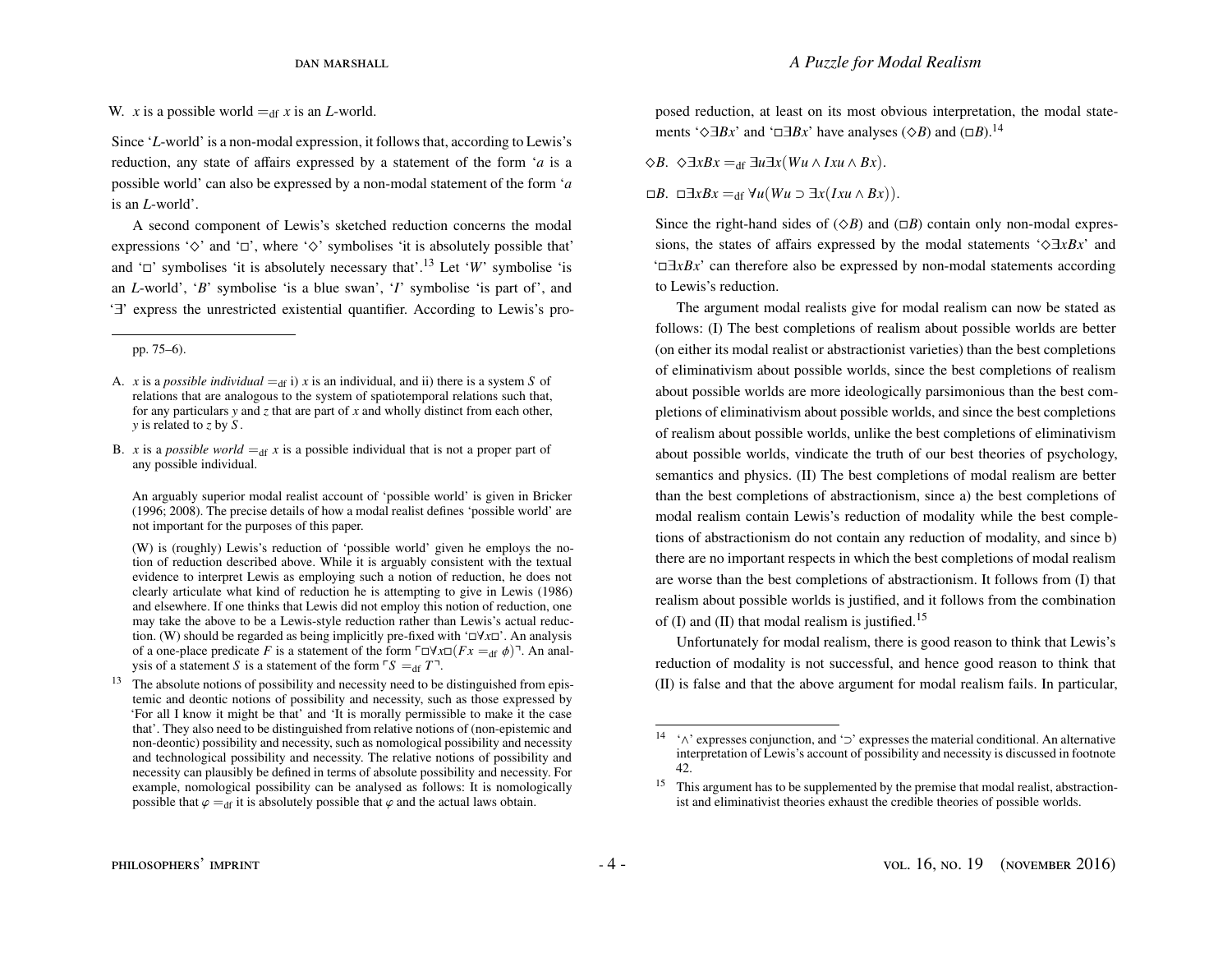a simple argument shows that Lewis's reduction is false, given the uncontroversial empirical claim that there are no blue swans in  $\alpha$ , and given the highly plausible modal theses and schemas ( $\Box$ -a), (NPB), ( $\Box K$ ) and (Nec).<sup>[16](#page-5-0)</sup>

 $\Box$ -a. If  $\phi =_{df} \psi$ , then  $\Box(\phi \equiv \psi)$ .

NPB. □◇∃*xBx*.

 $\Box K$ . If  $\Box (\phi \equiv \psi)$  and  $\Box \phi$ , then  $\Box \psi$ .

Nec. If  $\square(\phi)$  and ' $\psi$ ' is a logical consequence of ' $\phi$ ', then  $\square(\psi)$ .

The argument is the following: Suppose for reductio that Lewis's reduction of modality is true, and hence that  $(\Diamond B)$  and  $(\Box B)$  are both true. [\(1\)](#page-5-1) then follows from  $(\Diamond B)$  and  $(\Box$ -a).

<span id="page-5-1"></span>1.  $\square(\Diamond \exists xBx \equiv \exists u\exists x(Wu \land Ixu \land Bx)).$ 

[\(2\)](#page-5-2) follows from [\(1\)](#page-5-1), (NPB) and  $(\Box K)$ .

<span id="page-5-2"></span>2. ∃*u*∃*x*(*Wu* ∧ *Ixu* ∧ *Bx*).

Since ' $\exists x Bx$ ' is a logical consequence of ' $\exists u \exists x (Wu \land Ixu \land Bx)$ ', [\(3\)](#page-5-3) follows from [\(2\)](#page-5-2) and (Nec).

<span id="page-5-3"></span>3. ∃*xBx*.

Lewis's reduction of modality therefore entails that it is necessary that there is a blue swan. This, by itself, may seem like a strong reason to reject Lewis's reduction. His reduction, however, has a further consequence that is arguably even more unacceptable. [\(4\)](#page-5-4) follows from [\(3\)](#page-5-3) and  $(\Box B)$ .

<span id="page-5-4"></span>4.  $\forall u(Wu \supset \exists x(Ixu \wedge Bx))$ .

[\(4\)](#page-5-4), however, is false, since there are no blue swans in  $\alpha$ . Hence, by reductio, it follows that Lewis's reduction of modality is false.

 $(\Box K)$  and (Nec) both appear to be obviously true. (NPB) is also highly plausible, since it is hard to see how things could be such that, if things were that way, it would be impossible for there to be a blue swan.<sup>[17](#page-5-5)</sup> Finally,  $(\Box - a)$  is also highly plausible.  $(\Box - a)$  is arguably presupposed by the widespread practice in philosophy of evaluating proposed analyses by considering possible cases

C.  $\Box$ (◇ $\exists xBx \equiv \exists x\exists y(x \text{ is blue} \land y \text{ is a swan})$ ).

Given the natural extension of Lewis's reduction to  $\Box(\exists x \exists y(x \text{ is blue and } y \text{ is a})$ swan) ⊃ ∃*xBx*)' given by (*BS* ), such a modal realist would then face the following reformulated version of the argument against Lewis's reduction, whose premises are  $(C)$ ,  $(\Box K^{\#})$  (which is just as plausible as  $(\Box K)$ ), (Nec),  $(\Box \neg a)$  and the fact that, while there are swans and blue things in  $\alpha$ , there are no blue swans in  $\alpha$ .

 $\Box BS$ .  $\Box(\exists x \exists y(x \text{ is blue and } y \text{ is a swan}) \supset \exists x Bx$ ) =df  $\forall u(Wu \supset (\exists x \exists y(Ixu \land Iyu \land Yu))$ *x* is blue ∧ *y* is a swan) ⊃  $\exists x ( I x u \land B x)$ ).

The reformulated argument is the following: Suppose, for reductio, that Lewis's reduction is true, and hence that  $(\Diamond B)$  and  $(\Box BS)$  are both true. It follows from ( $\Diamond$ *B*) and ( $\Box$ -a) that: a)  $\Box$ ( $\Diamond$  $\exists xBx$  ≡  $\exists u\exists x(Wu \land Ixu \land Bx)$ ). It follows from (a), (C) and  $(\Box K^{\#})$  that: b)  $\Box(\exists x \exists y(x \text{ is blue} \land y \text{ is swan}) = \Box u \exists x (Wu \land Ixu \land y \text{ is swan})$ *Bx*)). Since  $\exists x \exists y(x)$  is blue  $\land y$  is swan)  $\supset \exists x Bx'$  is a logical consequence of '∃*x*∃*y*(*x* is blue ∧ *y* is swan) ≡ ∃*u*∃*x*(*Wu* ∧ *Ixu* ∧ *Bx*)', it then follows from (b) and (Nec) that: c)  $\Box(\exists x \exists y(x \text{ is blue} \land y \text{ is a swap}) \supset \exists x Bx$ ). It then follows from (c) and ( $\Box BS$ ) that: d)  $\forall u(Wu \supset (\exists x \exists y (Ixu \land Iyu \land x \text{ is blue} \land y \text{ is a swan}) \supset$  $\exists x (Ixu \wedge Bx))$ . (d), however, is false, since it falsely entails that there is a blue swan in  $\alpha$ , given the fact that there are blue things and swans in  $\alpha$ . Hence, by reductio, Lewis's reduction fails.

<span id="page-5-0"></span><sup>&</sup>lt;sup>16</sup> ( $\Box$ -a) may need to be restricted so that  $\phi$  and  $\psi$  do not contain rigidification devices such as 'actually'.'≡' symbolises material equivalence. By 'logical consequence' I mean logical consequence with respect to classical predicate logic. If someone thinks that we do not have strong grounds for thinking that there are no blue swans in  $\alpha$ , then they can replace 'B' throughout with some suitable predicate F for which in  $\alpha$ , then they can replace '*B*' throughout with some suitable predicate *F* for which they think we do have strong grounds for believing that, while  $\lceil \Diamond \exists x F x \rceil$  is true, *F* applies to nothing in  $\alpha$ , such as, for example, the predicate 'is a solid uranium sphere with a diameter of one trillion kilometers'.

<span id="page-5-5"></span><sup>&</sup>lt;sup>17</sup> For a modal realist to successfully respond to the above argument against Lewis's reduction by rejecting (NPB), she would need to both: i) describe conditions which are credibly such that, had those conditions obtained, it would have been impossible for there to be a blue swan, and ii) accomplish (i) in a way that does not allow a successful reformulated version of the argument against Lewis's reduction. To illustrate the difficulty of (ii), suppose a modal realist accomplishes (i) by endorsing (C) and claiming that, due to (C), it would have been impossible for there to be a blue swan had it been the case that there were no blue things and no swans.

 $\Box K^{\#}$ . If  $\Box(\varphi \equiv \phi)$  and  $\Box(\varphi \equiv \psi)$ , then  $\Box(\phi \equiv \psi)$ .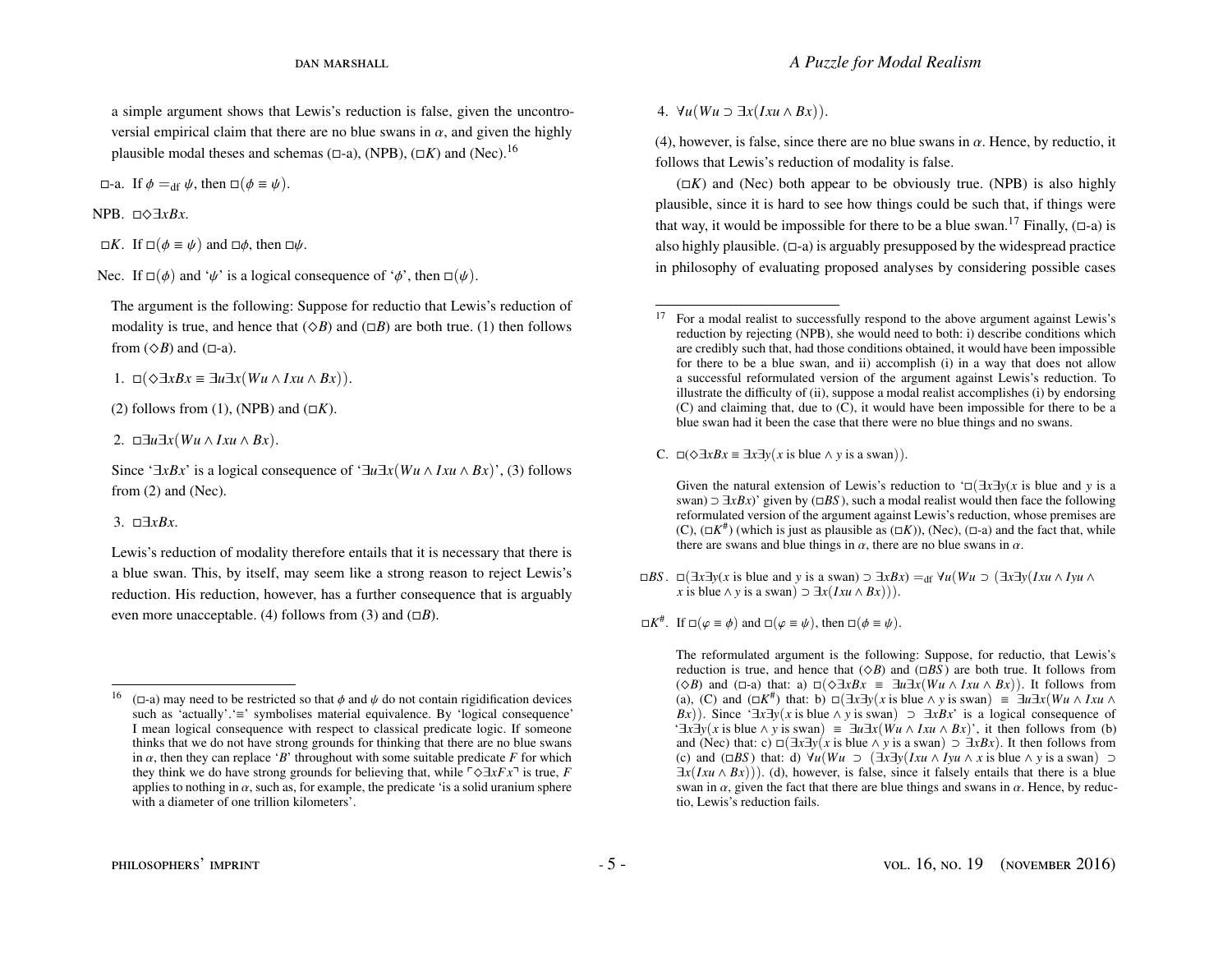rather than only actual cases. It is widely taken to be true, for example, that, if it is possible for John to justifiably truly believe that snow is white without knowing that snow is white, then the following analysis is false: For it to be the case that John knows that snow is white is for it to be the case that John justifiably truly believes that snow is white. A powerful argument for  $( \Box -a)$  is the following: If ' $\phi$ ' and ' $\psi$ ' represent things as being the same, which they do if  $\phi =_{df} \psi$ , then things couldn't be as ' $\phi$ ' represents them as being unless they were also how ' $\psi$ ' represents them as being, and things couldn't be as  $\psi$  represents them as being unless they were also how  $\phi$  represents them as being. Hence, if  $\phi =_{df} \psi$ , then  $\Box(\phi \equiv \psi)$ . Hence ( $\Box$ -a) is valid.<sup>[18](#page-6-1)</sup>

Modal realism therefore faces the following problem: In order to be justified, modal realists need to be able to give a successful reduction of modality. The above argument, however, appears to show that the reduction modal realists propose is not successful. In order to defend the claim that modal realism is justified, modal realists therefore need to either show that the above argument fails or show that modal realists can give an alternative reduction of modality that is successful. It is not clear, however, whether modal realists can do either of these things.

Call this problem *the puzzle*, and call the above argument against Lewis's reduction of modality *the puzzle argument*. [19](#page-6-2) In section [2,](#page-8-0) I will first formulate

what I take to be the best response to the puzzle available to modal realists, which involves replacing Lewis's reduction of modality with an alternative reduction, before arguing that this response fails. In sections [3](#page-17-1) and [4,](#page-20-0) I will then discuss two other responses to the puzzle, the first of which claims that  $\Box$  and  $\Diamond$  are ambiguous, and the second of which claims that modal realists should be eliminativists about modality. I will argue that both these responses also fail. On the basis of these failures, I will conclude that modal realism is not justified and should be rejected.[20](#page-6-0)

Lewis's account can be modified so that it avoids Divers's problem by replacing '*W*' with 'W<sup>#</sup>', which symbolises 'is a fusion of *L*-worlds'. This modification, however, does not avoid the puzzle argument. Another response to Divers's problem has in effect been suggested by [\(Hudson](#page-24-8) [1997,](#page-24-8) Sect. 2) who claims that modal realists should reject (T) and hold that some true propositions are necessary falsehoods (though no actually true propositions are necessary falsehoods).

<span id="page-6-0"></span><sup>20</sup> Another response a modal realist might adopt, which might be called the noreduction response, is to deny that modal realists need to give a reduction of modality in order to be justified. Such a modal realist might accept the premises of the puzzle argument ( $(\Box K)$ , (Nec),  $(\Box -a)$ , (NPB) and 'There are no blue swans in  $\alpha$ '), reject  $(\Diamond B)$  and  $(\Box B)$ , and instead endorse a modification of  $(\Box B)$  and  $(\Diamond B)$  that replaces '=<sub>df</sub>' with the material biconditional '≡' (and replaces '*W*' with '*W*<sup>#</sup>' as suggested in footnote [19](#page-6-2) to avoid Divers' problem). Such a modal realist can also reject modal claims like '∃*xBx*', the commitment to which raises significant problems for the responses discussed in section [2](#page-8-0) and [3.](#page-17-1) As made clear above, one serious problem with this response is that a modal realist who adopts it loses the key advantage modal realism is meant to have over its rivals: that of enabling a reduction of modality. A modal realist who adopts this response also loses a great number of other advantages modal realism is widely thought to *share* with abstractionist theories over eliminativism about possible worlds, such as being able to analyse counterfactuality, modal

<span id="page-6-1"></span><sup>&</sup>lt;sup>18</sup> This argument can be more precisely formulated so that its premises are the instances of the schemas: i) If  $\chi =_{df} \zeta$ , then ' $\chi = \zeta$ ' represents things as being such that  $\zeta = \zeta$ ; ii)  $\Box(\zeta = \zeta)$ ; and iii) If '<sub>X</sub>' represents things as being such that  $\zeta$ , and  $\Box \zeta$ , then  $\Box \gamma$ . Suppose  $\Box \phi =_{df} \psi \Box$  is true for some sentences  $\phi$  and  $\psi$ . It then follows from (i) that  $\ulcorner \phi \equiv \psi$ ' represents things as being such that  $\psi \equiv \psi \urcorner$  is true. Since, by (ii),  $\ulcorner \Box (\psi \equiv \psi) \urcorner$  is true, it then follows from (iii) that  $\ulcorner \Box (\phi \equiv \psi) \urcorner$  is true. Hence,  $\ulcorner$  If  $\phi =_{df} \psi$ , then  $\Box (\phi \equiv \psi)$ <sup> $\Box$ </sup> is true, just as ( $\Box$ -a) claims.

<span id="page-6-2"></span><sup>&</sup>lt;sup>19</sup> Other papers that discuss puzzles in the vicinity of the puzzle posed here for modal realism are [Parsons](#page-24-5) [\(2012\)](#page-24-5) (a draft of which was first put on his website in 2005), [Dorr](#page-23-5) [\(MSa\)](#page-23-5), [Noonan](#page-24-6) [\(2014\)](#page-24-6), [Divers](#page-23-6) [\(2014\)](#page-23-6) and [Jago](#page-24-7) [\(MS\)](#page-24-7). [Parsons](#page-24-5) [\(2012\)](#page-24-5) was prompted by a discussion about the present paper, while [Divers](#page-23-6) [\(2014\)](#page-23-6) is a response to [Noonan](#page-24-6) [\(2014\)](#page-24-6). Dorr and Noonan in effect defend versions of the QR response discussed in section [2,](#page-8-0) while Divers defends a version of the ambiguity response discussed in section [3.](#page-17-1) Parsons rejects the need for modal realism to enable a reduction of modality but does not explain how modal realism is meant to be justified in the absence of such a reduction. (See footnote [20](#page-6-0) for further discussion of this kind of response.) [Jago](#page-24-7) [\(MS\)](#page-24-7) criticises a number of modal realist attempts to provide a reduction of modality.

[Divers](#page-23-7) [\(1999\)](#page-23-7) discusses the following distinct, though related, problem for Lewis's reduction: It is natural to extend Lewis's account of modality so that it endorses  $(\diamond W)$ .

 $\diamond$ *W*.  $\diamond$ ∃*x*∃*y*((*x* ≠ *y*) ∧ *W x* ∧ *Wy*) =<sub>df</sub> ∃*u*∃*x*∃*y*(*Wu* ∧ *Ixu* ∧ *Iyu* ∧ (*x* ≠ *y*) ∧ *W x* ∧ *Wy*).

Since no *L*-world contains two *L*-worlds, it follows from ( $\Diamond W$ ) that ' $\Diamond \exists x \exists y((x \neq$ *y*) ∧ *Wx* ∧ *Wy*)' is false. Given the highly plausible principle (T), however, it follows from this that ' $\exists x \exists y ((x \neq y) \land Wx \land Wy)$ ' is also false, which conflicts with modal realism.

T.  $\phi \supset \Diamond \phi$ .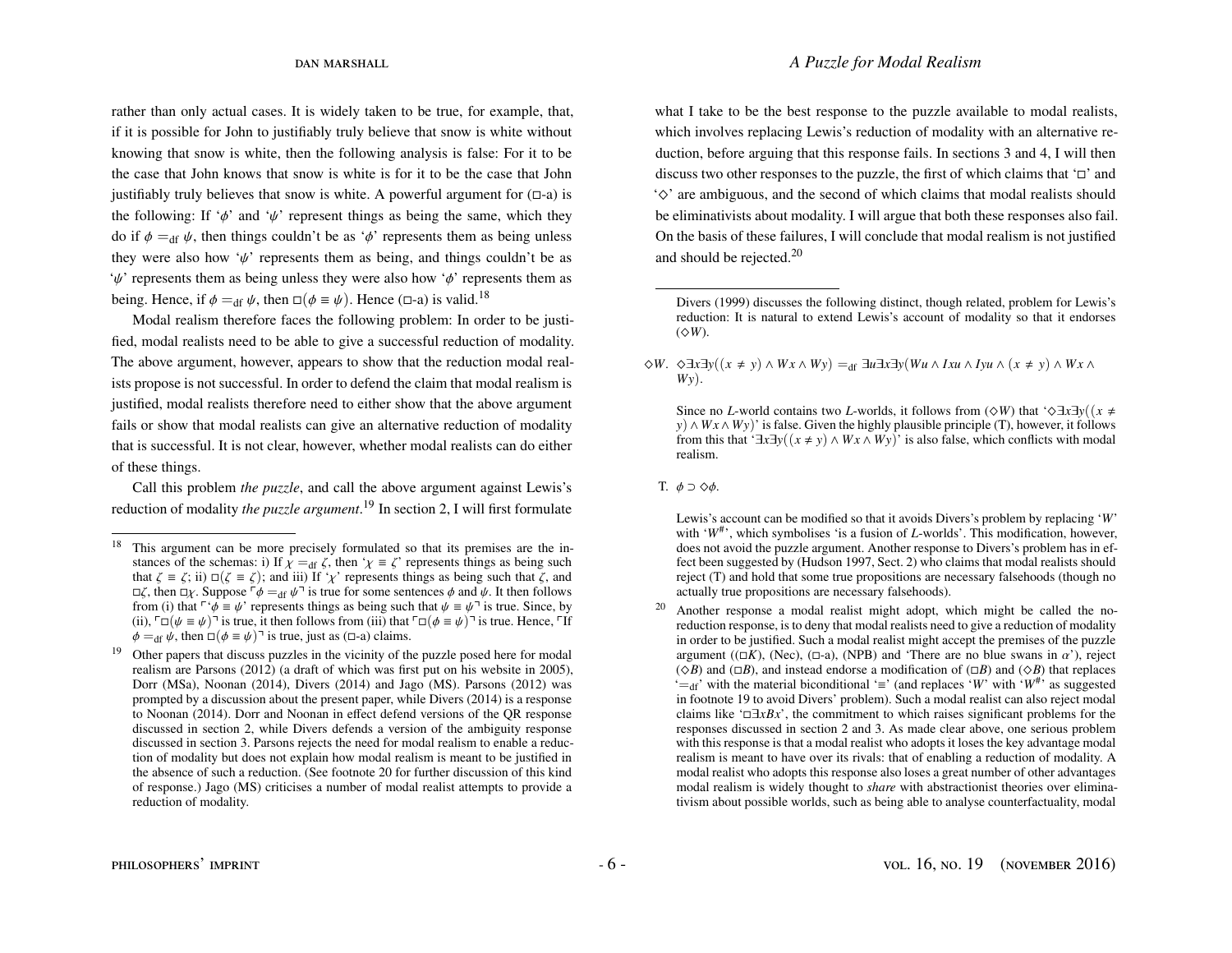Before discussing these responses, it is important to appreciate that the puzzle argument does not apply to all attempts to analyse modality in terms of possible worlds. One account the argument does not apply to, for example, is

The difficulty no-reduction modal realists have in providing analyses of modal notions can be illustrated by seeing how modal realists who adopt the no-reduction response are unable to endorse Lewis's analysis of counterfactuality. According to Lewis's account of counterfactuals, the counterfactual operator expression 'Were it the case that . . . then it would be the case that' expresses different counterfactual operators in different contexts, each corresponding to a different comparative similarity relation. Let ' $\Box \rightarrow$ ' express one of these counterfactual operators, let ' $\leq$ ' express its corresponding comparative similarity relation, and let ' $x \leq y$ ' symbolise '*x* is at least as similar to  $\overline{z}$  as  $\overline{y}$  is' under this comparative similarity relation. When suitably disambiguated, and when restricted to the case where ' $\phi$ ' and ' $\psi$ ' are non-modal statements expressing qualitative states of affairs, Lewis's account of ' $\phi \mapsto \psi'$  (modified in order to accord with the modification made to  $(\Diamond B)$  and  $(\Box B)$ ) above) is given by  $(\Box \rightarrow)$ , where 'at' restricts all implicit and explicit quantification within its scope to parts of (the referent of) '*u*'. (For 'qualitative' see footnote [27,](#page-9-0) and for Lewis's analysis of counterfactuality see [Lewis 1973b, pp. 48–9].)

 $\Box \rightarrow$ .  $\phi \Box \rightarrow \psi =_{df} \neg \exists u(W^{\#}u \land (\underline{\text{at}} u, \phi)) \lor \exists u[W^{\#}u \land (\underline{\text{at}} u, \phi) \land \forall v[(W^{\#}v \land (v \leq_{\alpha} u))]$  $\supset$  (at *v*,  $\phi$   $\supset$   $\psi$ )]].

Let '*T*' symbolise 'is a four-sided triangle'. Given  $(\Box -a)$ , (Nec),  $(\Box K)$  and  $\Box \Box (∃xBx \Box \rightarrow ∃xTx)$ , it can be shown that  $(\Box \rightarrow)$  entails  $\Box \Box xBx$ <sup>7</sup>. The proof is the following:  $(1^{\square \rightarrow})$  follows from  $(\square \rightarrow)$  and  $(\square -a)$ .

 $1^{\Box \rightarrow}$ .  $\Box$ [ $\Box$ *zBz*  $\Box \rightarrow \Box zTz$ ) ≡ [¬ $\Box$ *u*(*W*<sup>#</sup>*u* ∧ (at *u*,  $\Box zBz$ ) ∧  $\Box$ *zBz*  $\Box$  ∧ (at *u*,  $\Box zBz$ ) ∧  $\forall v[(W^{\#}v \wedge (v \leq_{\alpha} u)) \supset (\underline{at} v, \exists zBz \supset \exists \overline{z}Tz)]]]]$ .

Since  $\Gamma \neg \phi \equiv \neg \psi$ <sup> $\exists$ </sup> is a logical consequence of  $\Gamma \phi \equiv \psi$ ,  $\Gamma \Box (\neg \phi \equiv \neg \psi)$  follows from  $\ulcorner \Box (\phi \equiv \psi) \urcorner$  and (Nec). Hence (2<sup> $\Box$ </sup>) follows from (1<sup> $\Box$ </sup>), (Nec), ( $\Box K$ ) and  $\Box$ ¬( $\exists x Bx$   $\Box$ →  $\exists x T x$ ) $\Box$ .

## the abstractionist account of Alvin Plantinga. According to Plantinga, possible worlds are states of affairs of a certain type, where for Plantinga states of affairs are abstract necessarily existing entities. For any states of affairs *s* and  $s^*$ , we have the following definitions: i) *s includes s*<sup>∗</sup> iff it is not possible that (*s* obtains and *s* <sup>∗</sup> does not obtain); ii) *s precludes s*<sup>∗</sup> iff it is not possible that (*s*

obtains and *s* <sup>∗</sup> obtains); iii) *s* is *maximal* iff, for any state of affairs *s* ∗ , either *s includes s*<sup>∗</sup> or *s precludes s*<sup>∗</sup> ; and iv) *s* is *possible* iff it is possible that *s* obtains. Let ' $W^P$ ' symbolise 'is a maximal possible state of affairs' and 'O' symbolise 'obtains'. Plantinga, in effect, endorses ( $\Diamond$ <sup>*P*</sup>*B*) and ( $\Box$ <sup>*P*</sup>*B*), together with the claim that 'is a possible world' expresses the same property as 'is a maximal possible state of affairs'.

 $\diamond$ <sup>*P*</sup>*B*.  $\diamond$ ∃*xBx* =<sub>df</sub> ∃*u*[*W<sup>P</sup>u* ∧ □(*Ou* ⊃ ∃*xBx*)].

 $\Box^P B$ .  $\Box \exists x Bx =_{df} \forall u [W^P u \supset \Box(Ou \supset \exists x Bx)].$ 

If we attempt to apply the puzzle argument to Plantinga's account, we can derive analogues of the first two lines of the argument by first deriving (1*<sup>P</sup>* ) from Plantinga's account and ( $\Box$ -a), and then deriving ( $2^P$ ) from ( $1^P$ ), (NPB) and  $(\Box K)$ .

 $1^P$ . □(◇ $\exists xBx \equiv \exists u(W^P u \land \Box(Oy \supset \exists xBx))$ ).

 $2^P$ . □∃*u*( $W^P$ *u* ∧ □( $O$ *u* ⊃ ∃*xBx*)).

Unlike in the argument against Lewis's reduction, however, it is not possible to derive ' $\Box \exists x Bx$ ' from  $(2^P)$  using (Nec) or any other uncontroversial premise. The puzzle argument therefore does not threaten Plantinga's account of modal- $ity.<sup>21</sup>$  $ity.<sup>21</sup>$  $ity.<sup>21</sup>$ 

comparativity and supervenience in terms of (at most) a single modal notion. Given these deficiencies, the no-reduction response is very unappealing.

<sup>2&</sup>lt;sup>□→</sup>. □¬[¬∃*u*( $W^{\#}u \wedge (\underline{\text{at}} \ u, \exists zBz)$ ) ∨ ∃*u*[ $W^{\#}u \wedge (\underline{\text{at}} \ u, \exists zBz) \wedge \forall v[(W^{\#}v \wedge (v \leq_{\alpha} u))$ <br>
→ (at *v* ∃z*Bz* → ∃z $\overline{T}z$ )]]] ⊃ (at *v*, ∃*zBz* ⊃ ∃*zT z*)]]].

 $\Box \exists x Bx$ <sup>→</sup> follows from (2<sup> $\Box$ →</sup>) and (Nec), since, given the definition of 'at', ' $\exists x Bx$ ' is a logical consequence of ' $\neg$ [ $\neg \exists u(W^{\#}u \land (at u, \exists zBz)) \lor \exists u[W^{\#}u \land (at u, \exists zBz) \land$  $\forall v$ [(( $\overline{W}^{\#}v \wedge (v \leq_{\alpha} u)$ ) ⊃ (at *v*,  $\exists zBz$  ⊃  $\exists zTz$ )]]]'. Since no-reduction modal realists  $\forall v \in \mathbb{R}$  and  $\forall v \in \mathbb{R}$  and  $\forall v \in \mathbb{R}$  and  $\exists v \in \mathbb{R}$  and  $\exists v \in \mathbb{R}$  and  $\exists v \in \mathbb{R}$  and  $\exists v \in$ reject  $\ulcorner ⊡∃xBx$ <sup>-</sup>; accept ( $\bar{Q}$ -a), (Nec) and ( $\Box K$ ); and should accept  $\ulcorner ⊡ ¬(∃xBx □→)$  $\exists x T x$ <sup> $\exists x$ </sup>, they must therefore reject ( $\Box \rightarrow$ ).

<span id="page-7-0"></span><sup>&</sup>lt;sup>21</sup> While the puzzle argument does not pose a problem for Plantinga's account, it does pose a problem for certain other abstractionist accounts of possible worlds. In particular, it poses a problem for abstractionist accounts that, unlike Plantinga's account, hold that possible worlds exist merely contingently. To see why, consider an account of modality that is the same as Plantinga's except for holding that each possible world only contingently exists. On such an account, we can still derive  $(2^{\bar{P}})$ . However, (2*<sup>P</sup>* ) is presumably false on such an account, since, if each possible world exists only contingently, it is presumably not necessary that there be a possible world such that, necessarily, had it obtained, there would have been a blue swan. The account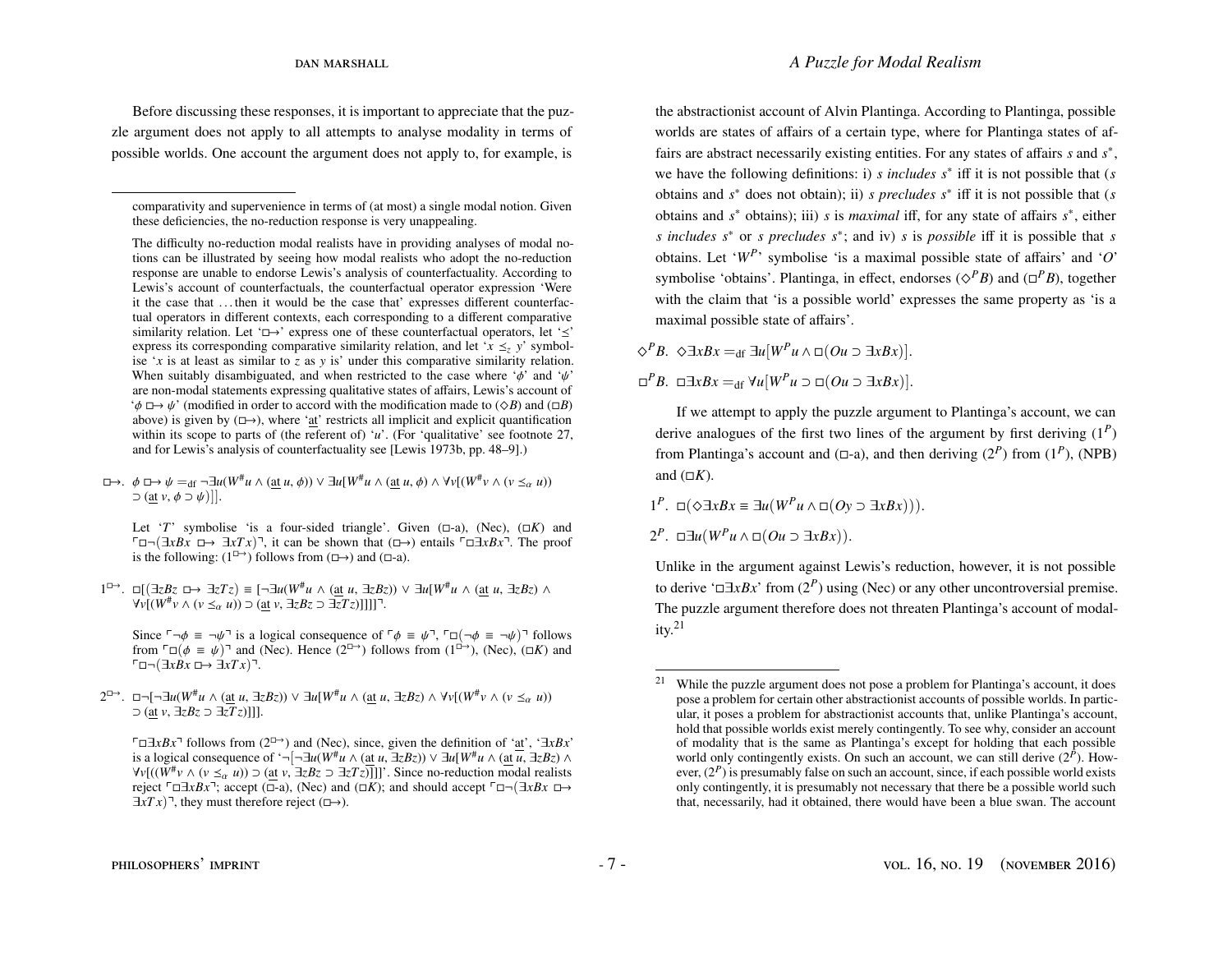In addition to appreciating that the puzzle argument does not threaten all possible-worlds analyses of modality, it is also important to appreciate that the puzzle has a significance that goes beyond the philosophy of possible worlds. In particular, it is important to appreciate that the puzzle also applies to the highly popular temporal analogue of modal realism, four-dimensionalism.<sup>[22](#page-8-1)</sup> According to four-dimensionalists, times are three-dimensional slices of a fourdimensional object called spacetime. Let '*S* ' symbolise 'It either was, is or will be the case that', '*A*' symbolise 'It has always been and will always be the case that', '*D*' symbolise 'is a dinosaur', and '*T*' symbolise 'is a complete time slice'. Four-dimensionalists typically endorse the analyses (*S D*) and (*AD*), which are temporal analogues of  $(\Diamond B)$  and  $(\Box B)$ .

*SD.*  $S \exists x Dx =_{df} \exists u \exists x (Tu \land Ixu \land Dx).$ 

*AD.*  $A \exists x Dx =_{df} \forall u (Tu \supset \exists x (Ixu \wedge Dx)).$ 

An analogue of the puzzle argument, however, shows that the combination of (*AD*) and (*S D*) fails, given the highly plausible (*A*-a), (ASD), (*AK*) and (Alw) (which are the temporal analogues of  $(\square -a)$ , (NPB),  $(\square K)$  and (Nec)), and the empirical fact that there is no dinosaur located in  $t^*$  (where  $t^*$  is the time slice we are currently located at according to the four-dimensionalists).<sup>[23](#page-8-2)</sup>

*A*-a. If  $\phi =_{df} \psi$ , then  $A(\phi \equiv \psi)$ .

ASD. *AS* ∃*xDx*.

*AK*. If  $A(\phi \equiv \psi)$  and  $A\phi$ , then  $A\psi$ .

Alw. If  $A\phi$  and ' $\psi$ ' is a logical consequence of ' $\phi$ ', then  $A\psi$ .

Due to limitations of space, I will focus on the puzzle facing modal realism, rather than the analogous puzzle facing four-dimensionalism. It is important to keep in mind the temporal analogue of the puzzle facing modal realism, however, since modal realists and four-dimensionalists have analogous responses available to them to these puzzles and these responses face analogous problems. If, as I will argue here, modal realists cannot adequately respond to the puzzle facing them, there is therefore reason to suspect that four-dimensionalists cannot adequately respond to the puzzle facing them either.

### <span id="page-8-0"></span>2. The quantifier restriction response

A natural way for a modal realist to respond to the puzzle described in sec-tion [1](#page-1-1) is to accept the premises of the puzzle argument (namely  $(\Box K)$ , (Nec), ( $\Box$ -a), (NPB) and 'There are no blue swans in  $\alpha'$ ), accept the conclusion of the puzzle argument (that Lewis's reduction of modality is false), and seek an alternative reduction of modality that avoids the puzzle argument. A natural attempt at providing such an alternative reduction is to replace the unrestricted quantifier expression ' $\exists x$ ' on the left-hand sides of ( $\Diamond B$ ) and ( $\Box B$ ) with the restricted quantifier expression '( $\exists x | I x \alpha$ )', where '( $\exists x | I x \alpha$ )' symbolises 'for some *x* such that *x* is part of  $\alpha^{2,24}$  $\alpha^{2,24}$  $\alpha^{2,24}$  According to this response, which we may call the quantifier restriction response (or the QR response, for short), while at least one of  $(\Diamond B)$  and  $(\Box B)$  is false,  $(\Diamond^* B)$  and  $(\Box^* B)$  are both true.

 $\diamondsuit$ <sup>\*</sup>*B*.  $\diamond$ ( $\exists x$ |*Ix*α)*Bx* =df  $\exists u \exists x$ (*Wu* ∧ *Ixu* ∧ *Bx*).

 $\Box^*B$ .  $\Box(\exists x | Ix\alpha)Bx =_{df} \forall u(Wu \supset \exists x (Ixu \wedge Bx)).$ 

Given  $(\diamond^* B)$ , it is not the state of affairs of there possibly being a blue swan, but instead the state of affairs of there possibly being a blue swan *that is part of*  $\alpha$ , that is identical to the state of affairs of there being an *L*-world containing a blue swan. Similarly, given  $(\Box^*B)$ , it is not the state of affairs of there necessarily being a blue swan, but instead the state of affairs of there necessarily being a

therefore conflicts with the same highly plausible modal principles that Lewis's reduction conflicts with.

<span id="page-8-1"></span><sup>22</sup> The puzzle also applies to (eternalist) three-dimensionalism, as well as to the modal analogue of (eternalist) three-dimensionalism. See [\(Sider](#page-24-9) [2001,](#page-24-9) Ch. 3) for three-dimensionalism, and see [McDaniel](#page-24-1) [\(2004\)](#page-24-1) for the modal analogue of threedimensionalism.

<span id="page-8-2"></span> $23$  The analogue argument is obtained from the original puzzle argument by replacing ' $\Diamond'$  with '*S*', ' $\Box'$  with '*A*', '*B*' with '*D*', ' $\alpha'$  with '*t*<sup>\*</sup>', ( $\Box K$ ) with (*AK*), (Nec) with (*A*Iw) ( $\Box$ -a) with (*A*-a) and (NPR) with (*ASD*). As in the case of ( $\Box$ -a) (*A-a*) may (Alw),  $(\Box -a)$  with (*A*-a), and (NPB) with (*ASD*). As in the case of  $(\Box -a)$ , (*A*-a) may need to be restricted so that  $\phi$  and  $\psi$  do not contain rigidification devices such as 'now' and 'presently'.

<span id="page-8-3"></span>More generally, ' $(\exists x | Fx)$ ' symbolises 'For some *x* such that  $Fx'$ . Any statement of the form ' $(\exists x | Fx)Gx$ ' is necessarily equivalent to ' $\exists x (Fx \wedge Gx)$ '.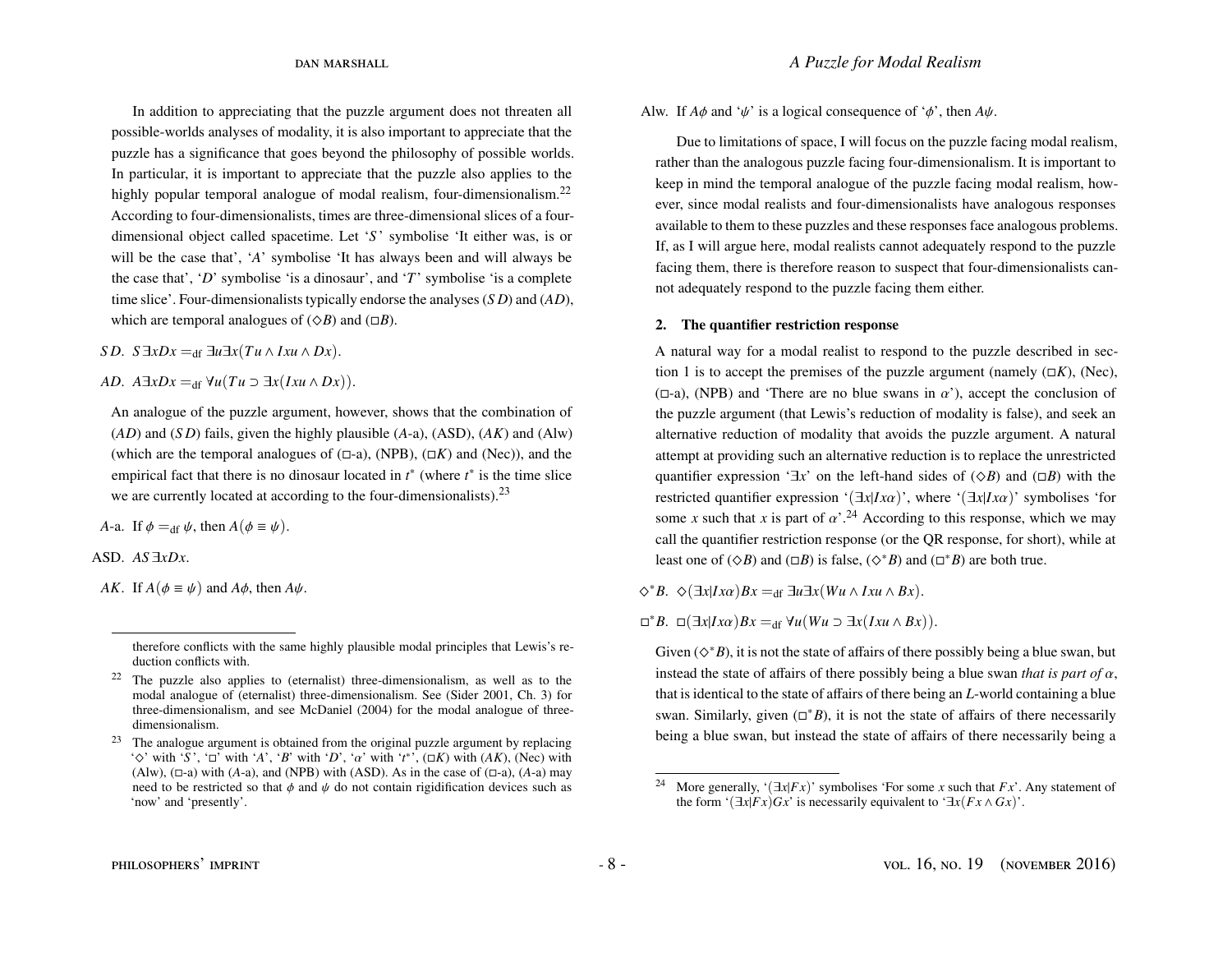blue swan *that is part of*  $\alpha$ , that is identical to the state of affairs that every *L*-world contains a blue swan.

The combination of  $(\diamond^* B)$  and  $(\Box^* B)$  does not fall victim to any variant of the puzzle argument. To see why, suppose we accept (NPB<sup>∗</sup> ), which is an analogue of (NPB).

 $NPB<sup>*</sup>$ . □◇(∃*x*|*Ixα*)*Bx*.

We can derive  $(1^*)$  from  $(\diamond^*B)$  and  $(\square \text{-a})$ ; then derive  $(2^*)$  from  $(1^*)$ ,  $(NPB^*)$ and  $(\Box K)$ ; and then derive  $(3^*)$  from  $(2^*)$  and (Nec).

1<sup>∗</sup>. □(◇(∃*x*|*Ixα*)*Bx* ≡ ∃*u*∃*x*(*Wu* ∧ *Ixu* ∧ *Bx*)).

2<sup>∗</sup>. □∃*u*∃*x*(*Wu* ∧ *Ixu* ∧ *Bx*).

3 ∗ . ∃*xBx*.

However, we cannot use  $(\Box^* B)$  to derive from  $(3^*)$  the false result that all *L*worlds contain a blue swan. The combination of  $(\diamond^* B)$  and  $(\square^* B)$ , then, unlike the combination of  $(\Diamond B)$  and  $(\Box B)$ , does not entail that there is a blue swan in α.

Call a modal realist who adopts this response to the puzzle a QR modal realist, and call the account such a modal realist endorses by adopting this response QR modal realism.[25](#page-9-1) Since a QR modal realist rejects the combination of  $(\Diamond B)$  and  $(\Box B)$ , she needs to give a new account of what non-modal statements express the states of affairs expressed by ' $\Diamond \exists xBx'$  and ' $\Box \exists xBx'$  in order to provide a general reduction of modality. To determine what account she should give, it is useful to note that [\(7\)](#page-9-2) and [\(8\)](#page-9-3) follow from [\(5\)](#page-9-4), [\(6\)](#page-9-5),  $(\diamond^*B)$ ,  $(\Box^* B)$ ,  $(\Box K)$ , (Nec),  $(\Box \text{-a})$ , (NPB) and (NPB<sup>\*</sup>).<sup>[26](#page-9-6)</sup>

<span id="page-9-5"></span><span id="page-9-4"></span><span id="page-9-2"></span>5.  $\Box \exists x Bx \supset \Box \Box \exists x Bx$ . 6.  $(\Box \phi \land \Box \psi) \supset \Box (\phi \equiv \psi)$ . 7.  $\square(\diamond \exists x Bx \equiv \exists xBx)$ . 8.  $□(□∃*xBx* ≡ ∃*xBx*).$ 

<span id="page-9-3"></span>Given a QR modal realist endorses (NPB<sup>∗</sup> ), she should plausibly endorse [\(7\)](#page-9-2) and [\(8\)](#page-9-3), since [\(5\)](#page-9-4) and [\(6\)](#page-9-5) are highly plausible, and since QR modal realists accept  $(\diamond^* B)$ ,  $(\Box^* B)$ ,  $(\Box K)$ , (Nec),  $(\Box \neg a)$  and (NPB). Given she endorses [\(7\)](#page-9-2) and [\(8\)](#page-9-3), and hence holds that ' $\Diamond \exists xBx'$ , ' $\Box \exists xBx'$ ' and ' $\exists xBx'$ ' express necessarily equivalent states of affairs, it is then natural for her to go further and claim that they express the same state of affairs, and so endorse the analyses  $(Q\diamond$ <sup>\*</sup>*B*) and  $(Q\Box B^).$ 

 $Q\diamond^*B$ .  $\diamond \exists xBx =_{df} \exists xBx$ .

 $Q\square$ <sup>\*</sup>*B*.  $\square \exists xBx =_{df} \exists xBx$ .

I will assume that QR modal realists do this.

In order to make it plausible that modal realism enables a reduction of modality, a QR modal realist also needs to give a more general account of which non-modal statements express the same states of affairs as which modal statements than that provided by  $(\diamond^* B)$ ,  $(\Box^* B)$ ,  $(Q \diamond^* B)$  and  $(Q \Box^* B)$ .  $(\diamond^* B)$ ,  $(\Box^* B)$ ,  $(Q \Diamond^* B)$  and  $(Q \Box^* B)$  suggest a picture of modality according to which qualitative states of affairs, such as the state of affairs of there being a blue swan, either necessarily obtain or necessarily fail to obtain, while non-qualitative states of affairs, such as the state of affairs of there being a blue swan in  $\alpha$ , may contingently obtain or contingently fail to obtain.<sup>[27](#page-9-0)</sup> A natural generali-

<span id="page-9-1"></span> $25$  [Dorr](#page-23-5) [\(MSa\)](#page-23-5) and [Noonan](#page-24-6) [\(2014\)](#page-24-6) have also independently formulated versions of QR modal realism. Both Dorr and Noonan think modal realists should endorse this version of modal realism.

<span id="page-9-6"></span><sup>&</sup>lt;sup>26</sup> It was shown above that (3<sup>\*</sup>) follows from ( $\diamond$ <sup>\*</sup>*B*), ( $\Box$ -a), (NPB<sup>\*</sup>), ( $\Box$ *K*) and (Nec). Since [\(7\)](#page-9-2) follows from (NPB),  $(3^*)$  and [\(6\)](#page-9-5); (7) follows from ( $\Diamond^*B$ ), ( $\Box$ -a), (NPB<sup>\*</sup>),  $(⊓K)$ , (Nec) and [\(6\)](#page-9-5). Since ' $□□**xBx**$ ' follows from (3<sup>\*</sup>) and [\(5\)](#page-9-4); and [\(8\)](#page-9-3) follows from ' $\Box \Box \exists x Bx$ ', (3<sup>\*</sup>) and [\(6\)](#page-9-5); [\(8\)](#page-9-3) follows from ( $\diamond$ <sup>\*</sup>*B*), ( $\Box$ -a), (NPB<sup>\*</sup>), ( $\Box K$ ), (Nec), [\(5\)](#page-9-4) and [\(6\)](#page-9-5).

<span id="page-9-0"></span> $27$  In light of this, OR modal realism might instead be called worldly qualitative necessitarianism. A qualitative state of affairs is intuitively a state of affairs that does not involve any particular things (though it might involve things in general), while a non-qualitative state of affairs is intuitively a state of affairs that involves at least one particular thing. A qualitative property or relation is similarly intuitively a property or relation that does not involve any particular things, whereas a non-qualitative property or relation is a property or relation that involves at least one particular thing. Examples of qualitative properties include *being a blue swan* and *being next to a tin*, while examples of non-qualitative properties include *being identical to Obama* and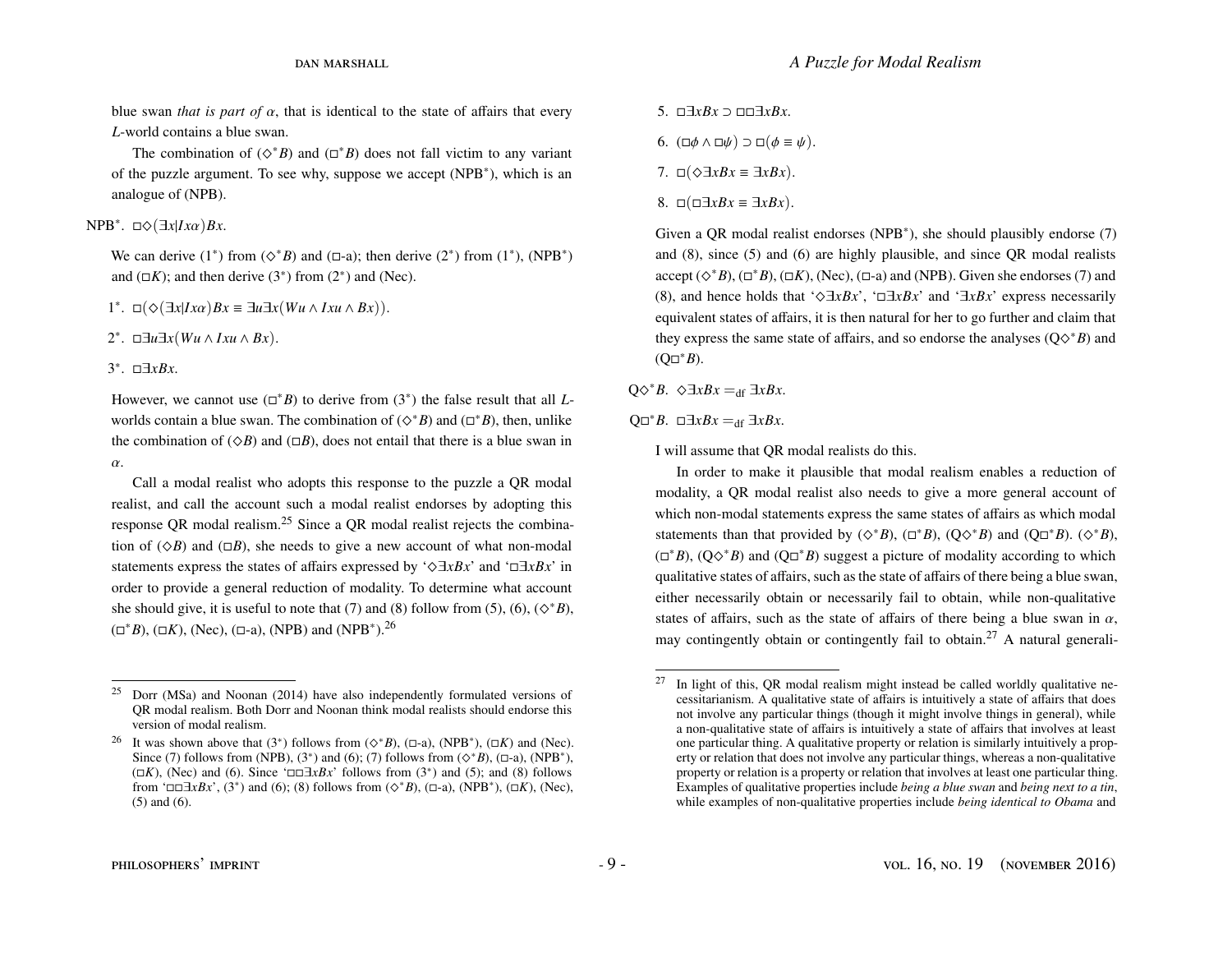sation of  $(Q \Diamond B^* B)$  and  $(Q \Box B^* B)$  that accords with this picture is given by the schemas (Q $\diamond^*$ ) and (Q $\square^*$ ), where  $\phi$  can be replaced by any statement expressing a qualitative state of affairs.

 $Q\diamond^*$ .  $\diamond \phi =_{df} \phi$ .

Q $\Box^*$ .  $\Box \phi =_{df} \phi$ .

Natural generalisations of  $(\diamond^*B)$  and  $(\square^*B)$  that accord with this picture, on the other hand, can be obtained by appealing to some version of counterpart theory. For example, a QR modal realist might adopt the simple version of counterpart theory given by the schemas ( $\diamond$ <sup>\*</sup>) and ( $\square$ <sup>\*</sup>).<sup>[28](#page-10-0)</sup>

$$
\diamond^*.\ \diamond Fa_1\ldots a_n =_{df} \exists z_1\ldots \exists z_n (C_{a_1}z_1a_1\wedge\ldots\wedge C_{a_n}z_na_n\wedge Fz_1\ldots z_n).
$$

 $\Box^*$ .  $\Box Fa_1 \ldots a_n =_{df} \forall z_1 \ldots \forall z_n ((C_{a_1}z_1a_1 \land \ldots \land C_{a_n}z_na_n) \supset Fz_1 \ldots z_n).$ 

In  $(\diamond^*)$  and  $(\Box^*)$ , '*F*' can be replaced by any *n*-place predicate that expresses an *n*-place qualitative property or relation; ' $a_1$ ',... ' $a_n$ ' can be replaced by any names  $m_1, \ldots, m_n$ ; ' $z_1$ ',...' $z_n$ ' can be replaced by distinct variables  $v_1, \ldots, v_n$ which are associated with the same counterpart relations as  $m_1, \ldots, m_n$  respectively; and ' $C_{a_1}$ ',... ' $C_{a_n}$ ' can be replaced with predicates expressing the counterpart relations associated with  $m_1, \ldots, m_n$  respectively. ( $\diamond^*$ ) and ( $\square^*$ ) can be regarded as reducing to  $(Q\diamond^*)$  and  $(Q \Box^*)$  in the case where  $n = 0$ .<sup>[29](#page-10-1)</sup>

The big problem with the QR response is that QR modal realism is incom-patible with a large number of highly plausible modal propositions.<sup>[30](#page-10-2)</sup> For ex-

 $\diamondsuit^*B\alpha$ .  $\diamondsuit(\exists x | I x \alpha) Bx =_{df} \exists u(C_\alpha u \alpha \wedge \exists x (Ixu \wedge Bx)).$ 

 $\Box^* B\alpha$ .  $\Box(\exists x | Ix\alpha)Bx =_{df} \forall u(C_\alpha u\alpha \supset \exists x(Ixu \wedge Bx)).$ 

*being an admirer of both Kripke and Joan of Arc*.

<span id="page-10-0"></span><sup>&</sup>lt;sup>28</sup> According to standard versions of counterpart theory, co-referring names can be associated with different counterpart relations. This allows modal sentences differing in only co-referring names to differ in truth value. The simple version of counterpart theory described above faces serious problems in treating 'actually', as do the versions of counterpart theory put forward, for example, in [Lewis](#page-24-10) [\(1968;](#page-24-10) [1971\)](#page-24-11), [Forbes](#page-23-8) [\(1982;](#page-23-8) [1990\)](#page-24-12), [Ramachandran](#page-24-13) [\(1989\)](#page-24-13) and [Sider](#page-24-14) [\(MS\)](#page-24-14). (For discussion, see [Hazen](#page-24-15) [\(1979\)](#page-24-15) and [Fara & Williamson](#page-23-9) [\(2005\)](#page-23-9).) A (restricted) version of counterpart theory that avoids these problems is the following: Define a counterpart relation to be any precisification (in any context) of 'is similar enough to'. Define a representational function *f* to be a function that maps each counterpart relation to a permutation on the set of individuals. Define Id<sup>∗</sup> to be the function that maps each counterpart relation to the identity function on the set of individuals. Say that a representational function  $f$  is possible relative to a representational function  $f'$  iff, for any individuals *x* and *y*, for any counterpart relation *c*,  $[f(c)](x)$  stands in *c* to  $[f(c)](y)$ . Define L' to be a first-order language containing '¬', ' $\wedge$ ', '∃<sup>\*</sup>' (symbolising 'for some individual'), 'Actually', ' $\diamondsuit'$ , names of individuals, variables, and predicates expressing fundamental properties and relations. Suppose each of the names and variables in  $L'$  is associated with a counterpart relation, and let  $\lceil C(t) \rceil$  refer to the counterpart relation associated with *t*. Define a two-place function expression 'Trans' (which takes as arguments terms referring to formulas in  $L'$  in its first place and terms referring to representational functions in its second place) so that it satisfies: a) Trans( $\Gamma F(t_1, \ldots t_n)$ ,  $f$ ) =  $\Gamma F([f(C(t_1)|t_1, \ldots, [f(C(t_n)|t_n)]$ ; b) Trans( $\Gamma \rightarrow \phi$ ), *f*) =  $\ulcorner$ ¬Trans( $\phi$ , *f*) $\urcorner$ ; c) Trans( $\phi \land \psi$  $\urcorner$ , *f*) =  $\ulcorner$ Trans( $\phi$ , *f*) ∧ Trans( $\psi$ , *f*) $\urcorner$ ; d) Trans( $\nabla \vec{a}^* \psi \vec{a}^T$ ,  $f$ ) =  $\nabla \vec{a}^* \psi$ Trans( $\phi$ ,  $f$ ) $\vec{a}$ ; e) Trans( $\nabla \phi \vec{a}$ ,  $f$ ) =  $\nabla \vec{a}$  is a representa-<br>tional function *g* is possible relative to *f* and Trans( $\phi$ )<sup>-1</sup> and f) Trans( $\nabla$ Ac tional function, *g* is possible relative to *f*, and Trans( $\phi$ , *g*)<sup> $\exists$ ; and f) Trans( $\ulcorner$ Actually,</sup>  $\phi^T$ ,  $f$ ) = Trans( $\phi$ , Id<sup>\*</sup>). The counterpart theoretic analysis of any formula  $\phi$  in *L'* is then the formula Trans( $\phi$  Id<sup>\*</sup>). This version of counterpart theory entails actualism then the formula Trans( $\phi$ , Id<sup>\*</sup>). This version of counterpart theory entails actualism, where actualism is the thesis that for any existing thing x x actually exists. The acwhere actualism is the thesis that, for any existing thing *x*, *x* actually exists. The account can be modified to be made compatible with Lewis's non-actualist indexical account of 'actually' outlined in [\(Lewis](#page-24-0) [1986,](#page-24-0) Sect. 1.9).

<span id="page-10-1"></span><sup>&</sup>lt;sup>29</sup> A QR modal realist who endorses ( $\diamond$ <sup>\*</sup>) and ( $\square$ <sup>\*</sup>), and who also endorses ( $\diamond$ <sup>\*</sup>*B*),  $(\Box^*B)$ ,  $(Q\Diamond^*B)$  and  $(Q\Box^*B)$ , needs to show that the former include the latter as special cases, or at least that they are consistent with each other. Since '∃*xBx*' expresses a qualitative state of affairs, it is easy to see that  $(Q \Diamond B)$  and  $(Q \Box B)$  are instances of  $(Q\Diamond^*)$  and  $(Q\Box^*)$ . How  $(\Diamond^*B)$  and  $(\Box^*B)$  relate to  $(\Diamond^*)$  and  $(\Box^*)$ , however, is less straightforward to determine. Given ' $\alpha$ ' is associated with a counterpart relation that necessarily relates each *L*-world to all and only the *L*-worlds,  $(\diamond^*)$  and  $(\Box^*)$ entail that ' $\Diamond(\exists x | Ix\alpha)Bx$ ' is necessarily equivalent to ' $\exists u\exists x(Wu \land Ixu \land Bx)$ ', and that ' $\Box$ ( $\exists x | I x \alpha$ )*Bx*' is necessarily equivalent to ' $\forall u (Wu \supset \exists (Ixu \wedge Bx))$ '. Given necessarily equivalent states of affairs are identical,  $(\diamond^* B)$  and  $(\square^* B)$  are therefore entailed by  $(\diamond^*)$  and  $(\Box^*)$ . Given a more fine-grain theory of states of affairs according to which necessarily equivalent states of affairs can be distinct from each other, however, there is no reason to think that  $(\Diamond^*)$  and  $(\Box^*)$  entail, or are even compatible with,  $(\diamond^*B)$  and  $(\Box^*B)$ . As a result, given a more fine-grain theory of states of affairs, a QR modal realist should plausibly hold that  $(\diamond^* B)$  and  $(\Box^* B)$  are only approximately true, and should hold that it is the relevant instances of  $(\diamond^*)$  and  $(\Box^*)$ that are strictly true. That is, instead of endorsing ( $\Diamond^*B$ ) and ( $\Box^*B$ ), QR modal realists should instead endorse ( $\Diamond^*B\alpha$ ) and ( $\Box^*B\alpha$ ), where ' $C_\alpha$ ' expresses a counterpart relation that necessarily relates each *L*-world to all and only the *L*-worlds relation that necessarily relates each *L*-world to all and only the *L*-worlds.

<span id="page-10-2"></span><sup>30</sup> Since *L*-worlds plausibly deserve to be called worlds (in at least one ordinary sense of 'world'), *L*-worlds plausibly deserve to be called possible worlds in the sense of 'possible' on which anything that is an *F* is a possible *F*. There is another sense of 'possible world', however, on which, given QR modal realism, *L*-worlds arguably do not play enough of the required role to count as being possible worlds since they do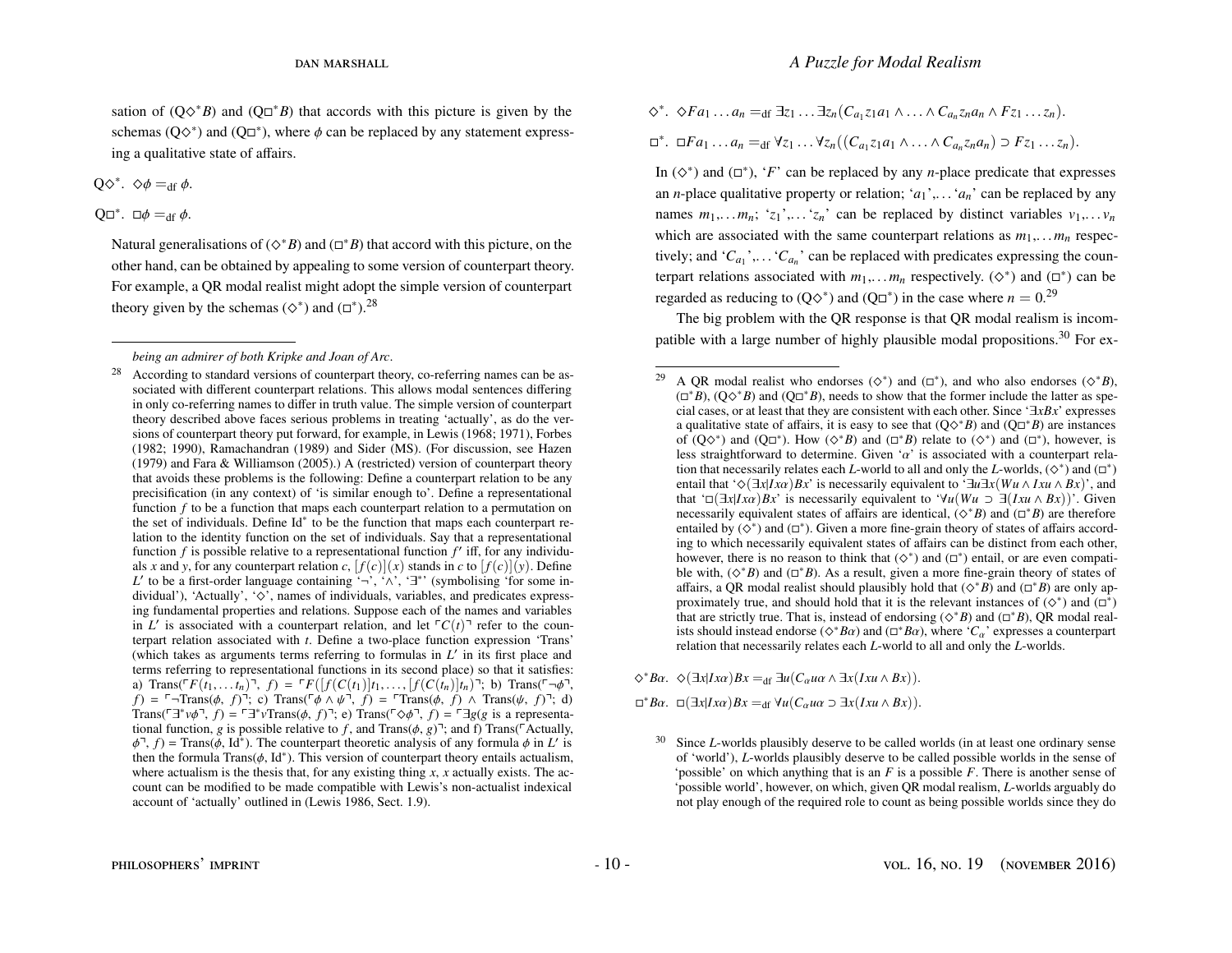### dan marshall *A Puzzle for Modal Realism*

ample, since QR modal realists hold that there is a blue swan,  $(Q\Box^*)$  commits them to  $(3)$ .

[3.](#page-5-3)  $\Box \exists x Bx$ . (Necessarily, there is a blue swan.)

[\(3\)](#page-5-3), however, is highly implausible, since, even if there are blue swans as modal realists claim, surely there might have been no such entities. The claim that it is necessary that there is a blue swan somewhere in the pluriverse of *L*-worlds (given there is in fact a blue swan in this pluriverse) is prima facie no more plausible than the claim that it is necessary that there is an alien creature somewhere in our universe (given there is in fact an alien creature somewhere in our universe). Even if there are alien creatures on some planet in our universe, it is surely merely contingent that there are such creatures. Similarly, even if there are blue swans in some *L*-world in the pluriverse, it is surely merely contingent that there are such swans. Hence, it is highly plausible that, contra QR modal realism, it is not necessary that there is a blue swan.

Since QR modal realists hold that there are multiple  $L$ -worlds,  $(Q\Box^*)$  also commits them to the truth of [\(9\)](#page-11-0).

<span id="page-11-0"></span>9.  $\Box \exists x \exists y((x \neq y) \land Wx \land Wy)$ . (Necessarily, there are multiple *L*worlds.)

[\(9\)](#page-11-0), however, is also highly implausible. While it is plausibly possible for there to be multiple *L*-worlds, it is surely not necessary that there are such entities. The claim that it is necessary that there are multiple *L*-worlds is prima facie no more plausible than the claim that it is necessary that there are multiple planets in our universe. Just as it is surely contingent whether our universe has more than one planet, it is surely contingent whether the pluriverse has more than one *L*-world. Hence, it is highly plausible that, contra QR modal realism, it is not necessary that there are multiple *L*-worlds.

More generally, QR modal realists claim that the qualitative nature of the pluriverse is necessarily fixed: that is, they hold that the pluriverse couldn't have been qualitatively any different from how it in fact is. Prima facie, however, this claim is no more plausible than the claim that our universe could not have been qualitatively different from how it in fact is. Nor is it any more plausible than the claim that the pluriverse couldn't have been different from how it in fact is in any respect at all, including in non-qualitative respects. Since these latter claims are surely false, the former claim is surely false also.

QR modal realists therefore face what we might call *the contingency objection*: QR modal realism is surely false since it is incompatible with a number of highly plausible modal propositions, such as those expressed by [\(10\)](#page-11-1), [\(11\)](#page-11-2) and the more general proposition that how things qualitatively are is a contingent matter.

### <span id="page-11-1"></span>10. ^¬∃*xBx*.

### <span id="page-11-2"></span>11.  $\diamond$ ¬∃*x*∃*y*((*x* ≠ *y*) ∧ *Wx* ∧ *Wy*).

There are three kinds of responses a QR modal realist might make to the contingency objection. First, they might accept that when we evaluate the propositions expressed by [\(10\)](#page-11-1) and [\(11\)](#page-11-2) our modal reasoning (at least initially) results in the confident judgement that they are true. They might argue, however, that further reflection shows that this reasoning is defective and that we have no good reason to think that [\(10\)](#page-11-1) and [\(11\)](#page-11-2) are true. Second, they might accept that [\(10\)](#page-11-1) and [\(11\)](#page-11-2) have a high degree of plausibility, but claim that this plausibility is outweighed by the advantage modal realism has in parsimony over rival theories of possible worlds that allow for the truth of these sentences.<sup>[31](#page-11-3)</sup> Finally, they might accept both that  $(10)$  and  $(11)$  are highly plau-

not play the distinctive role of possible worlds in the QR modal realist analysis of possibility and necessity. If QR modal realists are unable to identify possible worlds (in this second sense) with *L*-worlds, however, it is not clear what entities in their ontology they can identify them with, apart from perhaps the pluriverse itself. Given it is this second sense on which modal realism holds that there are multiple possible worlds, however, if QR modal realism is incompatible with there being multiple such entities, then QR modal realists will have to reject modal realism. The best response to this problem might be for QR modal realists to simply admit that their view isn't, strictly speaking, a version of modal realism, although it is a very close variant of modal realism that modal realists should find appealing, and it is a view that is in no respect inferior to a version of strict modal realism.

<span id="page-11-3"></span><sup>31</sup> A proposition may be plausible, but fail to be *overall* plausible, or plausible *all things considered*. A proposition is plausible if it is intrinsically plausible, or if it is plausible given certain other propositions we have good reason to believe, or it is plausible given certain perceptual, introspective or memory states we are in. A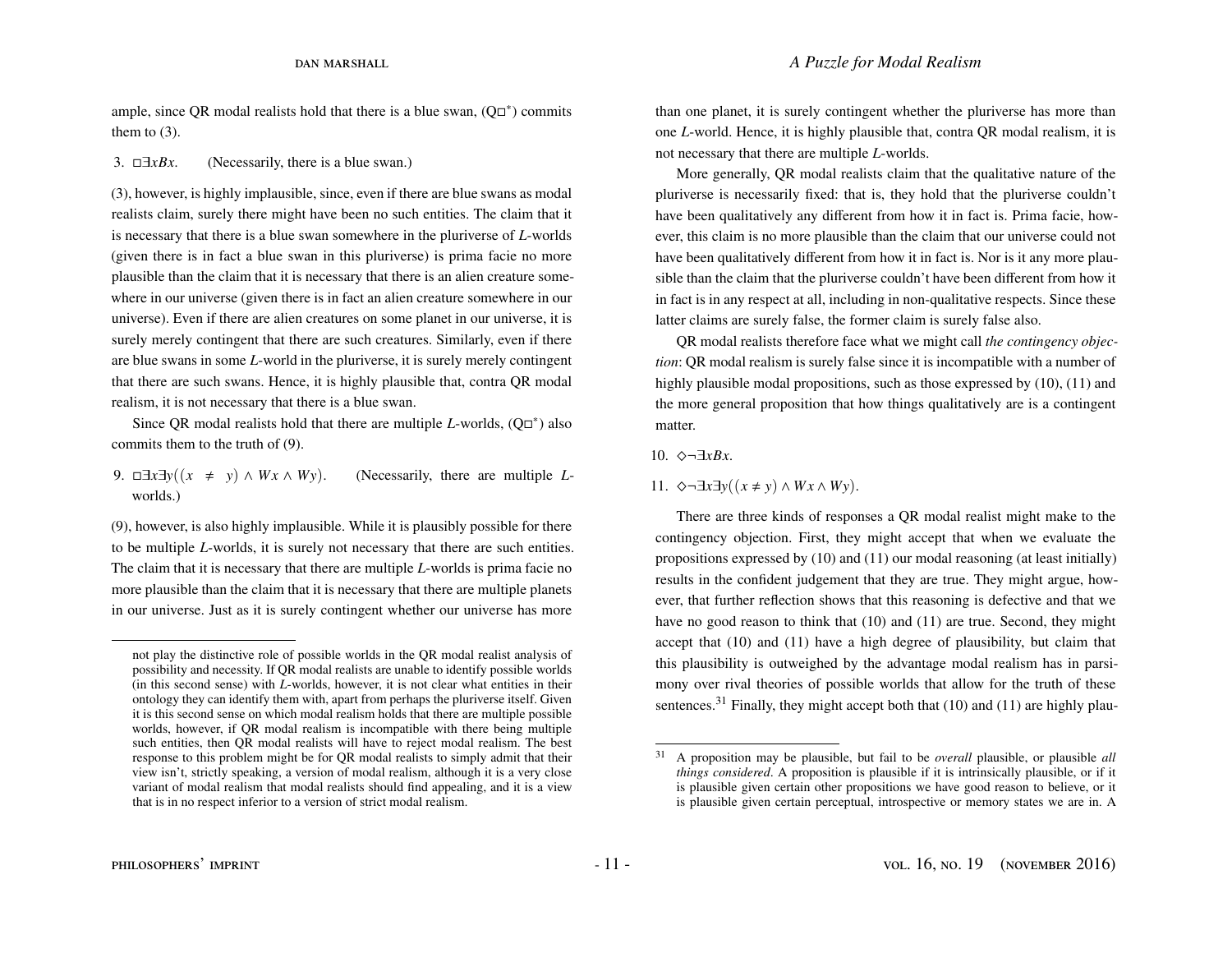sible, and that parsimony considerations cannot outweigh this plausibility, but claim that other considerations do outweigh it. I will consider each of these responses in turn and argue that none of them are successful.

A QR modal realist who adopts the first kind of response to the contingency objection endorses [\(12\)](#page-12-0).

<span id="page-12-0"></span>12. Our modal reasoning when applied to [\(10\)](#page-11-1) and [\(11\)](#page-11-2) is defective and does not provide us with a good reason for thinking that [\(10\)](#page-11-1) and [\(11\)](#page-11-2) are true.

One way a QR modal realist might attempt to justify [\(12\)](#page-12-0) is by claiming that *all* our modal reasoning is defective, and that, as a result, none of our modal reasoning provides any good reason for believing the results of that reasoning. A problem with this attempt to justify [\(12\)](#page-12-0) is that it would seem hard to justify such a blanket rejection of our modal reasoning. This is especially so since some of our modal reasoning, such as the modal reasoning that results in the judgement that necessarily any triangle has three sides, would appear to be as secure as any instance of our reasoning (whether it be modal or non-modal). Unless a QR modal realist can provide a compelling reason to think that such reasoning is in fact defective, this first attempt at justifying [\(12\)](#page-12-0) should be rejected.[32](#page-12-1)

A second way a QR modal realist might attempt to justify [\(12\)](#page-12-0) is by claiming that the modal claims expressed by [\(10\)](#page-11-1) and [\(11\)](#page-11-2) only appear true as a result of us confusing them with other claims that are true. For example, a QR modal realist might claim that [\(10\)](#page-11-1) only seems true because we confuse the proposition that there might have been no blue swans (which is the proposition expressed by  $(10)$ ) with the proposition that there might have been no blue swans *that are in*  $\alpha$ . If this is the case, then there is no reason to think that [\(10\)](#page-11-1) is true or has a high degree of plausibility, and hence we have no reason to think that the credibility of QR modal realism is damaged by its rejection of [\(10\)](#page-11-1) and its endorsement of [\(3\)](#page-5-3).

Let  $p_B$  be the proposition that there might have been no blue swans, and let  $p_b^*$  be the proposition that there might have been no blue swans in  $\alpha$ .  $p_b$  appears to be true even after sustained reflection, and even after the possibility that one is confusing  $p_B$  with  $p_B^*$  is brought to one's attention. Moreover, at least in my case, when I reflect on whether I am confusing  $p_B$  with  $p_B^*$  when it seems to me that  $p_B$  is true, it introspectively seems to me that I am not so confusing them. Given this is true for others who have carefully considered the matter, QR modal realists who adopt the first response to the contingency objection need to claim that  $p_B$  only seems true to such people due to them confusing  $p_B$  with *p*<sup>\*</sup><sub>*B*</sub>, despite it seeming to them that they aren't making such an error. In order to undermine the plausibility of a proposition that on careful reflection seems true, however, it is not sufficient to merely claim (without providing any evidence for that claim) that the proposition only seems true because we confuse it with some other proposition that is true. After all, if this tactic were sufficient, it could be used to undermine the plausibility of any proposition at all, which would lead to radical scepticism. In order to undermine the claim that  $p_B$  has a high degree of plausibility, it is therefore not sufficient to simply claim (without providing any evidence for that claim) that *p<sup>B</sup>* only appears true because we confuse it with  $p_B^*$  when considering whether it is true. There appears to be no reason, however, to think that we confuse  $p_B$  with  $p_B^*$  when we evaluate  $p_B$ . Indeed, not only does there appear to be no reason to think that we confuse *p<sup>B</sup>* with  $p_B^*$  when we evaluate  $p_B$ , there is reason to think that we don't so confuse these propositions. While we sometimes confuse propositions when we reason, we are typically able to detect that we are doing this when the possibility that we might be doing it is brought to our attention. Since this is not the case for  $p_B$ , at least for those who carefully evaluate  $p_B$  in the way described above, we have good reason to deny that  $p_B$  only appears true because we confuse it with  $p_B^*$ . The same is true for the other modal claims that appear true but are incompatible with QR modal realism.

proposition  $p$  may be plausible without being overall plausible, since the considerations in favour of *p* might be outweighed by the considerations against *p*. Since plausibility is a notion of broadly epistemic probability, as opposed to physical probability, what is plausible needs to be relativised to a subject or an evidential state.

<span id="page-12-1"></span> $32$  A QR modal realist might perhaps attempt to give such a reason by giving a debunking argument against the reliability of our modal reasoning along the lines of debunking arguments against our moral reasoning. Due to limitations of space, the prospects of such an argument cannot be investigated here. QR modal realists who embrace scepticism about all our modal beliefs also face similar problems to those faced by eliminativists about modality discussed in section [4,](#page-20-0) such as being unable to test the analyses they propose using the method of possible cases.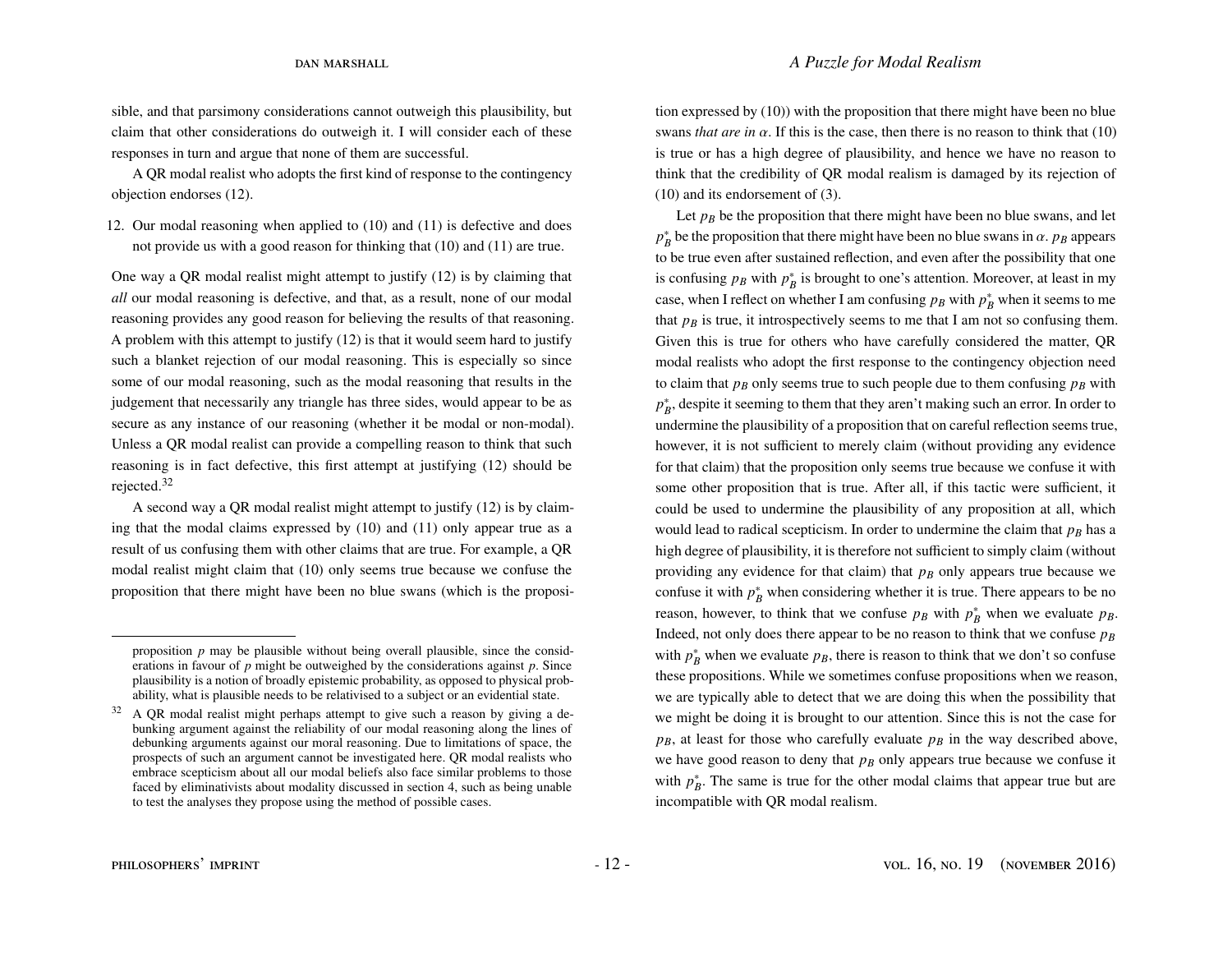A QR modal realist might attempt to respond to this problem by appealing to modal restrictivism. Modal restrictivism is the view that non-philosophers (and philosophers when not doing ontology) typically tacitly restrict their domain of quantification to at most parts of  $\alpha$ <sup>[33](#page-13-0)</sup> According to modal restrictivism, for example, a biologist uttering 'There are no blue swans' typically expresses the proposition that there are no blue swans *in*  $\alpha$ , rather than the proposition that there are no blue swans at all. Similarly, according to modal restrictivism, a biologist uttering 'There might have been no swans' typically expresses the proposition that there might have been no swans  $in \alpha$ , rather than the proposition that there might have been no swans at all. A QR modal realist who adopts modal restrictivism might claim that the fact we confuse  $p_B$  with  $p_B^*$  when evaluating whether  $p_B$  is true is introspectively inaccessible to us, and hence is not something we can uncover by introspectively considering the possibility that we are confusing  $p_B$  with  $p_B^*$ . They might then argue that there is good reason to believe that we so confuse  $p_B$  with  $p_B^*$  because we often confuse propositions that are expressed by the same sentence in different contexts (as *p<sup>B</sup>* and  $p_B^*$  are, according to modal restrictivists), and that this error is introspectively inaccessible to us because 'There could have been no blue swans' expresses  $p_B$  only in unusual and highly theoretical contexts.<sup>[34](#page-13-1)</sup>

This argument that we confuse  $p_B$  with  $p_B^*$  is very weak, even if we grant the highly controversial thesis of modal restrictivism.<sup>[35](#page-13-2)</sup> First, natural language is full of context-dependent expressions, and we are typically highly skilled at using such expressions without confusing the propositions they express in different contexts. The fact that 'There might have been no blue swans' is contextdependent therefore provides no reason to think that we are making the above kind of error. Secondly, we are ordinarily highly skilled at understanding and reasoning with propositions we have not encountered before (such as the proposition that Obama does not have four right knees), as well as understanding and reasoning with propositions only expressed by sentences in highly theoretical contexts (such as when engaging in pure mathematics). As a result, the fact that it is unusual to encounter  $p_B$ , and the fact that it is encountered only in highly theoretical contexts (even if these are facts), provides no reason to think that we confuse  $p_B$  with  $p_B^*$ . Thirdly, even though in rare cases we might confuse propositions when considering the truth of a proposition that is only expressed by a context-dependent expression in unusual and theoretical contexts, the fact that the proposition is encountered only in such contexts provides no reason to

<span id="page-13-0"></span><sup>33</sup> At least when talking of individuals.

<span id="page-13-1"></span><sup>&</sup>lt;sup>34</sup> While defending the QR response, Noonan claims that modal realists can diminish the conflict between QR modal realism and common sense by claiming that "the commonsense man" asserts the restricted claim that there might have been no snakes in  $\alpha$  when he utters 'There might have been no snakes' [\(Noonan](#page-24-6) [2014,](#page-24-6) pp. 857–8). Noonan, however, rejects modal restrictivism, writing "[W]hen the man in the street says that there are no talking donkeys he does not merely mean that there are none locally, that is, none spatiotemporally related to him, he means that there are none simpliciter, otherwise he should greet the modal realist's contrary contention with a yawn of indifference rather than an incredulous stare" [\(Noonan](#page-24-6) [2014,](#page-24-6) p. 855). Noonan also appears to claim that the commonsense man asserts that there might have been (unrestrictedly) talking donkeys when he utters 'There might have been talking donkeys' [\(Noonan](#page-24-6) [2014,](#page-24-6) p. 857). Given this mix of views, it is not clear why the commonsense man would talk restrictedly when uttering sentences like 'There might have been no snakes' when he doesn't talk so restrictedly when he utters sentences like 'There are no talking donkeys' and 'There might have been talking donkeys'.

<span id="page-13-2"></span><sup>35</sup> Korman [2008](#page-24-16) has persuasively rebutted a number of arguments for endorsing ordinary object restrictivism (where ordinary object restrictivism is the view that ordinary folk restrict their quantification to rule out strange fusions such as the fusion of a feather with the Eiffel Tower), and Korman's rebuttals apply with equal force to analogous arguments for modal restrictivism. Modal restrictivism receives some support from the fact that we are often willing to utter a sentence like 'There are many monsters we used to fear as children that we no longer believe in' in one context, while also willing to utter 'There are no monsters' in a different context. This data supports restrictivism since restrictivists can explain our willingness to utter these sentences by claiming i) that the first sentence (in the relevant context) is used to assert the proposition that there are monsters we used to fear as children that we no longer believe in, ii) that the second sentence (in the relevant context) is used to assert the proposition that there are no monsters in  $\alpha$ , and iii) that these propositions are compatible with each other. As [\(Korman](#page-24-16) [2008,](#page-24-16) Fn. 10) points out, however, this data does not provide decisive support for modal restrictivism, since there are alternative explanations for the data that don't require restrictivism. For example, our uses of the two sentences might be held to be incompatible with each other, and our willingness to assert them in different contexts might be explained in terms of different philosophical considerations being salient to us in different contexts, where these different philosophical considerations point towards incompatible conclusions. There are also non-restrictivist accounts of what the two sentences express on their relevant uses which render them compatible with each other.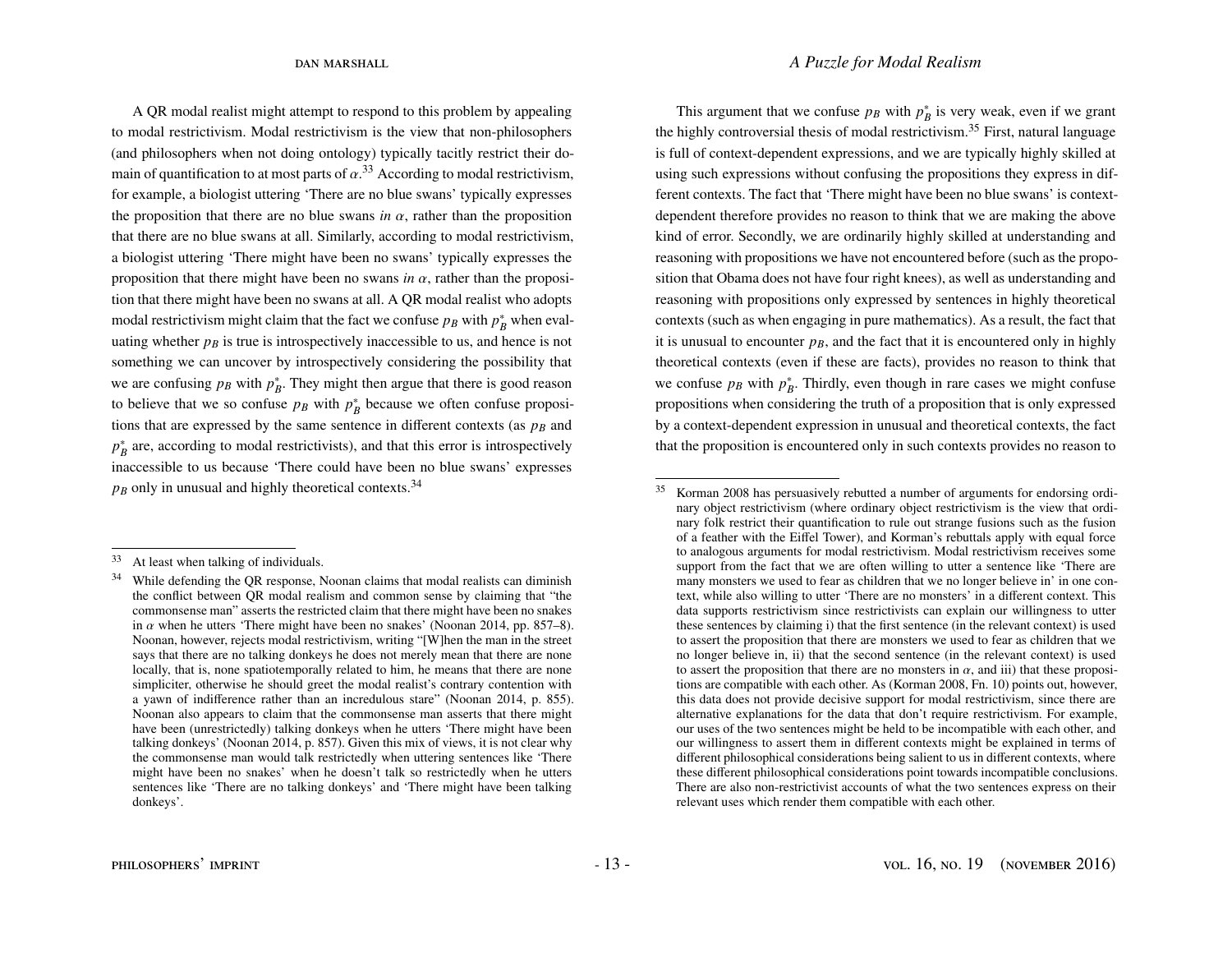think that this confusion should be introspectively inaccessible to us. The fact that  $p_B$  is only expressed by a context-dependent expression in unusual and theoretical contexts therefore provides no reason to think that we confuse  $p_B$ with  $p_B^*$  in a way that is introspectively inaccessible to us. Modal restrictivism therefore provides no support for the claim that  $p_B$  only seems true because we confuse it with  $p_B^*$ <sup>[36](#page-14-0)</sup>. In light of this fact, this second attempt to justify [\(12\)](#page-12-0) appears to be as unsuccessful as the first. Unless a better justification of [\(12\)](#page-12-0) can be found, the first kind of response to the contingency objection therefore appears to be unsuccessful.

The second kind of response to the contingency objection accepts that modal claims like those expressed by [\(10\)](#page-11-1) and [\(11\)](#page-11-2) have a high degree of plausibility, but argues that, despite this plausibility, QR modal realists are still justified in rejecting them on parsimony grounds. QR modal realism is plausibly more ideologically parsimonious than the best abstractionist theories, since the best completions of abstractionism contain at least one fundamental notion the best completions of QR modal realism do not contain: in particular, they include at least one fundamental modal notion such as possibility. Granting that QR modal realism is more parsimonious that its best abstractionist rivals in this way, a QR modal realist might attempt to respond to the contingency objection by claiming that this advantage in parsimony contributes more to the overall theoretical virtue of QR modal realism than its incompatibility with plausible modal claims, such as those expressed by [\(10\)](#page-11-1) and [\(11\)](#page-11-2), subtracts from it. If this is the case, then QR modal realists can conclude that, despite its rejection of [\(10\)](#page-11-1) and [\(11\)](#page-11-2), QR modal realism has greater overall theoretical virtue than its abstractionist rivals, and is therefore more likely to be true than them.

Parsimony considerations are widely taken to be able to justify one theory over another theory if the two theories are otherwise equally good. A QR modal realist who adopts the second kind of response to the contingency objection, however, needs to go beyond this common view and claim that parsimony considerations can justify QR modal realism over its abstractionist rivals, even though there are important respects in which QR modal realism is *worse* than its rivals. In particular, a QR modal realist needs to endorse [\(13\)](#page-14-1), and it is difficult to see how [\(13\)](#page-14-1) can be justified.

<span id="page-14-1"></span>13. The theoretical virtue gained by QR modal realism having less fundamental notions than its best abstractionist rivals outweighs the theoretical virtue lost by it being incompatible with [\(10\)](#page-11-1) and [\(11\)](#page-11-2) and other similar plausible modal statements.

One difficulty in justifying [\(13\)](#page-14-1) is that any argument for [\(13\)](#page-14-1) will be credible only if each of its premises is at least as plausible as the claims the argument is being used to reject, such as those expressed by [\(10\)](#page-11-1) and [\(11\)](#page-11-2). In order to provide a credible argument for [\(13\)](#page-14-1), therefore, QR modal realists need to give an argument whose premises are at least as plausible as [\(10\)](#page-11-1) and [\(11\)](#page-11-2), and this appears difficult to do, given, as is admitted by the current response to the contingency objection, [\(10\)](#page-11-1) and [\(11\)](#page-11-2) both have a high degree of plausibility. A second difficulty in justifying [\(13\)](#page-14-1) is that a credible argument for it will need to avoid making it too easy for an advantage in parsimony to outweigh the plausibility of claims whose plausibility derives from considerations other than parsimony, such as claims that are intrinsically plausible, claims that are plausible given other propositions we have good reason to believe, and claims

<span id="page-14-0"></span><sup>&</sup>lt;sup>36</sup> A QR modal realist might offer a variant of the first response to the contingency objection which appeals to Lewis's account of 'actual'. According to Lewis's account: i) as uttered by someone in an *L*-world *w*, 'actual' applies to an individual  $\chi$  iff  $\chi$  is part of  $w$ , and ii) there is a non-rigid sense of 'actual' on which it is true to say of what is actual that it might not have been actual, as well as a rigid sense of 'actual' on which it is not true to say of what is actual that it might not have been actual. (See [Lewis 1986, Sect. 1.9].) Instead of claiming that we confuse  $p_B$ with  $p_B^*$ , a QR modal realist might claim that the reason why  $p_B$  appears true is that when  $p_B$ , a  $\bigtriangleup$ *K* houar realist hight claim that the reason why  $p_B$  appears the is that confuse it with the true  $p_B^{\#}$ , where  $p_B^{\#}$  is the proposition that there might have been no *actual* blue swans, where 'actual' is used in its non-rigid sense. Such a QR modal realist might go on to claim that the reason we confuse  $p_B$  with  $p_B^{\#}$  is that, even after reflection, we are unable to distinguish  $p_B$  from  $p_B^{\#}$  since we are unable to distinguish the property of being (or perhaps the property of existing) from the property of being actual. One problem with this response is that, if it is a fact that we cannot distinguish the property of being actual from the property of being (or the property of existing), then this fact provides reason to think that the reason why they aren't distinguishable is that they are identical (or at least necessarily equivalent), which is incompatible with Lewis's account of 'actual'. Another problem with this response is that we arguably can distinguish  $p_B$  and  $p_B^{\#}$ , at least in the sense that we can refrain from endorsing 'There might be no actual blue swans' (at least for the sake of argument), while reasoning perfectly competently with 'There might be no blue swans'. The fact that 'There might be no blue swans' still seems true when we do this suggests that  $p_B$  doesn't seem true as a result of us confusing it with  $p_B^{\#}$ .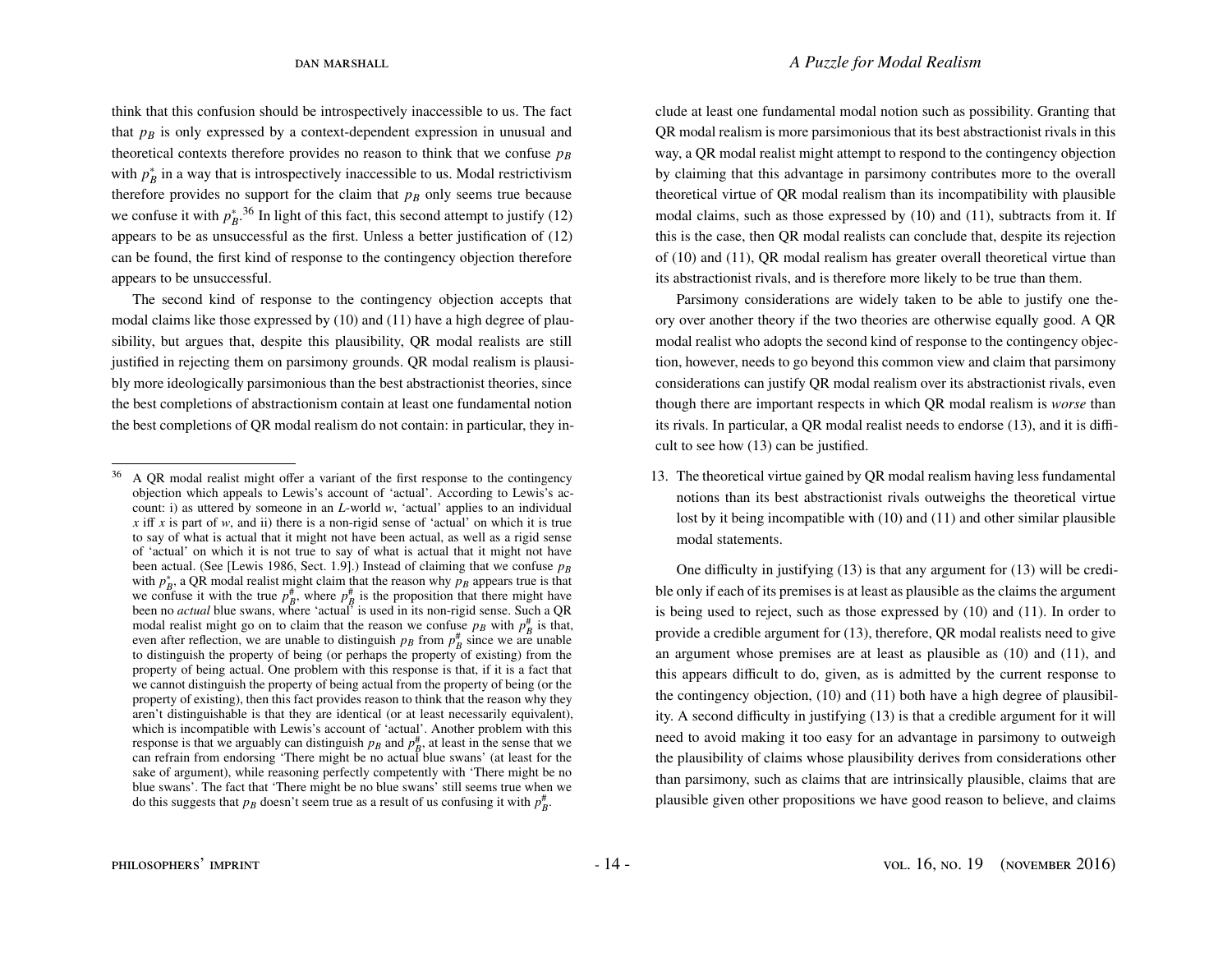dan marshall *A Puzzle for Modal Realism*

having an immediate justification based on perception, introspection or memory. The reason for this is that, if an argument for [\(13\)](#page-14-1) makes it too easy for an advantage in parsimony to outweigh such claims, then the argument risks having the absurd consequence that the best theory relative to our evidence is the maximally simple theory that holds that there is nothing. A third difficulty in justifying [\(13\)](#page-14-1) is that a priori inconsistent theories arguably cannot be parsimonious, since such theories fail to coherently represent reality as being a certain way, and hence fail to represent reality as being simple, as opposed to being complicated. If a priori inconsistent theories cannot be parsimonious, however, it is unclear whether QR modal realism has any advantage in parsimony that can outweigh its incompatibility with [\(10\)](#page-11-1) and [\(11\)](#page-11-2), since its incompatibility with these sentences will then be a reason to think that QR modal realism is not a priori consistent and hence not parsimonious. Unless a QR modal realist can devise an argument for [\(13\)](#page-14-1) that overcomes these difficulties, the QR modal realist's claim that she is justified in rejecting [\(10\)](#page-11-1) and [\(11\)](#page-11-2) on parsimony grounds will be unjustified.

It is useful to note that there are good reasons to think that parsimony considerations can play a role in theory choice even when the competing theories aren't equally good in all other respects. Consider the following (idealised) case involving an experiment testing a theory  $T_1$ : Suppose that  $T_1$  and  $T_2$  are incompatible theories whose disjunction is known (with certainty) to be true. Suppose  $T_1$  and  $T_2$  are initially both compatible with the evidence, and that the probability of  $T_1$  being true is 19/20 due to its great parsimony, while the probability of  $T_2$  is  $1/20$ . Suppose an experiment is carried out that measures a quantity that has two possible values: Good and Bad. Suppose also that (due to the possibility of human error) the probability that the result of the experiment is accurate is 9/10 and the probability that the result of the experiment is inaccurate is 1/10. Suppose also that whether the result of the experiment is accurate or not is probabilistically independent of which value the measured quantity has. Suppose further that  $T_1$  is incompatible with the measured quantity being Bad, while  $T_2$  is incompatible with the measured quantity being Good. Finally, suppose that the experiment gives the result that the quantity is Bad. Standard probabilistic reasoning can then be used to show that, relative to our updated evidence (which includes the result of this experiment), the probability of  $T_1$  will reduce from 19/20 to 19/28.<sup>[37](#page-15-0)</sup> Hence, after the result of the experiment is known,  $T_1$  will still be more likely true than not true, despite the fact that its only advantage over its rival is parsimony and (since it is incompatible with the results of an experiment while its rival isn't) there is an important respect in which its rival is better than it. The existence of this case suggests that parsimony considerations can do more than merely break ties in theory choice.

While the above case plausibly shows that parsimony can do more than merely break ties between otherwise equally good theories, the case provides little support for QR modal realists trying to overcome the contingency objection. The right course of action in the case of the experiment would be to check to see if any mistakes were made in doing the experiment and, if necessary, redo the experiment. If no mistakes come to light, and repeated experiments come up with the same results, then we should reject  $T_1$ , no matter how parsimonious  $T_1$  is.<sup>[38](#page-15-1)</sup> This suggests that in the modal reasoning case, if, on extended reflection, no mistakes can be detected, and repeated deployments of our modal reasoning give the same results, then these results should be accepted and QR modal realism should be rejected.<sup>[39](#page-15-2)</sup>

<span id="page-15-0"></span> $37$  Before the result of the experiment is known, the probability that  $T_1$  is true and the result of the experiment is inaccurate is  $19/20 \times 1/10$ , and the probability that  $T_1$ is false and the result of the experiment is accurate is  $1/20 \times 9/10$ . (Relative to the original evidence, the truth of  $T_1$  and the accuracy of the experiment are probabilistically independent since: i) the value of the measured quantity and the accuracy of the experiment are probabilistically independent, and ii) the value of the measured quantity necessitates the truth value of  $T_1$ .) Hence, relative to the original evidence, the probability of  $T_1$  being true, conditional on either  $T_1$  being true and the result of the experiment being inaccurate or  $T_1$  being false and the result of the experiment being accurate, is  $(19/20 \times 1/10)/(19/20 \times 1/10 + 1/20 \times 9/10) = 19/28$ . After the result of the experiment is known, since the result of the experiment is incompatible with  $T_1$ , it is known that either  $T_1$  is true and the result of the experiment is inaccurate or  $T_1$  is false and the result of the experiment is accurate. Hence, after the result of the experiment is known, the probability of  $T_1$  being true is 19/28.

<span id="page-15-1"></span> $38$  I am assuming that all auxiliary theories relevant to the experiment are built into  $T_1$ itself so an error in the experiment will have to be due to human error.

<span id="page-15-2"></span><sup>&</sup>lt;sup>39</sup> Although it concerns abductive considerations that don't uncontroversially reduce to considerations of parsimony, the following mathematical case is another useful case to consider: We arguably have strong inductive grounds for holding that Goldbach's conjecture is true, since it has been determined to hold of the many instances of it that have been tested. If someone did a calculation which gave the result that Gold-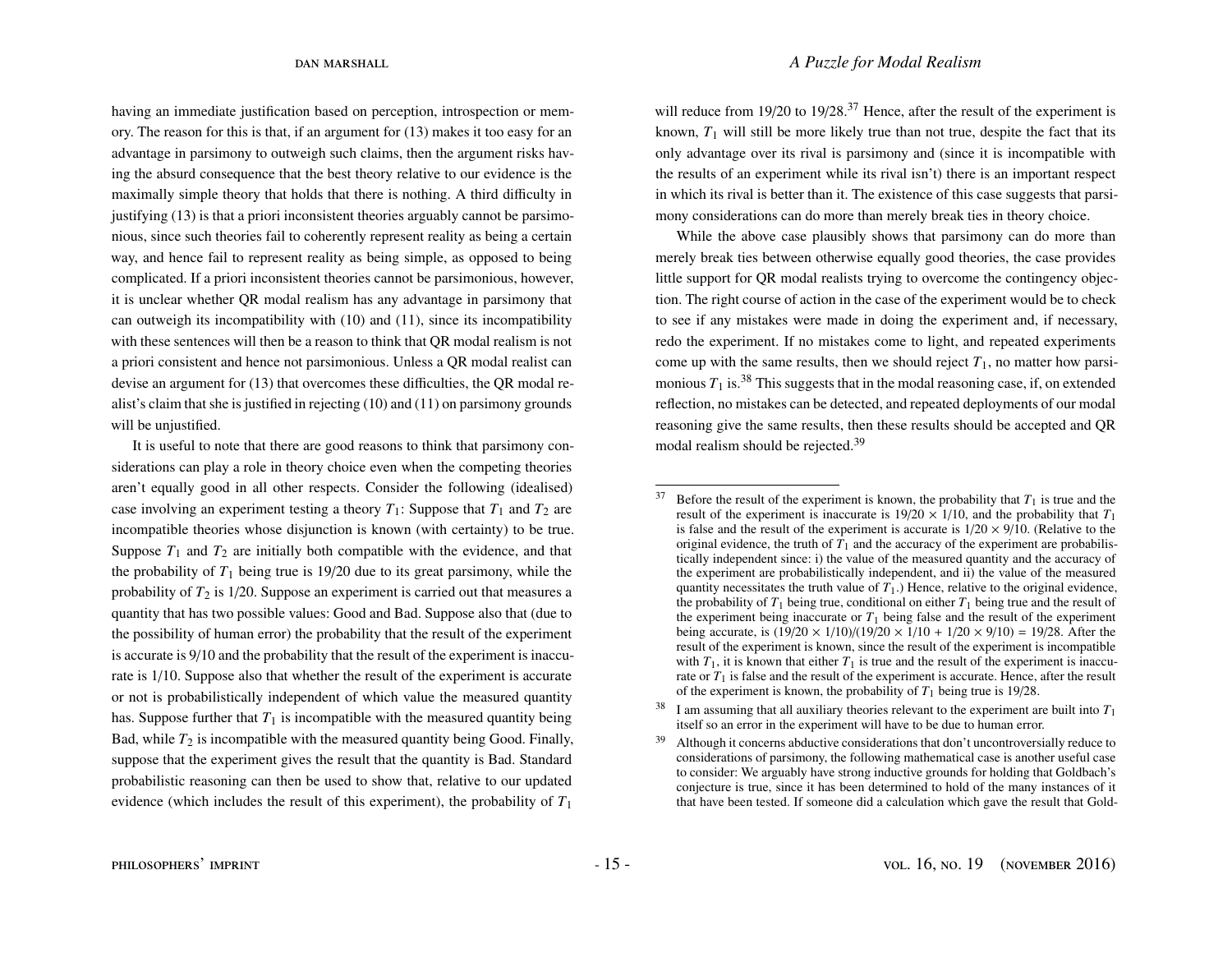The third way a QR modal realist might attempt to respond to the contingency objection is to argue that, while [\(10\)](#page-11-1) and [\(11\)](#page-11-2) have a high degree of plausibility, QR modal realists are free to reject them since they conflict with other highly plausible claims. To illustrate this approach, I will discuss one argument of this type. I will argue that the argument fails and conclude that, in the absence of any better argument of this type, this third type of response to the contingency objection also fails.

In order to respond to the contingency objection, a QR modal realist might claim that  $(14)$ ,  $(15)$  and  $(16)$  are each highly plausible.

<span id="page-16-0"></span>14.  $\Box (Faa \Box \exists xx((xx = aa) \land Fxx))).$  (Necessarily, if *aa*s are *F*, then there are some things that are *aa*s and are *F*.)

<span id="page-16-1"></span>15.  $\Box$ (Blue swans exist or blue swans do not exist).

<span id="page-16-2"></span>16.  $\Box$  (If blue swans exist, then there are blue swans).

She might then point out that  $(17)$  is an instance of  $(14)$ , and that  $(17)$  entails [\(18\)](#page-16-4), since, necessarily, if there are some things that are blue swans that do not exist, then there are blue swans.

- <span id="page-16-3"></span>17.  $\Box$  (If blue swans do not exist, then there are some things that are blue swans and do not exist).
- <span id="page-16-4"></span>18.  $\Box$  If blue swans do not exist, then there are blue swans).

Since [\(15\)](#page-16-1), [\(16\)](#page-16-2) and [\(18\)](#page-16-4) entail [\(3\)](#page-5-3), she might then conclude that, despite its plausibility, a QR modal realist is free to reject [\(10\)](#page-11-1) since it is incompatible with the at least equally plausible  $(14–16)$  $(14–16)$ .

The problem with this argument is that the argument for the necessity of blue swans it relies on over-generates: it cannot be sound, since, if it were sound, then similar arguments with clearly false conclusions would also be sound. For example, if this argument for the necessity of blue swans were

sound, then the following argument (whose premises are analogues of [\(15\)](#page-16-1), [\(16\)](#page-16-2) and [\(17\)](#page-16-3)) for the necessity of visible monsters under my bed would also be sound:

 $\Box$ (Either visible monsters under my bed exist or visible monsters under my bed do not exist)

 $\Box$ (If visible monsters under my bed exist, then there are visible monsters under my bed)

 $\Box$ (If visible monsters under my bed do not exist, then there are some things that are visible monsters under my bed and do not exist) ——————————————————————–

 $\Box$ (There are visible monsters under my bed)

Since this argument for the necessity of visible monsters under my bed is not sound (since there are no visible monsters under my bed), the above argument for the necessity of blue swans is not sound either.

A QR modal realist might attempt to respond to this objection by attempting to give a motivated explanation for why the above argument for the necessity of blue swans is sound when the very similar argument for the necessity of visible monsters under my bed is not sound.<sup>[40](#page-16-5)</sup> In the absence of such an explanation, however, the above argument for the necessity of blue swans must be regarded with extreme suspicion and therefore cannot act as a counterbalance to the plausibility of  $(10).<sup>41</sup>$  $(10).<sup>41</sup>$  $(10).<sup>41</sup>$  $(10).<sup>41</sup>$  Hence, without such an explanation, this last attempt to

bach's conjecture fails to hold for a certain previously untested instance, it might still be rational to hold that Goldbach's conjecture is more likely true than false, due to the possibility of error in doing the calculation. If repeated calculations give the same result, however, it would then become rational to reject Goldbach's conjecture.

<span id="page-16-5"></span> $40$  The above argument for the necessity of blue swans is similar to arguments that have been given for Meinongianism that also face over-generation objections, where Meinongianism is the thesis that some things do not exist. (See, for example, Reicher [2014], Parsons [1980], Zalta [1988] and Crane [2013].) Meinongians have offered replies to these objections, but, as far as I know, these replies either have serious problems or cannot be applied to defend the above argument (or both).

<span id="page-16-6"></span><sup>&</sup>lt;sup>41</sup> Given these arguments are unsound, why are they unsound? A plausible answer is that, despite its initial plausibility, the instances of (PP) are false: the fact that visible monsters under my bed don't exist doesn't entail that there are things that are visible monsters under my bed that don't exist, nor does the fact that blue swans don't exist entail that there are things that are blue swans that don't exist. Another possible answer is that sentences of the form '*aa*s are *F*' fail to express states of affairs when there are no *aa*s. If this is correct, then, if there are no blue swans, 'Blue swans do not exist' fails to be true, since it fails to express a state of affairs.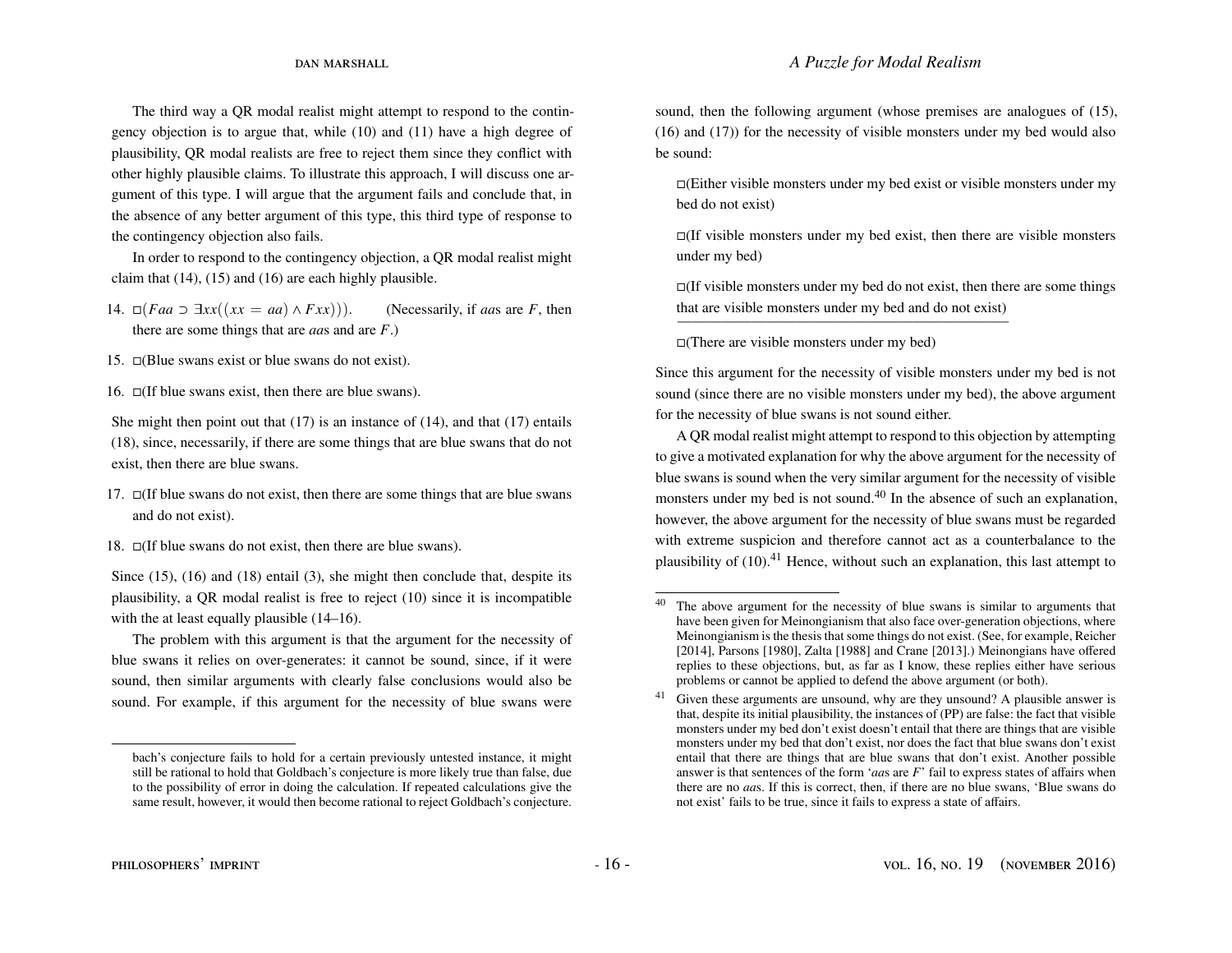respond to the contingency objection also fails.

### <span id="page-17-1"></span>3. The ambiguity response

A modal realist might claim that [\(3\)](#page-5-3) is ambiguous since  $\Box$  is ambiguous. She might then claim that, while adequately responding to the puzzle forces a modal realist to accept that there is a true reading of [\(3\)](#page-5-3), this is not a problem, since this reading is not the reading on which [\(3\)](#page-5-3) is plausibly false. She might also make a similar claim about [\(9\)](#page-11-0).

[3.](#page-5-3) ∃*xBx*.

[9.](#page-11-0) □ $\exists x \exists y ((x \neq y) \land Wx \land Wy)$ .

One way a modal realist might develop this response is to claim that ' $\diamond$ ' and ' $\Box$ ' (and hence also 'absolutely possibly' and 'absolutely necessarily', which they symbolise) are both ambiguous, with each having both an "ordinary" reading and an "extraordinary" reading. A modal realist who adopts this response might then claim that  $(\Diamond B)$  and  $(\Box B)$  are true when ' $\Diamond'$ ' and ' $\Box'$ ' have their ordinary readings, while ( $\Diamond^e B$ ) and ( $\Box^e B$ ) are true when ' $\Diamond$ ' and ' $\Box$ ' have their extraordinary readings.[42](#page-17-0)

 $\diamond$ *B*.  $\diamond$ ∃*xBx* =df ∃*u*∃*x*(*Wu* ∧ *Ixu* ∧ *Bx*).

 $\Box B$ .  $\Box \exists x Bx =_{df} \forall u (Wu \supset \exists x (Ixu \wedge Bx))$ .

 $\Box$ .  $\Box \phi =_{df} \forall u(Wu \supset (\underline{at} u, \phi)).$ 

 $\Diamond^e$ .  $\Diamond \phi =_{df} \exists u(Wu \land \phi)$ .

 $\diamond^e B$ .  $\diamond \exists x Bx =_{df} \exists u(Wu \land \exists x Bx)$ .

 $\Box^e B$ .  $\Box \exists x Bx =_{df} \forall u (Wu \supset \exists x Bx)$ .

A modal realist who adopts this response might further claim that the extraordinary readings of ' $\diamond$ ' and ' $\square$ ' are the readings that 'possibly' and 'necessarily' typically have in discussions of modal metaphysics when the people involved in the discussion are explicitly considering the whole pluriverse, whereas the ordinary readings of ' $\diamond$ ' and ' $\square$ ' are the readings that 'possibly' and 'necessarily' typically have in other contexts (except when 'possibly' and 'necessarily' are being used to express an epistemic modality, or a relative nonepistemic modality like physical possibility or technological possibility). For example, such a modal realist might claim that the ordinary readings of  $\Diamond$  and  $\Box$  are the readings of 'possibly' and 'necessarily' that are typically employed in philosophical discussions outside modal metaphysics, such as in the debate over whether philosophical zombies are possible and the debate over whether free will is compatible with determinism. Call this response to the puzzle the ambiguity response, call a modal realist who adopts this response an ambiguity modal realist, and call the version of modal realism endorsed by an ambiguity modal realist ambiguity modal realism.<sup>[43](#page-17-2)</sup>

<span id="page-17-0"></span><sup>&</sup>lt;sup>42</sup> More generally, according to this response: i)  $(\diamond)$  and  $(\square)$  are both true when ' $\diamond$ ' and ' $\Box$ ' have their ordinary readings and  $\phi$  is a non-modal statement expressing a qualitative state of affairs, and where (as in footnote [20\)](#page-6-0) 'at *u*' restricts all implicit and explicit quantification within its scope to parts of (the referent of) '*u*'; and ii)  $({\diamond}^e)$  and  $({\square}^e)$  are true when ' $\diamond$ ' and ' $\square$ ' have their extraordinary readings where  $\phi$  is any statement is any statement.

 $\diamond$ .  $\diamond$  $\phi =_{df} \exists u(Wu \land (at u, \phi)).$ 

 $\Box^e$ .  $\Box \phi =_{df} \forall u(Wu \supset \phi)$ .

<span id="page-17-2"></span><sup>43</sup> A modal realist might want to claim that 'absolutely possibly' and 'absolutely necessarily' are context-dependent rather than ambiguous. Ambiguity modal realism is essentially the version of modal realism Divers [2014] thinks a modal realist should adopt. (Menzies & Pettit [1994] also seem to favour this version of modal realism.) Divers's preferred version of modal realism differs slightly from the version of ambiguity modal realism formulated above, since he holds that ' $\diamond$ ' and ' $\square$ ' have a redundancy analysis on their extraordinary reading on which  $\sqrt{\ } \phi =_{df} \phi$  and  $\sqrt{\ }$ are both true for any statement  $\phi$ .

Divers appears to suggest that modal realists should endorse an alternative version of modal realism in [Divers](#page-23-7) [\(1999;](#page-23-7) [2002\)](#page-23-10), although he disowns this interpretation of his previous work in [Divers](#page-23-6) [\(2014\)](#page-23-6). According to this alternative version of modal realism: i) if  $\varphi$  expresses a state of affairs  $s$  that is not intrinsically about any  $L$ world (and so is a "trans-world state of affairs"), then  $\sqrt{\varphi} = d\theta \sqrt{\varphi} = d\theta \sqrt{\varphi} = d\theta \sqrt{\varphi}$ are true; whereas ii) if  $\varphi$  expresses a state of affairs that is intrinsically about an  $L$ world (and hence is an "intra-world" state of affairs), then  $\lceil \diamond \varphi \rceil$  and  $\lceil \Box \varphi \rceil$  are given an analysis along the lines of the counterpart theory of [Lewis](#page-24-10) [\(1968;](#page-24-10) [1971\)](#page-24-11). This version of modal realism faces the following problem: Suppose that '*a*' refers to a pyramid in  $\alpha$  and is associated with a counterpart relation that relates the referent of '*a*' to a non-pyramid. Suppose that '*b*' refers to something in a different *L*-world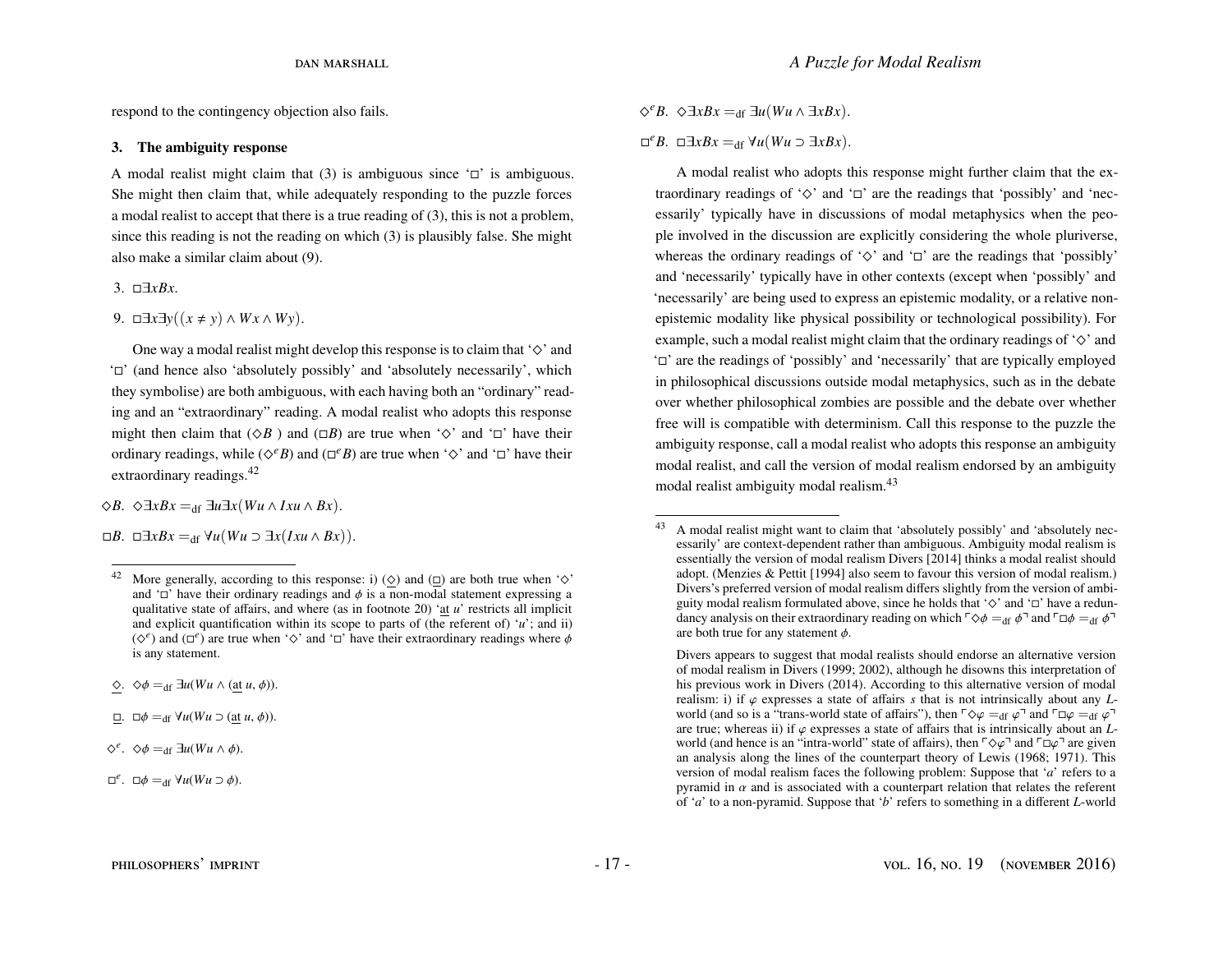It is not immediately clear how the ambiguity response is meant to resolve the puzzle, since the puzzle argument can be reformulated so that it poses the following dilemma for ambiguity modal realists: Suppose in the current context we ask an ambiguity modal realist what it is for it to be the case that ^∃*xBx* and what it is for it to be the case that ∃*xBx*. Depending on what reading she thinks ' $\diamond$ ' and ' $\square$ ' have in the current context, she will answer this question by either uttering ( $\Diamond B$ ) and ( $\Box B$ ), or uttering ( $\Diamond^e B$ ) and ( $\Box^e B$ ). If she utters ( $\Diamond B$ ) and  $(\Box B)$ , then we can once again give the original puzzle argument to establish the conclusion that her answer is false, since it has the false consequence that there is a blue swan in  $\alpha$ . If, on the other hand, she utters ( $\Diamond^e B$ ) and ( $\Box^e B$ ), we can get the following species of the group and the change of the group of the group of the group of the group of the group of the can run the following version of the puzzle argument to show that her answer commits her to the truth of '∃*xBx*' in the current context:

| 1e. $\Box(\Diamond \exists x Bx \equiv \exists u \exists x (Wu \land Bx))$ | $[\Diamond B^e, \Box a]$ |
|----------------------------------------------------------------------------|--------------------------|
| 2e. □∃u∃x(Wu∧Bx)                                                           | $[1e, NPB, \Box K]$      |
| 3e. □∃ <i>xBx</i>                                                          | [2e, Nec]                |

We can then re-run the argument of section [2](#page-8-0) to show that '∃*xBx*', as used in the current context, is false (or at least highly implausible). Hence, we can conclude that, whichever answer an ambiguity modal realist gives, she answers falsely (or at least implausibly).

Call this version of the puzzle argument the dilemma argument. In order to respond to this argument, an ambiguity modal realist will presumably say, not only that ' $\diamond$ ' and ' $\square$ ' are ambiguous, but also that we easily confuse or equivocate over their readings, which makes the dilemma argument seem sound when in fact it is not sound. Since the dilemma argument still seems sound after reflection and after we are made aware of the possibility that  $\Diamond$  and  $\Box$  might be ambiguous, however, an ambiguity modal realist would appear to also need to claim that we aren't introspectively able to distinguish when we are using ' $\diamond$ ' and ' $\square$ ' (or 'absolutely possibly' and 'absolutely necessarily') with their ordinary readings and when we are using them with their extraordinary readings, and that this is why we easily confuse them and equivocate with respect to them. Given we are introspectively blind to the different readings of  $\Diamond$ and  $\Box$ , and thus susceptible to confusing them and equivocating with respect to them, an ambiguity modal realist can conclude that the dilemma argument should not be taken as undermining or refuting the ambiguity response.

An ambiguity modal realist who adopts this response to the dilemma argument faces the following serious problem: The plausibility of an argument cannot be rationally undermined by postulating an ambiguity there is no reason for believing in other than it allows a defence of the view that is being attacked by the argument. Such a manoeuver cannot work, since, if it could work, it could be used to rationally undermine any argument whatsoever, which would be absurd. An ambiguity modal realist therefore needs to provide an appropriately independent justification for the ambiguity she postulates (as well as good reasons to think that we are subject to equivocation or confusion with respect to this ambiguity when judging the dilemma argument to be cogent). There does not appear, however, to be any such justification. One standard piece of evidence for a word being ambiguous, for example, is the existence of two phonetically identical sentence tokens that plausibly differ in truth value, that both contain the word, and whose difference in truth value can be explained by the postulated ambiguity and cannot be uncontroversially explained in some other manner. As far as I know, however, in the case of ' $\diamond$ ' and ' $\square$ ' (as well as in the case of 'possibly' and 'necessarily' where these are used to mean 'absolutely possibly' and 'absolutely necessarily') , there are no such sentence tokens. Other tests for ambiguity, such as the conjunction reduction test, the ellipsis test and the contradiction test, also appear unable to detect the postu-

than *a*. Suppose also that '*P*' symbolises 'is a pyramid' while '*R*' symbolises 'is spatiotemporally related to'. Then, since  $\Delta P a'$  expresses an intra-world state of affairs while '*Pa*∧ ¬*Rab*' expresses a trans-world state of affairs, this account entails (D) and (E), where '*Ca*' expresses the counterpart relation associated with '*a*'.

D.  $\diamond$ ¬*Pa* =<sub>df</sub> ∃*u*∃*x*(*Wu* ∧ *C<sub>a</sub>xa* ∧ *Ixu* ∧ ¬*Px*).

E. □( $Pa \land \neg Rab$ ) =df  $Pa \land \neg Rab$ .

Hence, on this account, ' $\Diamond \neg Pa'$  and ' $\Box (Pa \land \neg Rab)$ ' are both true. Since these statements are incompatible with each other, the account therefore fails.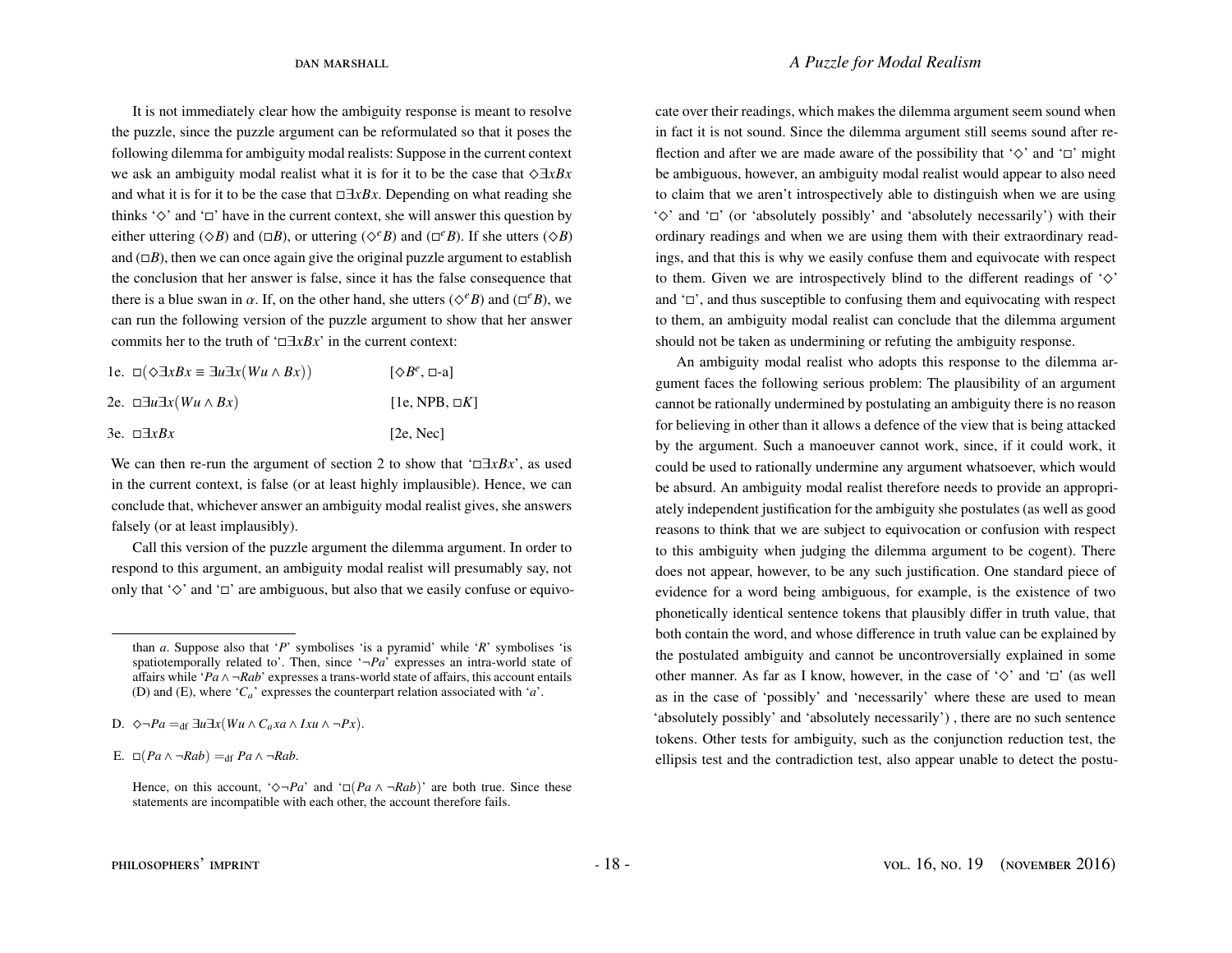lated ambiguity.<sup>[44](#page-19-0)</sup> Unless ambiguity modal realists can provide appropriately independent evidence for the ambiguity they postulate, then, the ambiguity re-sponse should be rejected.<sup>[45](#page-19-1)</sup>

An ambiguity modal realist might claim that the following argument provides the required appropriately independent justification for  $\Diamond'$  and  $\Box'$  be-ing ambiguous and having distinct ordinary and extraordinary readings:<sup>[46](#page-19-2)</sup> The considerations in favour of modal realism (namely, its ability to increase ideo-

<span id="page-19-2"></span> $46$  [\(Divers](#page-23-6) [2014,](#page-23-6) p. 869) might be taken as giving the following argument for the existence of the postulated ambiguity given modal realism: (1) (Absolutely necessarily  $\phi$ ) = df ( $\phi$  is true in all of modal space). (2) If modal realism is true, then modal space is the plurality of *L*-worlds. Hence: (3) If modal realism is true, then (absolutely necessarily  $\phi$ ) = df ( $\phi$  is true in all the *L*-worlds). (4)  $\phi$  is true in all the *L*-worlds' is ambiguous since it can be understood as meaning 'For each *L*-world  $w$ ,  $\phi$  is true in *w*', or it can be understood as meaning  $\phi$  is true in the mereological sum of all the *L*-worlds'. Given modal realism, in the former sense 'There is a blue swan' is not true in all *L*-worlds, while in the latter sense 'There is a blue swan' is true in all the *L*-worlds. Hence: (5) Given modal realism, 'absolutely necessarily' is ambiguous. (6) 'Absolutely possibly' is also ambiguous given modal realism by the same kind of reasoning.

logical parsimony and vindicate our best semantic, psychological and physical theories) are also considerations in favour of the analyses of [\(19\)](#page-19-3) and [\(20\)](#page-19-4).

<span id="page-19-3"></span>19.  $\Diamond \exists x Bx =_{df}$  for some *L*-world *w*, at *w*, there is a blue swan.

<span id="page-19-4"></span>20.  $\Box \exists x Bx =_{df}$  for any *L*-world *w*, at *w*, there is a blue swan.

The right-hand sides of [\(19\)](#page-19-3) and [\(20\)](#page-19-4) have multiple readings, since 'at' has multiple readings. On one reading of 'at' (which may be called the restricting reading of 'at'), 'at *w*,  $\varphi$ ' means 'inside *w*,  $\varphi$ ', or 'among the parts of *w*,  $\varphi$ '. Given this reading of 'at', the right-hand side of [\(19\)](#page-19-3) means 'For some *L*-world *w*, there is a blue swan that is part of *w*' while the right-hand side of  $(20)$ means 'For any *L*-world *w*, there is a blue swan that is part of *w*'. On the other reading of 'at' (which may be called the non-restricting reading of 'at'), 'at *w*,  $\varphi'$  roughly means 'from the point of view of *w*,  $\varphi'$ , or 'it would be true to say that  $\varphi$  if one was in location *w*'. 'At *w*, there is a blue swan' is true on this reading of 'at', iff, looking out on the pluriverse from the location of *w*, there is a blue swan; which is true iff there is a blue swan. Hence, given 'at' has its non-restricting reading, the right-hand side of [\(19\)](#page-19-3) says that there is an *L*-world such that there is a blue swan, while the right-hand side of [\(20\)](#page-19-4) says that every *L*-world is such that there is a blue swan. Since the right-hand sides of [\(19\)](#page-19-3) and [\(20\)](#page-19-4) have two readings corresponding to the two different readings of 'at', the left-hand sides of [\(19\)](#page-19-3) and [\(20\)](#page-19-4) also have two readings corresponding to two different readings of ' $\diamond$ ' and ' $\square$ '. Hence ' $\diamond$ ' and ' $\square$ ' are both ambiguous, with each having distinct ordinary and extraordinary readings.

An ambiguity modal realist who gives this response claims that the ambiguity she postulates isn't only motivated by the need to defend modal realism from the puzzle argument but is also independently justified by the considerations that justify modal realism. In other words, she claims that parsimony and explanatory considerations in favour of modal realism also support the existence of the postulated ambiguity, and that a modal realist would be justified in believing in the postulated ambiguity even in the absence of the puzzle argument and the problems it raises. According to her, the postulated ambiguity in ' $\diamond$ ' and ' $\square$ ' is therefore appropriately independently justified and a modal realist can appeal to it in order to defend modal realism from the puzzle argument.

<span id="page-19-0"></span>See [\(Sennet](#page-24-17) [2015,](#page-24-17) Sect. 4) for these tests. [\(Parsons](#page-24-5) [2012,](#page-24-5) Fn. 8) uses the conjunction reduction test to test the kind of ambiguity postulated by the ambiguity response.

<span id="page-19-1"></span><sup>45</sup> No linguist, as far as I know, has postulated an ambiguity along the lines postulated by ambiguity modal realists, which provides further reason to think that there is no justification for believing in the postulated ambiguity that is appropriately independent of modal realism. The postulated ambiguity is also not supported by generic accounts of possibility in terms of possible worlds, since standard abstractionist accounts of possible worlds provide no reason to expect that ' $\diamond$ ' and ' $\square$ ' are ambiguous and have a reading on which ' $\diamondsuit \phi$ ' and ' $\Box \phi$ ' are necessarily equivalent to φ.

One problem with Divers's argument (so interpreted) is that, even granting that 'is true in all the *L*-worlds' is ambiguous, we have been given no reason to think that 'is true in all of modal space' is also ambiguous and has the same readings as 'is true in all possible worlds'. A second problem is that, even granting that 'is true in all modal space' does have the same readings as 'is true in all *L*-worlds', we have been given no reason to think 'Absolutely necessarily  $\phi$ ' is ambiguous and has the same readings as 'is true in all of modal space'. A third problem is that, at best, the argument shows that ' $\diamond$ ' and ' $\square$ ' are ambiguous if modal realism is true. But this does not entail that the postulated ambiguity has a justification that is appropriately independent of modal realism. For comparison,  $\Diamond'$  and  $\Box'$  are ambiguous if ambiguous modal realism is true, but this clearly does not entail that the postulated ambiguity has a justification that is appropriately independent from ambiguity realism.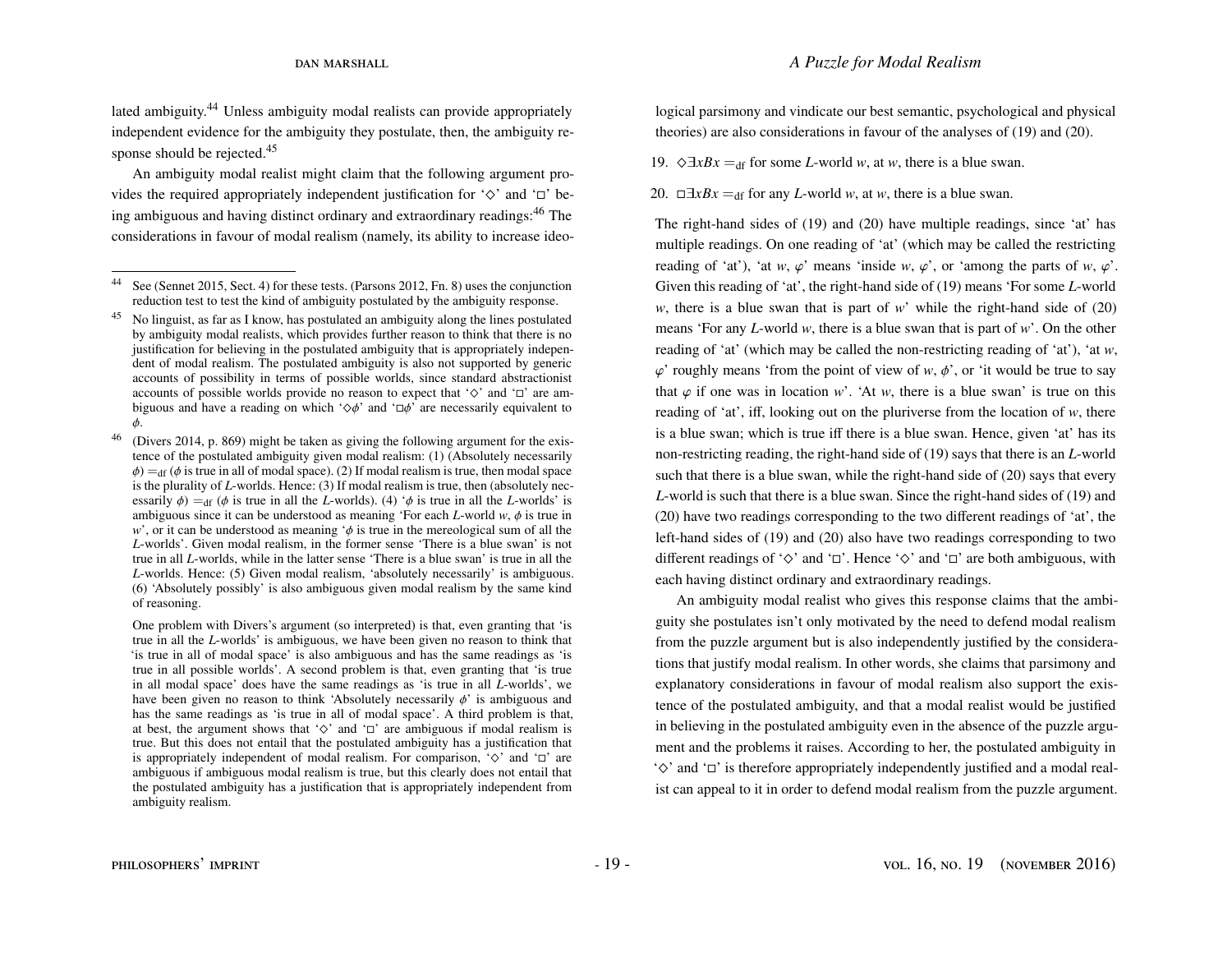In evaluating this claim, one might question whether 'at' is ambiguous in the manner claimed above, or whether the parsimony considerations that support modal realism can justify the belief that an apparently conclusive argument is unsound. Even granting that these questions can be answered in the manner the above response requires, however, it is clear that the ambiguity postulated by ambiguity modal realists is not appropriately independently justified by the considerations supporting modal realism. This can be seen as follows: Define univocal modal realism to be the same as ambiguity modal realism except that it holds that ' $\diamond$ ' and ' $\square'$ ' (and 'absolutely possibly' and 'absolutely necessarily') each have only one reading and that this one reading is the ordinary reading.[47](#page-20-1) Univocal modal realism and ambiguity modal realism are equally ideologically parsimonious and appear equally able to vindicate our best semantic, psychological and physical theories.[48](#page-20-2) Hence the considerations that support modal realism do not support modal realism over univocal modal realism, and hence do not provide any reason by themselves for thinking that ' $\diamond$ ' and ' $\square$ ' are ambiguous, rather than univocal. Relatedly, given the right-hand sides of [\(19\)](#page-19-3) and [\(20\)](#page-19-4) are ambiguous since 'at' has both a restricting and non-restricting reading, the considerations in favour of modal realism do not support [\(21\)](#page-20-3) over [\(22\)](#page-20-4).

- <span id="page-20-3"></span>21. Each of the left-hand sides of [\(19\)](#page-19-3) and [\(20\)](#page-19-4) has two readings, and, for each reading of the right-hand sides of [\(19\)](#page-19-3) and [\(20\)](#page-19-4), there is a reading of the left-hand sides of [\(19\)](#page-19-3) and [\(20\)](#page-19-4) on which [\(19\)](#page-19-3) and [\(20\)](#page-19-4) are both true.
- <span id="page-20-4"></span>22. Each of the left-hand sides of [\(19\)](#page-19-3) and [\(20\)](#page-19-4) has only one reading, and each of the right-hand sides of [\(19\)](#page-19-3) and [\(20\)](#page-19-4) has only one reading on which [\(19\)](#page-19-3) and [\(20\)](#page-19-4) are true.

Hence, in the absence of the puzzle argument, a modal realist would have no reason to endorse ambiguity modal realism over univocal modal realism. The justification for the ambiguity postulated by ambiguity modal realists is therefore not appropriately independent, and ambiguity modal realism is not justified.[49](#page-20-5)

### <span id="page-20-0"></span>4. Worldly modal eliminativism

According to the final response to the puzzle I will discuss, a modal realist should keep the non-modal ontology of modal realism but give up the letter of modal realism by embracing eliminativism about modality, where elimina-tivism about modality is the view that there are no modal aspects of reality.<sup>[50](#page-20-6)</sup> A

- P.  $\diamond \phi =_{df}$  for some *L*-world *w*, at *w*,  $\phi$ .
- N.  $\square \phi =_{df}$  for any *L*-world *w*, at *w*,  $\phi$ .

Lewis can be interpreted as holding that each of these interpretations corresponds to an interpretation of the left-hand sides of (P) and (N) on which (P) and (N) are true. On the account that results from this interpretation, '^∃*xBx*' has two readings (just as on the simple ambiguity response): one on which it expresses the state of affairs that, for some *L*-world *w*, there is a blue swan that is part of *w*, and one on which it expresses the state of affairs that, for some *L*-world *w*, there is a blue swan. While a modal realist who adopts this account can give the same kind of response to the puzzle as a modal realist who adopts the simple ambiguity response, this response also shares its faults. In particular, there appears to be no appropriately independent evidence that the sophisticated ambiguity thesis is true, and without some such evidence the plausibility of the puzzle argument cannot be rationally undermined by the claim that the sophisticated ambiguity account is true and that we find the puzzle argument plausible only due to equivocating over or confusing the readings postulated by the account.

<span id="page-20-6"></span><sup>50</sup> This definition of eliminativism about modality is only rough, since nominalist theories can differ in whether they endorse eliminativism about modality. For discussions

<span id="page-20-1"></span><sup>47</sup> Univocal modal realism endorses ( $\Diamond B$ ) and ( $\Box B$ ) for this one reading of ' $\diamond$ ' and ' $\Box$ ', and more generally ( $\Box$ ) and ( $\diamond$ ), where  $\phi$  is any non-modal statement expressing a qualitative state of affairs. (See footnote [42.](#page-17-0))

<span id="page-20-2"></span><sup>48</sup> The theoretical work described in [\(Lewis](#page-24-0) [1986,](#page-24-0) Ch. 1), for example, can be done by both univocal modal realism and ambiguity modal realism, and hence this work provides no reason to prefer ambiguity modal realism over univocal modal realism. I am ignoring the possibility that one or both of these theories are a priori inconsistent and that a priori inconsistent theories don't have a well-defined degree of ideological parsimony.

<span id="page-20-5"></span><sup>49</sup> Lewis may be interpreted as endorsing a variant of the ambiguity response, which we may call the sophisticated ambiguity response to distinguish it from the simple ambiguity response discussed above. Lewis held that, if  $\phi$  expresses a quantificational state of affairs,  $\lceil \text{at } w, \phi \rceil$  has multiple readings depending on whether 'at *w*' is interpreted as restricting all the implicit and explicit quantification within its scope, some of this quantification, or none of this quantification [\(Lewis](#page-24-0) [1986,](#page-24-0) pp. 5–6, p. 124). He therefore held that the right-hand sides of (P) and (N) have multiple readings if  $\phi$  expresses a quantificational state of affairs, even when  $\phi$  has only a single reading.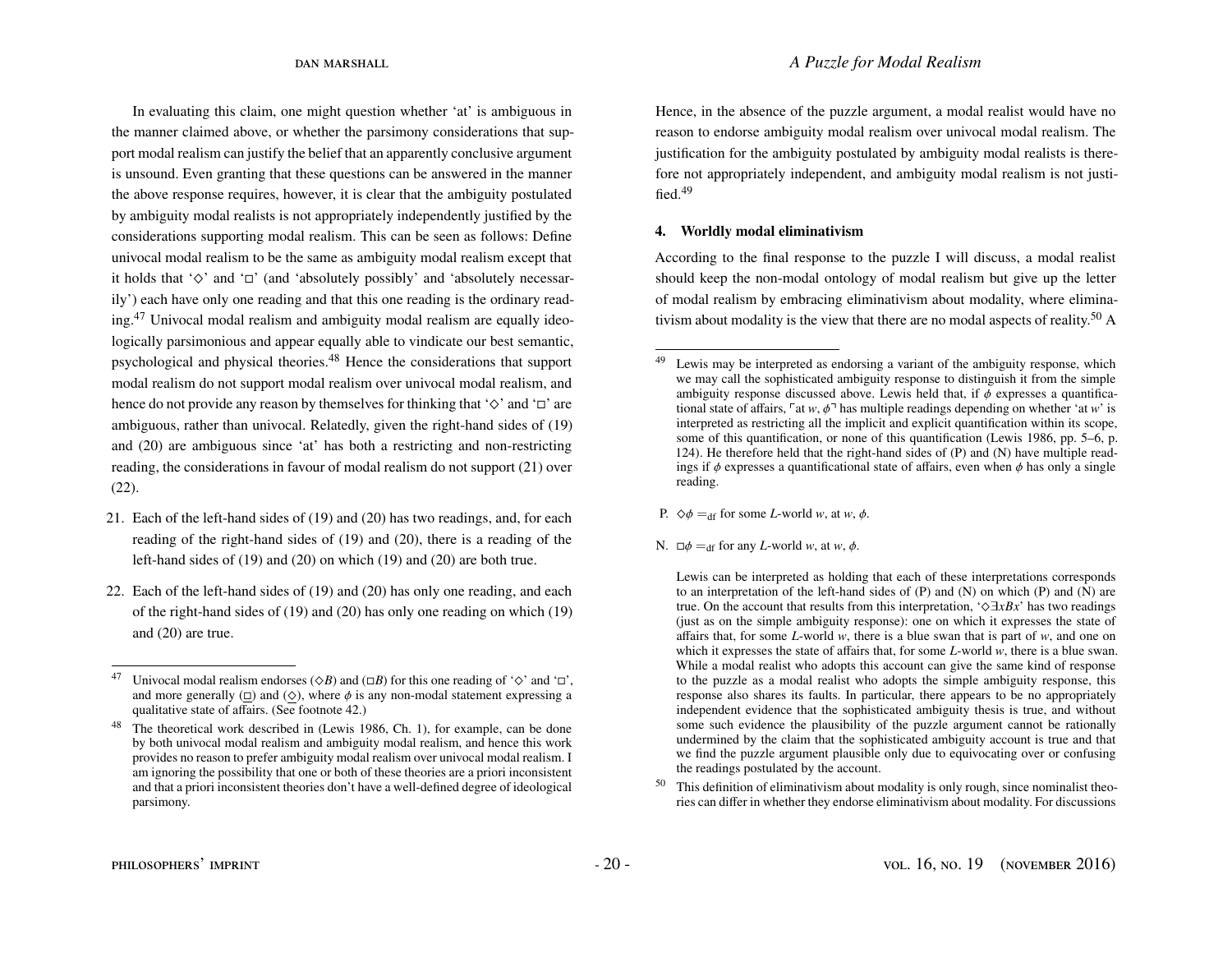modal realist who adopts this response retains her belief in a vast multitude of *L*-worlds generated by some version of the recombination principle. Instead of analysing modal notions such as possibility and necessity in terms of this ontology, however, she claims there are no modal notions, since modal expressions are defective and fail to express anything. As a result, she avoids the puzzle argument, since she endorses no reduction of modality and endorses none of the premises of the puzzle argument that contain modal vocabulary. In place of the rejected modal notions, such a modal realist puts forward replacement notions defined in terms of her ontology of *L*-worlds, which, she claims, can do all the important theoretical work the eliminated modal notions were meant to do. For example, in place of the notions expressed by 'possibly' and 'necessarily', which she rejects, she offers the notions expressed by '*L*-possibly' and '*L*-necessarily', which she might, for example, claim satisfy [\(23\)](#page-21-0) and [\(24\)](#page-21-1), where  $\phi$  is any non-modal statement not containing the introduced '*L*-possibly' and '*L*-necessarily'.

- <span id="page-21-0"></span>23. *L*-possibly,  $\phi =_{df} \exists u(Wu \land (at u, \phi)).$
- <span id="page-21-1"></span>24. *L*-necessarily,  $\phi =_{df} \forall u(Wu \supset (at u, \phi)).$

Finally, a modal realist who adopts this response claims that the postulation of multiple *L*-worlds given eliminativism about modality can do all the work they are meant to do given modal realism, apart from that pertaining to modality, which is no longer needed given eliminativism about modality. For example, she claims that she can give the same analyses of propertyhood, causation and mental content in terms of *L*-worlds that standard modal realists give.<sup>[51](#page-21-2)</sup> The theory she adopts is also no less ideologically parsimonious than modal realism with respect to modality, since, as the theory does not hold that there are any modal notions, it does not hold that there are any fundamental modal notions. As a result of this, this theory, which we may call multiple *L*-world eliminativism about possible worlds (or worldly modal eliminativism, for short) appears to be just as ideologically parsimonious and explanatorily powerful

as modal realism. Call this response to the puzzle the worldly modal eliminativist response, and call a modal realist who adopts it a worldly modal eliminativist.[52](#page-21-3)

According to worldly modal eliminativism, any sentence containing modal vocabulary fails to express a state of affairs and hence fails to be true. Modal realists who adopt this response must therefore, strictly speaking, reject modal realism, since they cannot endorse [\(25\)](#page-21-4), as it contains the modal expression 'possible'.

<span id="page-21-4"></span>25. There are multiple possible worlds.

The theory they endorse in place of modal realism, however, is very similar to modal realism, and so adopting it might be highly attractive to modal realists if it allows a successful response to the puzzle.

While worldly modal eliminativism appears to have a number of virtues, it has two serious problems. One problem is that philosophers who embrace it need to show that their ability to articulate and justify their belief in multiple *L*-worlds isn't undermined by their rejection of modal notions and modal reasoning, and it is not clear whether they can do this. One difficulty such eliminativists face is formulating a sufficiently strong, precise and well-motivated version of the recombination principle.[53](#page-21-5) While modal realists also face this challenge, the need to provide such a recombination principle is greater for worldly modal eliminativists, since, unlike modal realists, worldly modal elim-

<span id="page-21-2"></span>of eliminativism about modality, see [Blackburn](#page-23-11) [\(1987\)](#page-23-11) and [\(Forbes](#page-24-18) [1985,](#page-24-18) Ch. 9).

<sup>51</sup> For such analyses, see [Lewis](#page-24-19) [\(1973a\)](#page-24-19) and [\(Lewis](#page-24-0) [1986,](#page-24-0) Ch. 1).

<span id="page-21-3"></span><sup>52</sup> A related response to the puzzle holds that, while it makes sense to make modal claims about concrete things in  $\alpha$ , it does not make sense to make modal claims about concrete things not in  $\alpha$  or to make modal claims that quantify over concrete about concrete things not in  $\alpha$  or to make modal claims that quantify over concrete<br>things not in  $\alpha$  (as for instance (1) does). The problem with this response is that things not in  $\alpha$  (as, for instance, [\(1\)](#page-5-1) does). The problem with this response is that such claims (like those expressed by 'Had I gone swimming today there would (still) such claims (like those expressed by 'Had I gone swimming today there would (still) have been multiple *L*-worlds' and 'There might have been multiple *L*-worlds') seem to make just as much as sense as modal claims about concrete objects that are part of  $\alpha$ . Moreover there seems to be no reason to think that such claims don't make sense apart from the desire to defend Lewis's modal reduction from an argument that seems to refute it.

<span id="page-21-5"></span><sup>53</sup> The version of the recombination principle given by (RP) in section [1,](#page-1-1) for example, needs to be modified so that: i) it no longer contains the modal expression 'can', ii) it contains an account of what spacetimes there are, and iii) it contains an account of what kind of pattern of instantiation through the plurality of *L*-worlds fundamental relations have.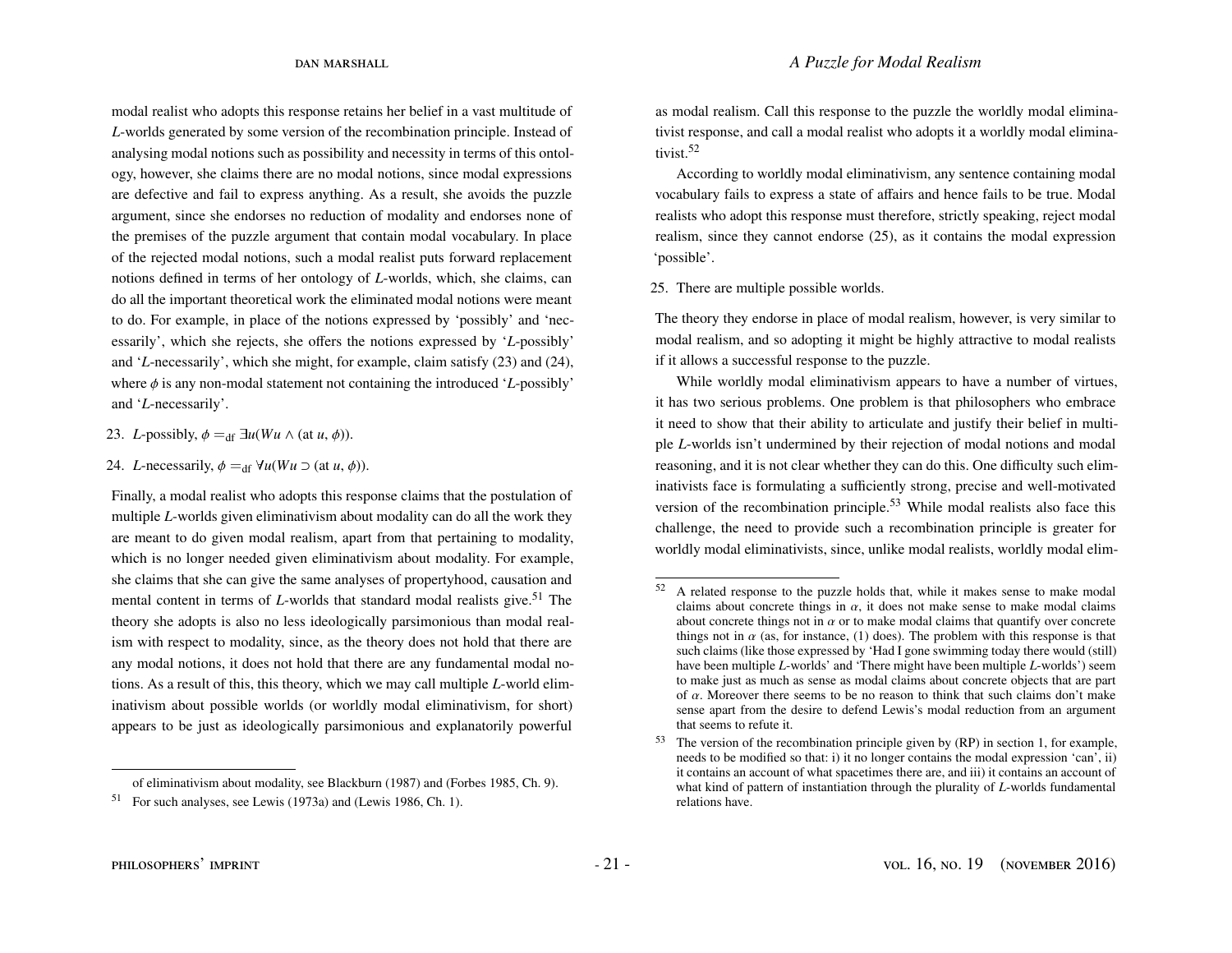inativists cannot employ modal notions to articulate their account of what kinds of *L*-worlds there are, and hence are much more reliant on being able to formulate an adequate version of the recombination principle. The resources worldly modal eliminativists are able to use to formulate and motivate such a principle are also less than those of modal realists, since, while modal realists are able to test different versions of the recombination principle by evaluating their modal consequences when combined with their analysis of modality, worldly modal eliminativists are unable to do this. Worldly modal eliminativists also have fewer resources to motivate the analyses of non-modal notions they offer. Modal realists can, for example, motivate their analysis of causation in terms of *L*-worlds by arguing for an analysis of causation in terms of counterfactuals, an analysis of counterfactuals in terms of possible worlds, and the analysis of possible worlds as *L*-worlds, and show that the analysis of causation in terms of *L*-worlds is a consequence of these individually well-motivated analyses.<sup>[54](#page-22-0)</sup> Modal realists can similarly motivate their analysis of mental content in terms of *L*-worlds by arguing that it is a consequence of the analysis of possible worlds as *L*-worlds and the attractive idea that contents distinguish between possibilities that accord with them and those that do not. Worldly modal eliminativists, in contrast, cannot do either of these things, since they reject all of these intermediary analyses due to their rejection of all modal notions. Finally, worldly modal eliminativists are unable to use the method of possible cases (which relies on  $(\Box -a)$ ) to test the analyses they put forward and are unable to use counterfactual tests on the adequacy of the explanations they offer. The ability of worldly modal eliminativists to test the analyses and explanations they put forward as evidence of the virtues of their theory therefore appears to be much diminished.

The second and arguably more serious problem with worldly modal eliminativism is its sheer implausibility. Worldly modal eliminativism has one important advantage over versions of modal realism, such as QR modal realism, that don't eliminate modality but do hold that some of our strong modal opinions are false. The advantage is that worldly modal eliminativists do not have to explain why some strong modal opinions — such as the opinion that there

might have been no blue swans — are false, while other strong modal opinions — such as the opinion that I might have gone swimming today — are true and presumably justified. Worldly modal eliminativists do not have to face this explanatory burden, since they think that all modal opinions are defective and hence untrue.<sup>[55](#page-22-1)</sup> The advantage of avoiding this explanatory burden, however, is arguably more than made up for by the cost of rejecting the truth of all modal sentences. Worldly modal eliminativists, for example, have to claim that  $(26-28)$  $(26-28)$  all fail to be true.<sup>[56](#page-22-4)</sup>

<span id="page-22-2"></span>26. I could have gone swimming today.

<span id="page-22-5"></span>27. There might have been no blue swans.

<span id="page-22-3"></span>28. Necessarily, every triangle has three sides.

It is hard to accept, however, that each of these sentences is untrue. Indeed, it is prima facie harder to believe that all such sentences fail to be true than it is to believe that it is only sentences like [\(27\)](#page-22-5) that fail to be true, which is what QR modal realism, for example, is committed to.

It is important to note that, at least by itself, the increase in ideological parsimony obtained by eliminating modality is not sufficient to justify its elimination. If, on the contrary, it were sufficient to justify such an elimination, parsimony considerations could presumably be used to justify the elimination of every notion, which would be absurd. In order for a modal eliminativist to justify eliminating modality, therefore, further reasons need to be given for thinking that modal sentences fail to express states of affairs than merely those concerning ideological parsimony. Moreover, since modal concepts, such as

<span id="page-22-0"></span><sup>54</sup> This is what Lewis in effect does in [\(Lewis](#page-24-0) [1986,](#page-24-0) Ch. 1).

<span id="page-22-1"></span><sup>55</sup> Worldly modal eliminativists, however, still face the burden of needing to explain why such opinions seem true and non-defective.

<span id="page-22-4"></span><sup>56</sup> A variant of worldly modal eliminativism holds that it is only when used in the current kind of philosophical context that modal vocabulary is defective and fails to express anything. This variant needs to hold only that [\(26](#page-22-2)[-28\)](#page-22-3) are all untrue as used in the current philosophical context. However, this seems little better than holding that they are untrue in all contexts, since they all certainly seem true in the current context and proponents of this variant view would need to explain why our more reflective modal judgements are defective while our less reflective modal judgements are, on the whole, true.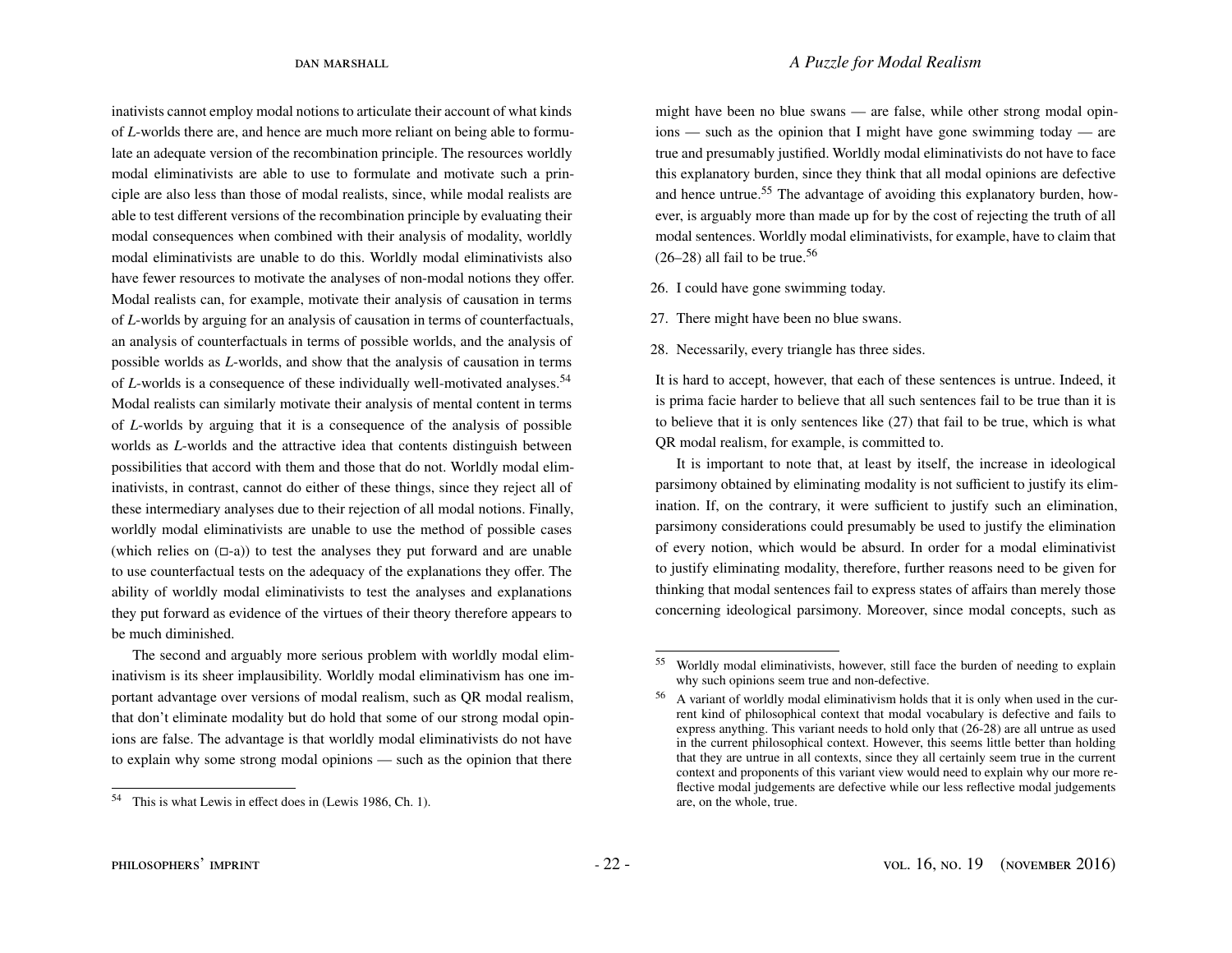those of possibility and necessity, appear to be in good working order (or at least they seem to be as much in good working order as pretty much any concept we employ), such further reasons need to be very strong. As far as I know, however, there are no such reasons.<sup>[57](#page-23-12)</sup>

A worldly modal eliminativist might try to argue that modal concepts give rise to paradoxes in the way the concept of truth arguably does, and argue that this provides a good reason for thinking that modality should be eliminated.<sup>[58](#page-23-13)</sup> Given, as is widely believed, Quine's arguments for the incoherence of modal-ity fail, however, the prospects of such an argument do not seem strong.<sup>[59](#page-23-14)</sup> Alternatively, a worldly modal eliminativist might argue that the difficulty in explaining how we know modal facts provides a reason to eliminate modality. However, it is not obvious that the difficulty of explaining our modal knowledge is any worse than the difficulty of explaining other types of knowledge we have, such as our knowledge of the external world or our knowledge of the future, so it would be rash to jump to eliminating modality on the basis of these difficulties. While one cannot rule out a worldly modal eliminativist coming up with strong reasons to think that modal concepts and expressions are defective and fail to express any modal notions, the burden is on them to come up with such reasons. Until they do so, we should reject worldly modal eliminativism.

### 5. Conclusion

I have argued that modal realists face a puzzle: while modal realists need to give a reduction of modality in order for modal realism to be justified, a simple argument appears to show that the reduction they give fails. I have considered several responses a modal realist might give to this puzzle and have argued that they each have serious problems and should be rejected. Given this is the case, and given modal realists cannot come up with better responses than those considered here, modal realism should be rejected.<sup>[60](#page-23-15)</sup>

#### References

- <span id="page-23-2"></span>Armstrong, D. M. (1989). *A Combinatorial Theory of Possibility*. New York: Cambridge University Press.
- <span id="page-23-11"></span>Blackburn, S. (1987). Morals and modals. In *Fact, Science and Value, Essays in Honour of A. J. Ayer's Language, Truth and Logic*. Oxford: Blackwell.
- <span id="page-23-4"></span>Bricker, P. (1996). Isolation and unification: The realist analysis of possible worlds. *Philosophical Studies*, *84*(2–3), 225–38.
- <span id="page-23-1"></span>Bricker, P. (2006). Absolute actuality and the plurality of worlds. *Philosophical Perspectives*, *20*(1), 41–76.
- <span id="page-23-0"></span>Bricker, P. (2008). Concrete possible worlds. In T. Sider, J. Hawthorne & D. W. Zimmerman (eds.), *Contemporary Debates in Metaphysics* (pp. 111– 134). Oxford: Blackwell.
- Crane, T. (2013). *The Objects of Thought*. Oxford: Oxford University Press.
- <span id="page-23-7"></span>Divers, J. (1999). A genuine realist theory of advanced modalizing. *Mind*, *108*(430), 217–39.
- <span id="page-23-10"></span>Divers, J. (2002). *Possible Worlds*. London: Routledge.
- <span id="page-23-6"></span>Divers, J. (2014). The modal status of the Lewisian analysis of modality. *Mind*, *123*(491), 861–72.
- <span id="page-23-5"></span><span id="page-23-3"></span>Dorr, C. (MSa). How to be a modal realist. Unpublished manuscript.
- Dorr, C. (MSb). To be an F is to be a G. Unpublished manuscript.
- <span id="page-23-9"></span>Fara, M. & Williamson, T. (2005). Counterparts and actuality. *Mind*, *114*(483), 1–30.
- <span id="page-23-8"></span>Forbes, G. (1982). Canonical counterpart theory. *Analysis*, *42*(1), 33–7.

<span id="page-23-12"></span><sup>57</sup> Some philosophers have held that 'absolutely possibly' and 'absolutely necessarily' are vague. (See, for example, [Forbes](#page-24-18) [\(1985\)](#page-24-18) and [\(Lewis](#page-24-0) [1986,](#page-24-0) Sect. 4).) If these expressions are vague, and vagueness is a kind of defectiveness, then these modal expressions are defective, but not in a way that supports worldly modal eliminativism.

<span id="page-23-13"></span><sup>58</sup> See [Scharp](#page-24-20) [\(2007\)](#page-24-20).

<span id="page-23-14"></span><sup>59</sup> See [\(Quine](#page-24-21) [1960,](#page-24-21) pp. 195–200). For a critique of Quine's arguments, see, for example, [\(Melia](#page-24-22) [2003,](#page-24-22) Ch. 3).

<span id="page-23-15"></span><sup>60</sup> This paper was first presented at the 2003 Australasian Association of Philosophy Conference in Adelaide, and then subsequently at the Australian National University, the University of Melbourne, Lingnan University, and the 2013 Modal Metaphysics: Issues on the (Im)possible Conference in Bratislava. The paper greatly benefited from discussions with (amongst others) Peter Roeper, Martin Smith, Daniel Nolan, Josh Parsons, David Chalmers, Jonathan Schaffer, David Ripley, Jennifer Nado, Max Deutsch, and audiences at the above talks.